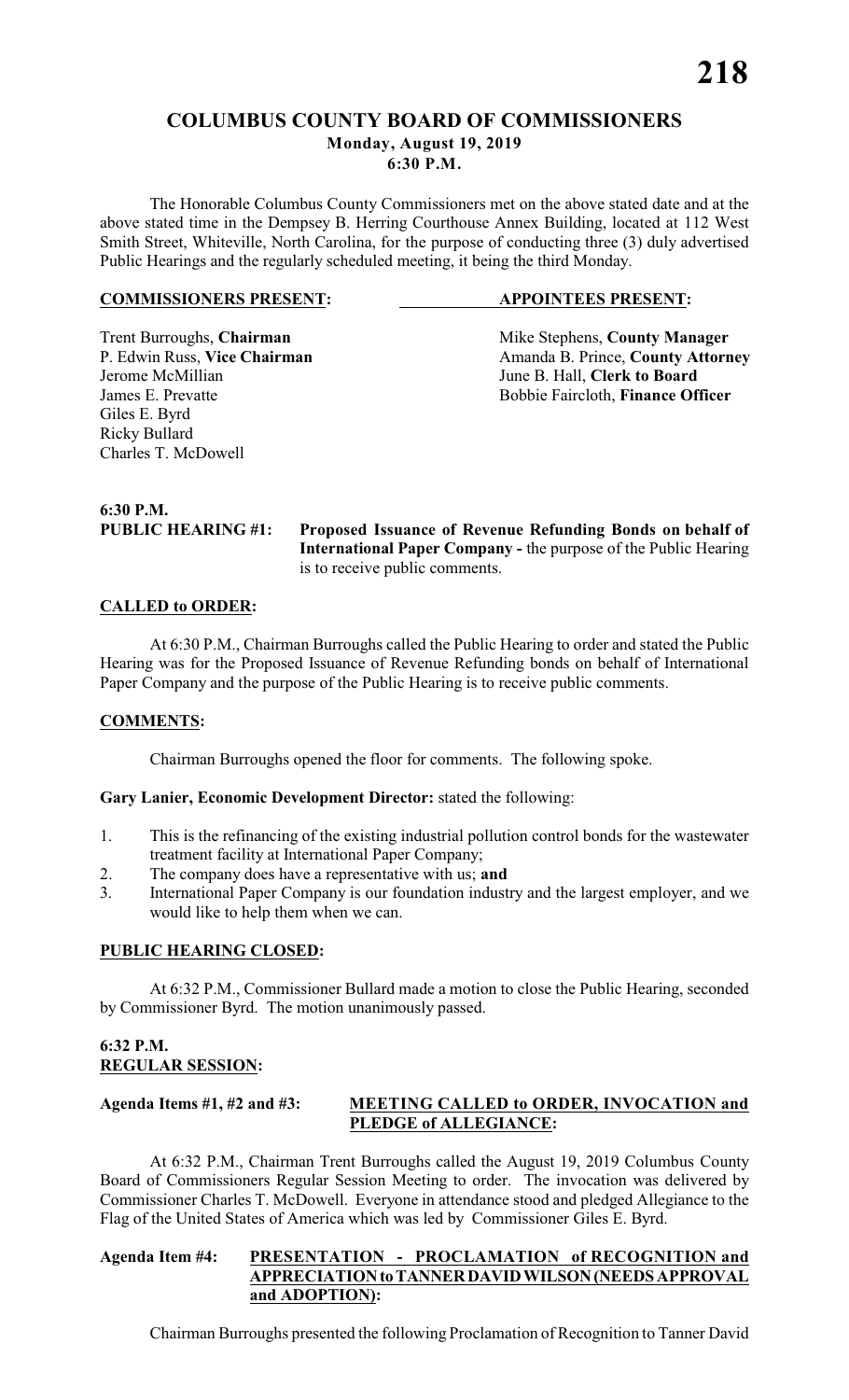Wilson for his achievement of the Boy Scouts of America's rank of Eagle Scout. Vice Chairman Russ made a motion to approve and adopt the Proclamation of Recognition to Tanner David Wilson, seconded by Commissioner Byrd. The motion unanimously passed.

# **PROCLAMATION OF RECOGNITION to** *TANNER DAVID WILSON*



**WHEREAS,** the achievement of the Boy Scouts of America's rank of Eagle Scout, the highest rank in Scouting, speaks for itself; and

**WHEREAS,** the attainment of this rank demonstrates that you are a hard worker and have the dedication to see a job through; and

**WHEREAS,** your knowledge, life lessons learned, and good character developed will enable you to be highly successful in any future endeavor or occupation.

**NOW, THEREFORE, BE IT PROCLAIMED,** we, the Columbus County Board of Commissioners is very honored to present this document to *TANNER DAVID WILSON* for recognition of his accomplishment and to show our appreciation.

**APPROVED** and **ADOPTED** this the 19th day of August, 2019.

# **COLUMBUS COUNTY BOARD OF COMMISSIONERS**

| /S/ TRENT BURROUGHS, Chairman                   | /s/ P. EDWIN RUSS, Vice Chairman             |
|-------------------------------------------------|----------------------------------------------|
| <b>S JEROME MCMILLIAN</b>                       | <b>S JAMES E. PREVATTE</b>                   |
| /s/ GILES E. BYRD                               | <b>/s/  RICKY BULLARD</b>                    |
| /s/ CHARLES T. McDOWELL                         | <b>ATTESTED BY:</b>                          |
|                                                 | /s/ <i>JUNE B. HALL</i> , Clerk to the Board |
| /s/ <i>MICHAEL H. STEPHENS</i> , County Manager | /s/ AMANDA B. PRINCE, County Attorney        |

**Agenda Item #5: PRESENTATION - RETIREMENT PLAQUE:**<br>Lisa N. Williams 10-10-1995 - 07-31-2019 Lisa N. Williams

Ms. Williams could not attend this meeting, and plans to attend the September 03, 2019 Board Meeting.

#### **Agenda Item #6: BOARD MINUTES APPROVAL:**

Vice Chairman Russ made a motion to approve the August 05, 2019 Regular Session Board Meeting Minutes, as recorded, seconded by Commissioner McMillian. The motion unanimously passed.

#### **Agenda Item #7: 2020 CENSUS AND CENSUS COUNT COMMITTEE:**

DeMorrio Thomas, Partnership Specialist with U.S. Census Bureau, will present the following Resolution for approval.

#### **A RESOLUTION of the COLUMBUS COUNTY BOARD OF COMMISSIONERS to SUPPORT the 2020 UNITED STATES DECENNIAL CENSUS and the COLUMBUS COUNTY COMPLETE COUNT COMMITTEE**

**WHEREAS,** Article 1, Section 2 of the U.S. Constitution mandates a headcount every ten (10 years of all residents of the United States in the form of the decennial census; **and**

**WHEREAS,** the population totals derived from the decennial census are used to determine the number of seats allocated to each state in the U.S. House of Representatives as well as to determine other state and local legislative, school, and voting districts; **and**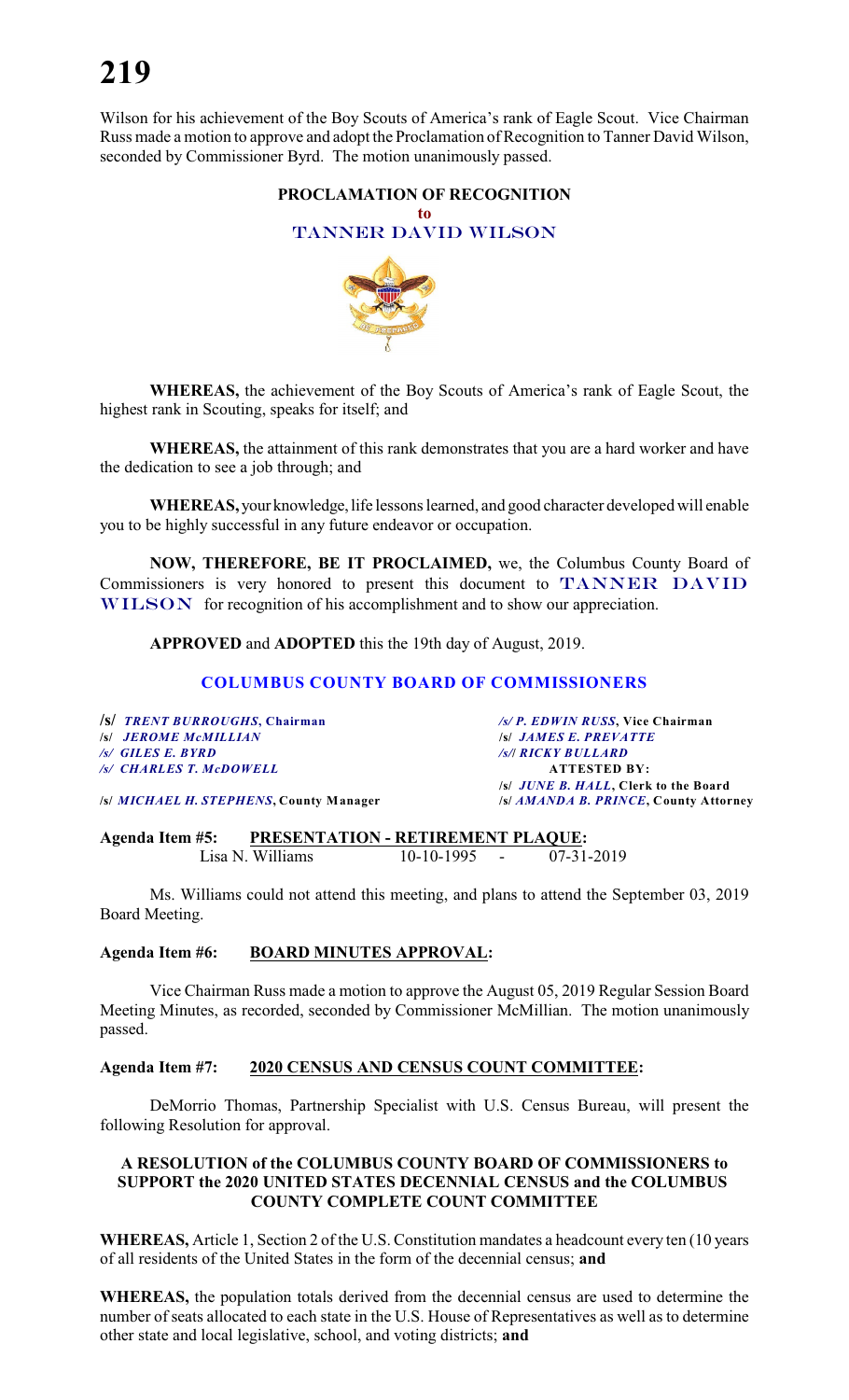**WHEREAS,** the data collected by the decennial censusis used to determine a variety of community needs and to distribute approximately \$675 billion in federal funding annually; **and**

**WHEREAS,** all responses to the U.S. Census Bureau remain confidential and are protected under Title 13 of the U.S. Code; **and**

**WHEREAS,** the goal of the 2020 U.S. Decennial Census is to count everyone once, only once, and in the right place; **and**

**WHEREAS,** an accurate census count is vital to the well-being and success of our residents and community.

**NOW, THEREFORE, BE IT RESOLVED,** the Columbus County Board of Commissioners will partner with the U.S. Census Bureau byestablishing and supporting the Columbus County Complete Count Committee to utilize the knowledge, influence, and resources of trusted local voices in government, education, business, healthcare, community-based organizations, faith-based groups, the media, and others to implement a census awareness campaign designed to maximize participation in and responses to the 2020 United States Decennial Census.

**ADOPTED** this the  $19<sup>th</sup>$  day of August, 2019.

#### **COLUMBUS COUNTY BOARD OF COMMISSIONERS** /s/ **TRENT BURROUGHS, Chairman ATTESTED BY:** /s/ **JUNE B. HALL, Clerk to Board**

In the absence of DeMorrio Thomas, Commissioner McDowell made a motion to approve and adopt the "A Resolution of the Columbus County Board of Commissioners to Support the 2020 United States Decennial Census and the Columbus CountyComplete Count Committee", seconded by Commissioner Prevatte. The motion unanimously passed. In the absence of Mr. Thomas, no details were discussed on the Complete Census Count Committee.

# **Agenda Item #8: EMERGENCY SERVICES - APPLICATION for FRANCHISE of NON-EMERGENCY AMBULANCE SERVICE:**

Kay Worley, Emergency Services Director **Tiffany Skimmiehorn, Director, Med1 NC Services, LLC**, requested Board approval of non-emergency ambulance service in the County for Med1 NC Services, LLC.

After a brief discussion, Commissioner Bullard made a motion to keep the Non-Emergency Ambulance Service as is, seconded by Commissioner McDowell. The motion unanimously passed.

# **Agenda Item #9: PUBLIC TRANSPORTATION - ESTABLISHMENT of PUBLIC HEARING for CTP GRANT FY 2020-2021:**

Joy Jacobs, Public Transportation Director, requested the Board to establish September 16, 2019, at 6:30 P.M., as the date and time for the CTP Grant FY 2020-2021.

Commissioner Byrd made a motion to establish September 16, 2019, at 6:30 P.M., as the date and time for the CTP Grant FY 2020-2021, seconded by Commissioner Prevatte. The motion unanimously passed.

#### **Agenda Item #10: SOCIAL SERVICES - MONTHLY ADMINISTRATIVE UPDATE:**

Algernon McKenzie, Social Services Director, delivered the following Monthly Administrative Update.

On July 10, 2019 our agency staff meeting was held. During the meeting, staff was informed about the 2019-20 budget and what was included for county employees. I informed staff about the budget and explained the new policy on completing warrants for agency purchases and paying bills. All warrants need to be completed correctly; so bills for clients, energy payments and other services can be paid through County Finance. All warrants that are \$200 or more, must have a purchase order approved.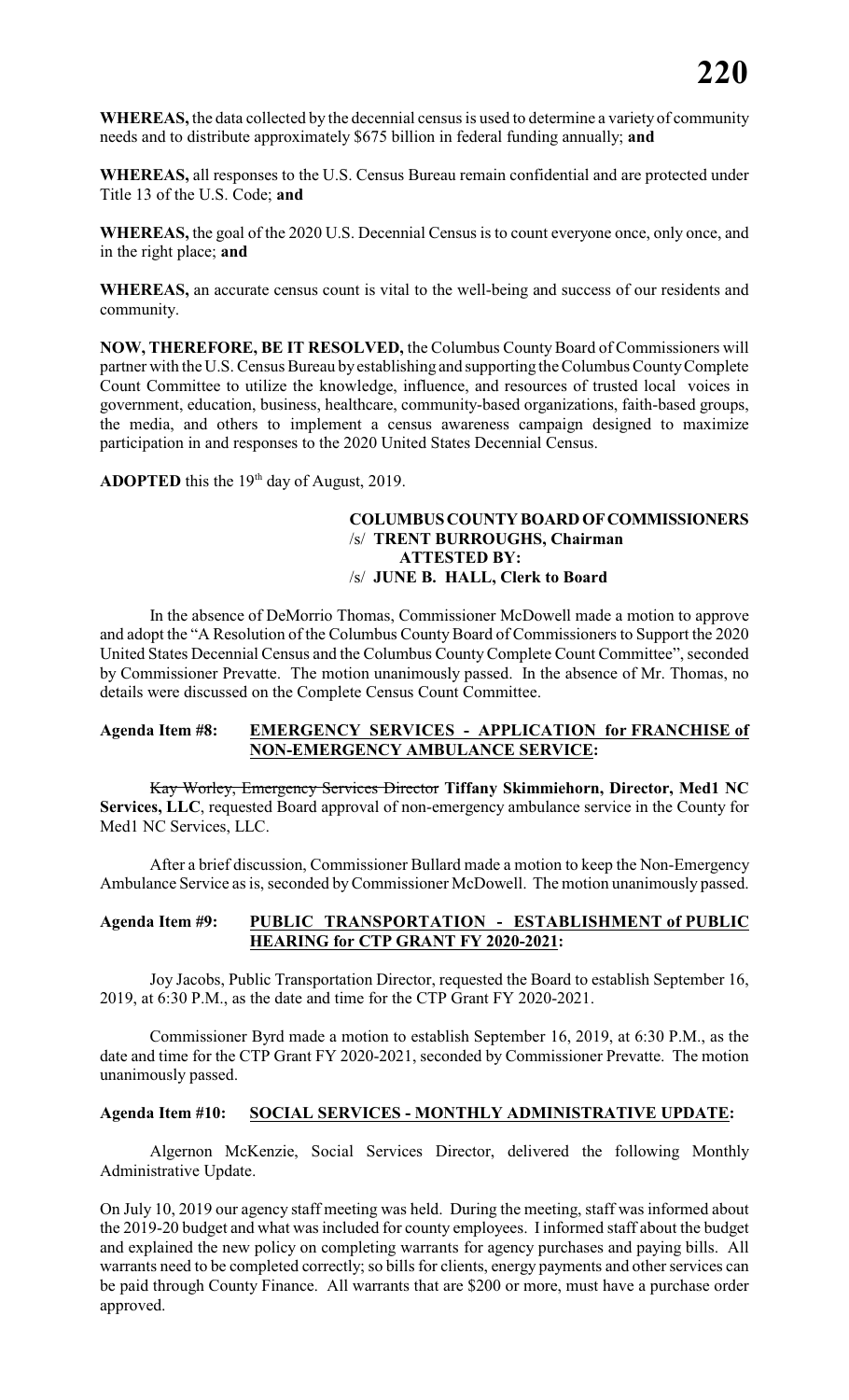Staff was given an update on Medicaid Managed Care. The State will be conducting training for all Medicaid and front desk staff on how to assist clients with this new process of getting Medicaid. The training classes will be in July in Wilmington, North Carolina.

Lastly, we talked about disaster preparedness; as we are now in the season for hurricanes and severe storms. Staff was encouraged to start thinking about safety plans for their families; as we approach the storm season.

On July 16, 2019 we had a conference call with the sales representative and project manager from CenturyLink concerning the installation of our new phone system. During this conference call, we discussed the events that would be taking place during installation. We also discussed the information that they needed from us, possible dates for installation and staff training on the new system. At this point, the installation and staff training is scheduled to take place August 16 – 21, 2019; with the new system being live on August 22, 2019. We are excited about this new

system; which will help us to improve services and communication to our citizens. On July 30, 31 and August 1, 2019 myself, along with several employees, attended the 95th Social Services Institute in Hickory, North Carolina. The theme this year was; "Change, Challenge,

Opportunity"; which was very relevant to the changes that have been and are taking place in Human Service agencies across the State. There was a variety of trainings and workshops for the programs that are administered by DSS agencies. There was much information presented about Medicaid Managed Care; and how it will change services to beneficiaries; and the local DSS agency's role with Medicaid in the near future; as Managed Care is implemented across North Carolina. This was a very informative institute and was enjoyed by those who attended.

We are now in a new fiscal year and are hopeful the Division of Child Development and Early Education will lift the restrictions on adding children to Day Care. This will allow us to resume working on our waiting list for child care assistance, enabling families to be served.

| <b>PROGRAM</b>                          | <b>STATISTICS</b>                                                                                                                                      |
|-----------------------------------------|--------------------------------------------------------------------------------------------------------------------------------------------------------|
| <b>Food &amp; Nutrition</b>             | Applications Taken: 196<br>Applications Approved: 198<br>Active Cases: 5,252<br>Benefits Issued: \$1,217,485.00<br>Participants Served: 11,113         |
| <b>Adult Medicaid</b>                   | Applications Taken: 145<br>Cases Terminated: 31<br>Redeterminations: 225<br>Applications Processed: 141                                                |
| <b>Family &amp; Children's Medicaid</b> | Applications Taken: 108<br>Applications Processed: 110<br>Redeterminations: 610<br>Total Medicaid Cases: 13,603<br>Total Individuals Receiving: 17,806 |
| <b>Child Support</b>                    | <b>Absent Parents Located: 46</b><br>Orders Enforced: 920<br>Active Cases: 3,944<br>Collections: \$453,997.70                                          |

**July 2019 Economic Services**

| <b>July 2019</b>      |
|-----------------------|
| <b>Human Services</b> |

| <b>PROGRAM</b>              | <b>STATISTICS</b>                                                                                                                                                                                     |
|-----------------------------|-------------------------------------------------------------------------------------------------------------------------------------------------------------------------------------------------------|
| <b>Adult Services (APS)</b> | APS Reports Accepted: 6<br>County Wards: 28<br>Number of Payee Cases: 21<br>Adults Served APS: 5<br>Number of Medicaid Transportation Trips: 2,011<br>Amount Requested for Reimbursement: \$36,065.24 |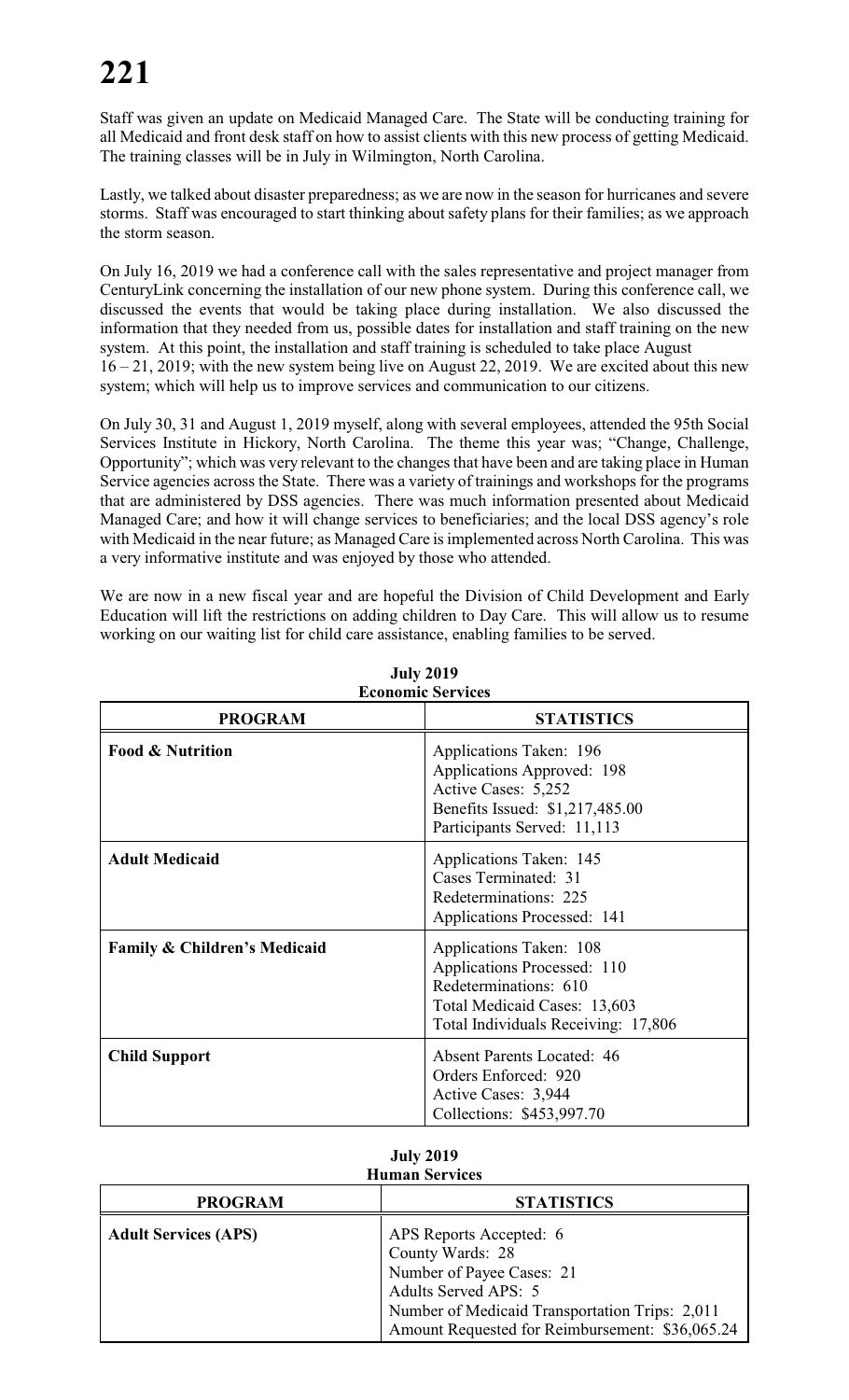| <b>Children's Protective Services (CPS)</b> | Reports Accepted: 43<br>Reports Screened Out: 19<br>Families Receiving In-Home Services: 53<br>Children Served: 145<br>Contacts with Families Monthly: 375<br>Assessments: 36                   |
|---------------------------------------------|-------------------------------------------------------------------------------------------------------------------------------------------------------------------------------------------------|
| <b>Foster Care</b>                          | Foster Children in Foster Homes: 59<br>Children Placed Outside County: 13<br>Agency Adoptions: 0<br>Pending Adoptions: 2<br>Total Foster Homes Licensed: 7<br>Total Children in Foster Care: 61 |
| <b>Work First Employment (TANF</b>          | Applications Taken: 29<br>Applications Approved: 19<br>Individuals receiving Benefits: 214<br>Entered Employment: 1<br>Number in Non-Paid Work Experience: 1                                    |
| <b>Program Integrity</b>                    | Collections for Fraud: \$5,726.14<br>New Referrals: 14<br>Cases Established: 4                                                                                                                  |
| Day Care                                    | Children Receiving Day Care Assistance: 440<br>Children on the Waiting List: 437<br>Amount Spent on Day Care Services: \$193,604.00                                                             |

### **HUMAN SERVICES BOARD REPORT Melinda H. Lane, Program Manager**

#### **Vacancies/Updates/News for July 2019**

#### **Intake/Investigation/Assessment:**

The Intake/Investigation/Assessment Unit continues to be fully staffed. Referrals increased and are expected to continue to increase when school begins again. Child Welfare go-live for NCFAST for Columbus County continues to be on hold at this time due to many issues with the NCFAST system that are creating double work, incorrect data, loss of staff, and ultimately will affect the ability to meet performance measures and could affect children's safety and well-being. This Unit is preparing for monitoring by the state which will take place in September. This monitoring was previously postponed due to scheduling changes with Child Welfare going into NCFAST.

#### **In-Home Services:**

The In-Home Services Unit continues to have one vacancy. One in-house person applied, but then declined so this position will be re-advertised. Caseloads and the amount of children being served has greatly increased this month. This Unit is preparing for monitoring by the state which will take place in September. This monitoring was previously postponed due to scheduling changes with Child Welfare going into NCFAST.

#### **Foster Care:**

The Foster Care/Adoptions Unit currently has two vacancies. These positions have been advertised and interviews will begin soon. This Unit is preparing for monitoring by the state which will take place in September This monitoring was previously postponed due to scheduling changes with Child Welfare going into NCFAST.

#### **Transitional Unit:**

The Transitional unit unexpectedly has a new vacancy which occurred in the month of July. This Unit continues to plan events for LINKs foster children and Foster/Adoptive Parent Recruitment. MAPP classes are currently going on for prospective foster parents. This Unit is also very busy assisting the other Child Welfare Units with courtesy visits, etc. This Unit is preparing for monitoring by the state which will take place in September. This monitoring was previously postponed due to scheduling changes with Child Welfare going into NCFAST.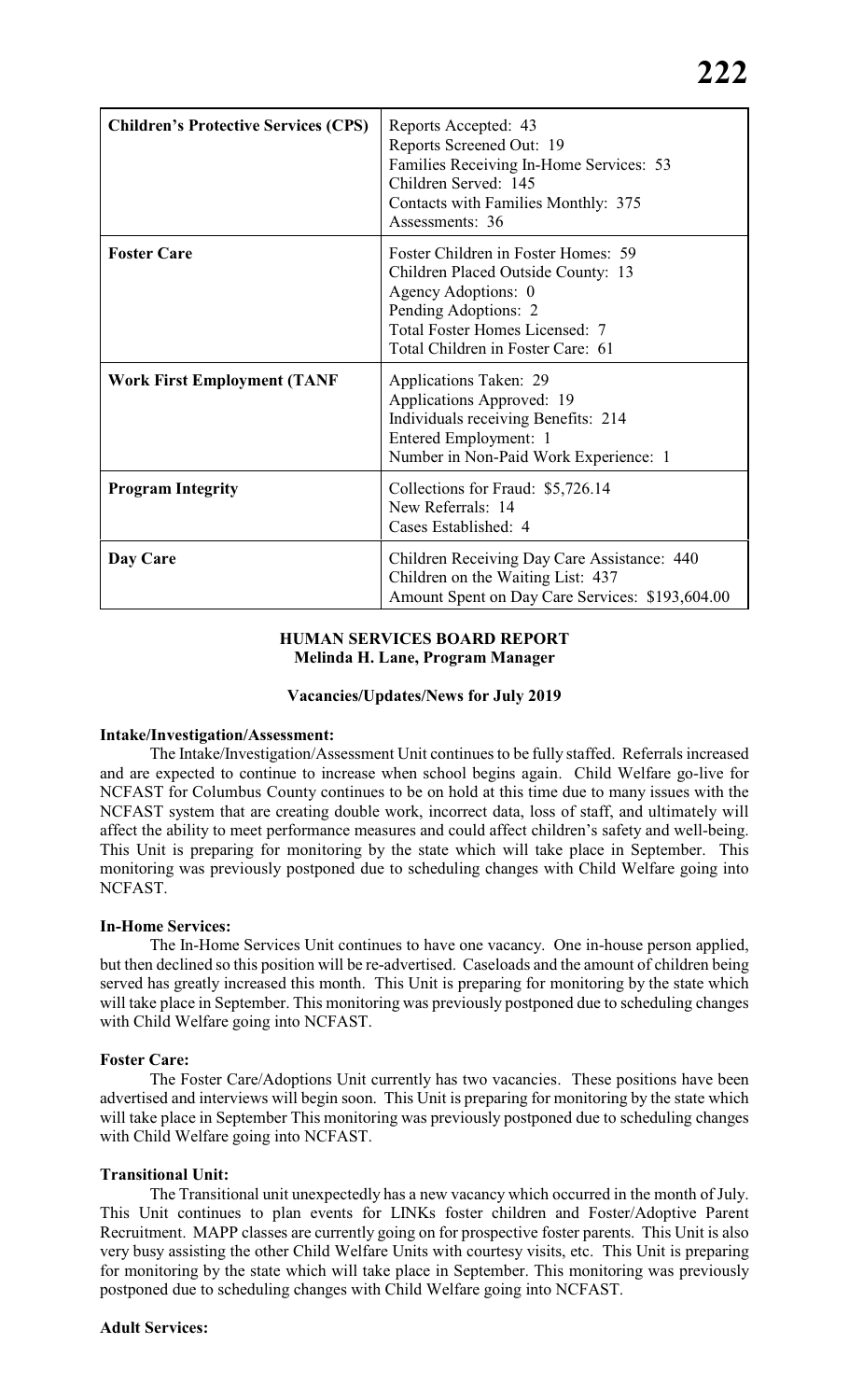The Adult Services Unit continues to have a vacancy, but a new worker is due to begin in August. This Unit continues to encounter more and more issues with homeless adults and adults with mental health issues which creates other problems because of the slow response time of mental health agencies. A tremendous amount of time is being dedicated to assisting those adults with mental health issues that are unable to be independent and unable to manage their own funds, etc. The addition of another position in this Unit may be a future request to help with client needs.

### **Work First Employment:**

This Unit continues to be fully staffed. The Work First Employment Unit continues to work within the NCFAST system with daily issues. This Unit continues to assist with 200% and Emergency Assistance for those eligible. Participation rates are becoming a hot topic again which will require staff to make more contacts out in the community. The Supervisor of this Unit retired at the end of July.

# **Child Day Care:**

The Child Day Care Unit continues to be fully staffed. This Unit continues to work within the NCFAST system dealing with daily issues and updates. The waiting list continues to grow which is a concern for staff, but this Unit continues to monitor the list and occasionally works the list in an attempt to decrease the list by small amounts. The Supervisor of this Unit will be retired at the end of July.

# **Program Integrity:**

Program Integrity continues to work hard to get caught up with program integrity duties and cases. Program Integrity continues to work within NCFAST with issues with regarding data that correctly reflects the actual work of staff. Numbers continue to be reported as incorrect on reports for all counties Live in NCFAST. The Crisis Intervention Program(CIP) has begun in earnest for the 2019-2010 year. In July, 101 applications were completed with 99 approvals. We currently have one Temporary worker in the office three days a week.

#### **Economic Services Program Narrative**

Child Support/Paralegal and Work First Cash/Medicaid Transportation/Maintenance and Housekeeping Food and Nutrition and Family and Children's Medicaid Adult Medicaid//Rest Home and Nursing Home/Community Alternatives Program (CAP)

Submitted by Cyndi Hammonds, Income Maintenance Administrator

#### **Reporting Month: July 2019 News/Updates/Vacancies**

#### **Adult and Family & Children's Medicaid:**

NC Medicaid has implemented 5 different audits that will be conducted on Medicaid cases within the next 2 years. We have already had files pulled for the "PERM" review and local county auditors have been in the agency reading 38 Medicaid cases and have informed us they would be back shortly to read more cases. For cases that were put on Medicaid and should not have been on are found in any of these audits; the county could pay back 3 months of claims that were paid out for that client. We strive to be error free however a worker could interpret policy in error or key something in error. Supervisors are 2nd party reviewing cases each month and we have to report quarterly to the State the results of these 2nd party reviewing. Once cases are read, the Supervisor then holds a meeting with staff and completes a refresher training. This reviewing will not cost the county any money if there is an error found. Being error free is a very hard task when you have the staff turnover that DSS has. These are not policies and procedures that can be learned in a short period of time and you must stay in compliance with timeframes with applications and recertifications. The State implemented staff training in Wilmington for Medicaid Transformation and each month we participate in a webinar. We currently have 2 vacancies in the Medicaid teams.

# **Food and Nutrition:**

The Food and Nutrition teams remain on corrective action from a follow up Management Evaluation Review from the State. If counties have one error, they remain on corrective action. Some of these errors are not when clients are ineligible for benefits. These "errors" could be not properly documenting in NCFAST on how you conducted an interview or if you coded a client incorrectly but they were still eligible for their benefits. USDA is very strict in all documentations and coding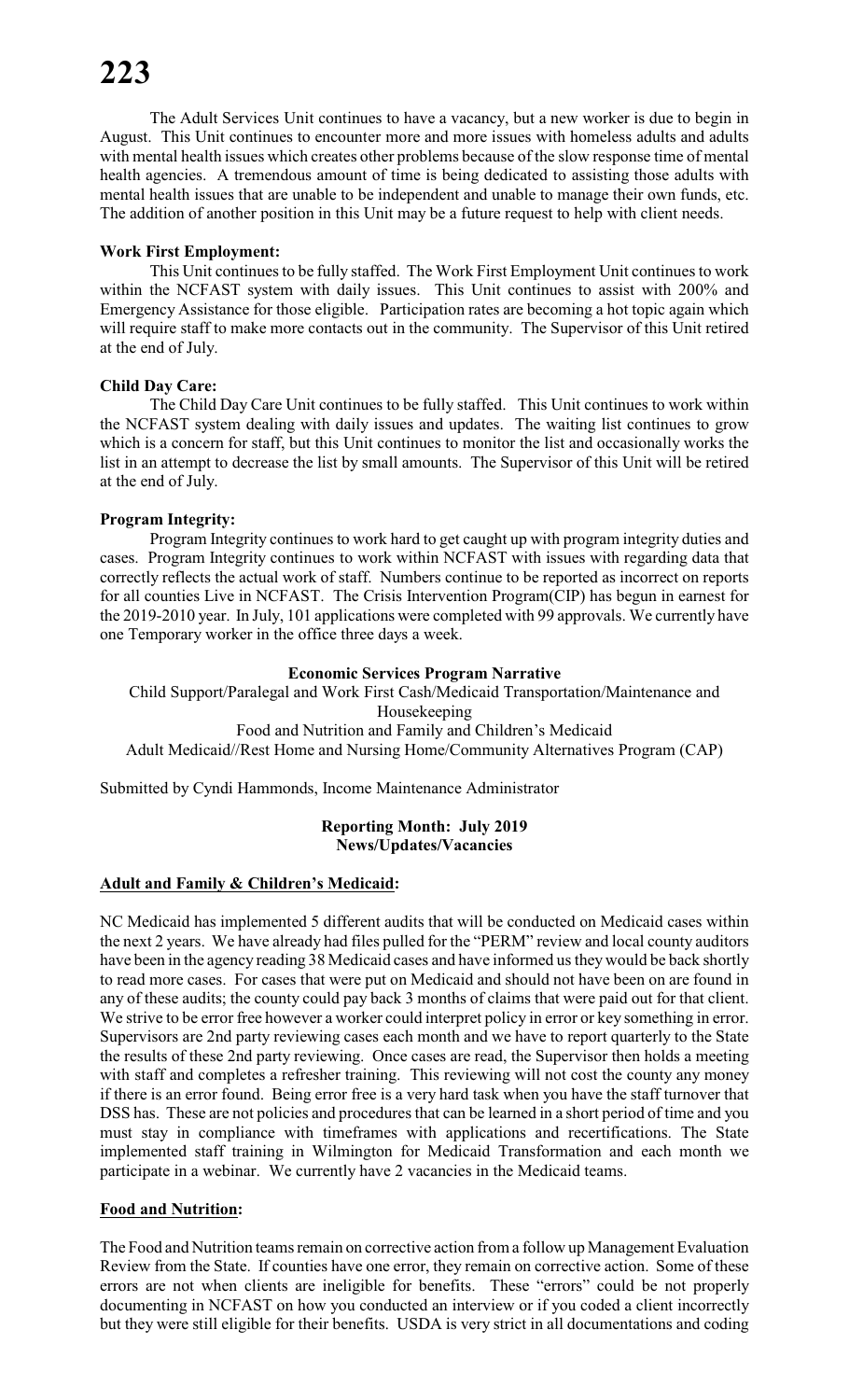of clients. Supervisors on thisteam also 2nd party review files and then complete refresher trainings when errors are found. This team is fully staffed but have 4 new staff in training.

## **Child Support and Paralegal:**

Our State Representative visits our county monthly and reviews 6 cases each time she is here. The fingerprinting and extensive background check program for Child Support employees is being implemented in phases across the state. She informed us Columbus County is scheduled to be phased in September. Child Support is also preparing for a Federal Security Audit that we have to pass every three years that is scheduled for August 15, 2019. We had 3 court days and prepared 212 cases to be heard and our paralegal prepared 239 orders.

# **Work First Cash/Medicaid Transportation/Interpreter/Maintenance and Housekeeping/Deputy:**

- Medicaid Transportation has one vacancy now and the interpreter is helping when she is not interpreting for the agency.
- WorkFirst/Cash continues to meet their compliance timeframes.
- Maintenance and Housekeeping continue to keep our facility clean.
- Our deputy continues to do a great job with security.

# **Agenda Item #11: ECONOMIC DEVELOPMENT - DEPARTMENTAL UPDATE:**

Gary Lanier, Economic Development Director, delivered the following Departmental Update.

- 1. Significant expansion underway at Southeastern Community College to provide mechatronics and other specialized training for the manufactured sector (\$6.5 MM Building Expansion);
- 2. Shizzy's Wild Cat Rescue brought to Fair Bluff;
- 3. GESS International Building a \$26 MM bio-gas facility to convert hog waste to methane gas;
- 4. Horse Complex at the Boys and Girls Home expanded resulting in many added events for 2019;
- 5. Project TREAD Black's Tire Expansion;
- 6. Project JOKER II Carolina Botanicals underway working on grant approvals now; **(To Be Continued)**

#### **RECESS REGULAR SESSION and enter into PUBLIC HEARING #2:**

At 7:00 P.M., Commissioner Bullard made a motion to recess Regular Session and enter into Public Hearing #2, seconded by Commissioner Prevatte. The motion unanimously passed.

# **7:00 P.M.**

**PUBLIC HEARING #2: Proposed Economic Development Incentive Grant for a Planned Expansion of Black's Tire Expansion -** the purpose of the Public Hearing is to receive public comments on a proposed economic development incentive grant.

#### **PUBLIC HEARING #2 OPENED:**

At 7:00 P.M., Chairman Burroughs opened Public Hearing #2, and stated the public hearing was for the Proposed Economic Development Incentive Grant for a Planned Expansion of Black's Tire Expansion. The purpose of the Public Hearing is to receive public comments on a proposed economic development incentive grant.

# **COMMENTS:**

Chairman Burroughs opened the floor for comments. The following spoke.

### **Gary Lanier, Economic Development Director:** stated the following:

- 1. This is our standard Economic Development Incentive Grant
- 2. This project involves a \$3.1 M investment, and the creation of 26 new jobs; **and**<br>3. The amount involved would be \$61,509.00, payable based on taxes.
- The amount involved would be \$61,509.00, payable based on taxes.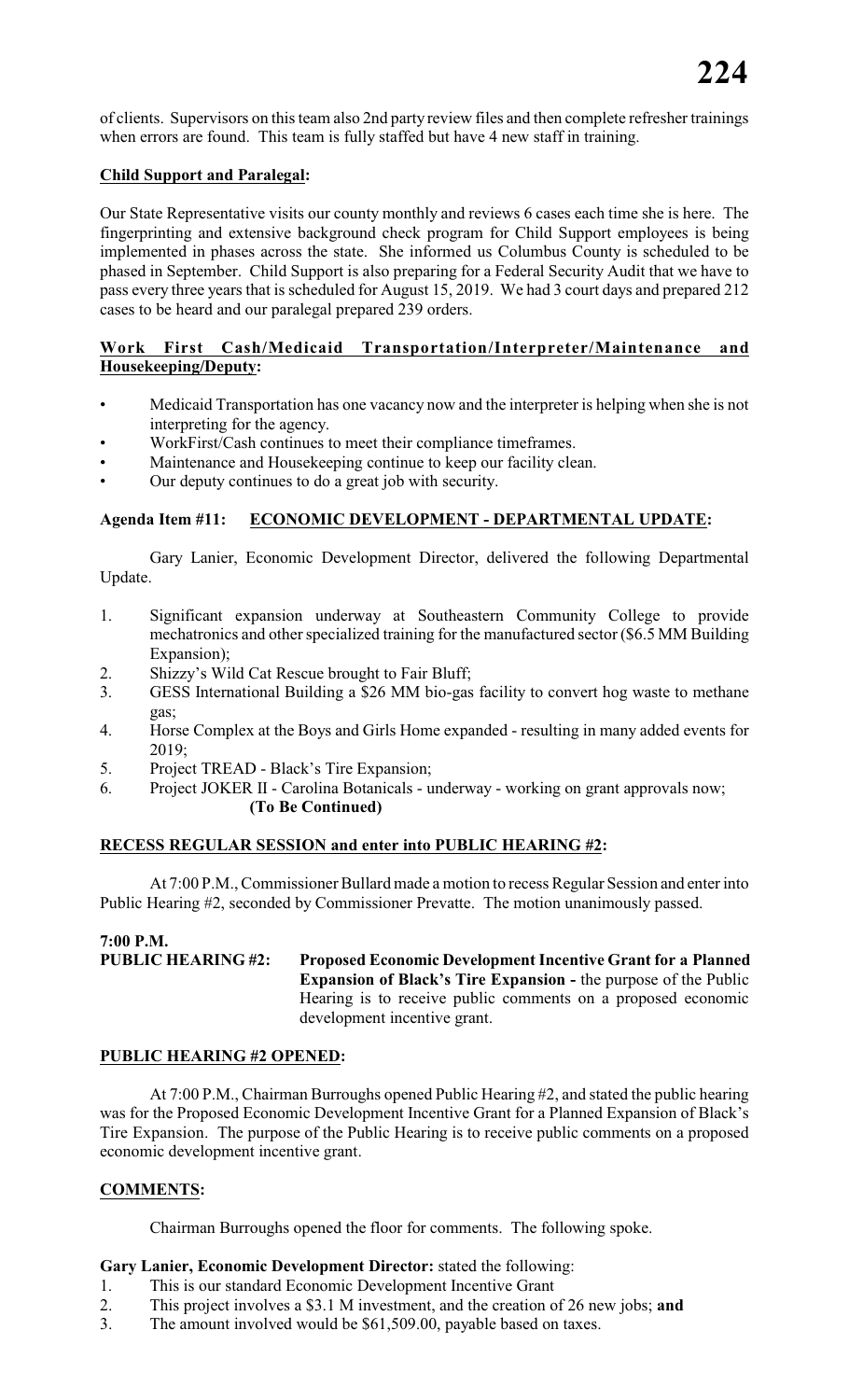# **PUBLIC HEARING CLOSED:**

At 7:02 P.M., Commissioner Bullard made a motion to close the Public Hearing, seconded by Commissioner Byrd. The motion unanimously passed.

# **RESUME REGULAR SESSION:**

At 7:02 P.M., Commissioner McDowell made a motion to resume Regular Session, seconded by Commissioner Prevatte. The motion unanimously passed.

### **Agenda Item #11: (continued):**

- 7. Working with Whiteville Fabrics on a potential expansion now;
- 8. Completed a Job Creation Plan for distressed communities throughout Columbus County;
- 9. Continue to work on completion of Sewer Project (\$2.15 MM grant) at the International Logistics Park;
- 10. Tabor City received an Incubator Grant from EDA this year;\*
- 11. Nearly complete grant for a business incubator for the Town of Bolton;\*
- 12. Continue work on water line extension grants for both the International Logistics Park (\$3.5M) and down Midway Road (\$980,000) at the Southeast Regional Park - have not got them yet but "Ye have not for ye ask not";

**NOTE: Projects marked with \* were all projects included in the Job Creation Plan for Distressed Communities in Columbus County completed early this year.**

**Agenda Item #12: ECONOMIC DEVELOPMENT - RESOLUTION APPROVING in PRINCIPLE the REFINANCING of CERTAIN PROJECTS (as DEFINED HEREIN) for INTERNATIONAL PAPER COMPANY and APPROVING the ISSUANCE by the COLUMBUS COUNTY INDUSTRIAL FACILITIES and POLLUTION CONTROL FINANCING AUTHORITY of its REVENUE REFUNDING BONDS in the AGGREGATE PRINCIPAL AMOUNT of not to EXCEED \$27,100,000:**

Gary Lanier, Economic Development Director, requested the Board to approve the following Resolution. (The required Public Hearing was conducted at 6:30 P.M. on this day prior to the meeting.)

# **RESOLUTION APPROVING IN PRINCIPLE THE REFINANCING OF CERTAIN PROJECTS (AS DEFINED HEREIN) FOR INTERNATIONAL PAPER COMPANY AND APPROVING THE ISSUANCE BY THE COLUMBUS COUNTY INDUSTRIAL FACILITIES AND POLLUTION CONTROL FINANCING AUTHORITY OF ITS REVENUE REFUNDING BONDS IN THE AGGREGATE PRINCIPAL AMOUNT OF NOT TO EXCEED \$27,100,000**

**\*\*\*\*\*\*\*\*\*\*\*\*\*\*\*\*\*\*\*\*\*\*\*\*\*\*\*\*\*\*\*\*\*\*\*\*\*\*\*\*\*\*\*\*\*\*\*\*\*\*\*\*\*\*\*\*\*\*\*\*\*\*\*\*\*\***

**WHEREAS,** the Board of County Commissioners has created a political subdivision and body corporate and politic of the State of North Carolina known as "The Columbus County Industrial Facilities and Pollution Control Financing Authority" (the "Authority"); and

**WHEREAS,** the Authority is authorized under the Industrial and Pollution Control Facilities Financing Act, Chapter 159C of the General Statutes of North Carolina, as amended (the "Act"), to issue revenue refunding bonds for the purpose of refunding any bonds then outstanding that have been issued under the provisions of the Act, and to make and execute financing agreements, security documents and other contracts and instruments necessary or convenient in the exercise of such powers; and

**WHEREAS,** under the American Recovery and Reinvestment Act of 2009, as amended (the "Stimulus Act"), the Authority was authorized to issue recovery zone facility bonds to finance recovery zone property (as defined in the Stimulus Act) in recovery zones; and

**WHEREAS,** pursuant to the Act, the Authority issued its Environmental Improvement Revenue Bonds, 2009 Series A (International Paper Company Project), in the aggregate principal amount of \$6,600,000 (the "Series 2009A Bonds") to finance the acquisition, improvement,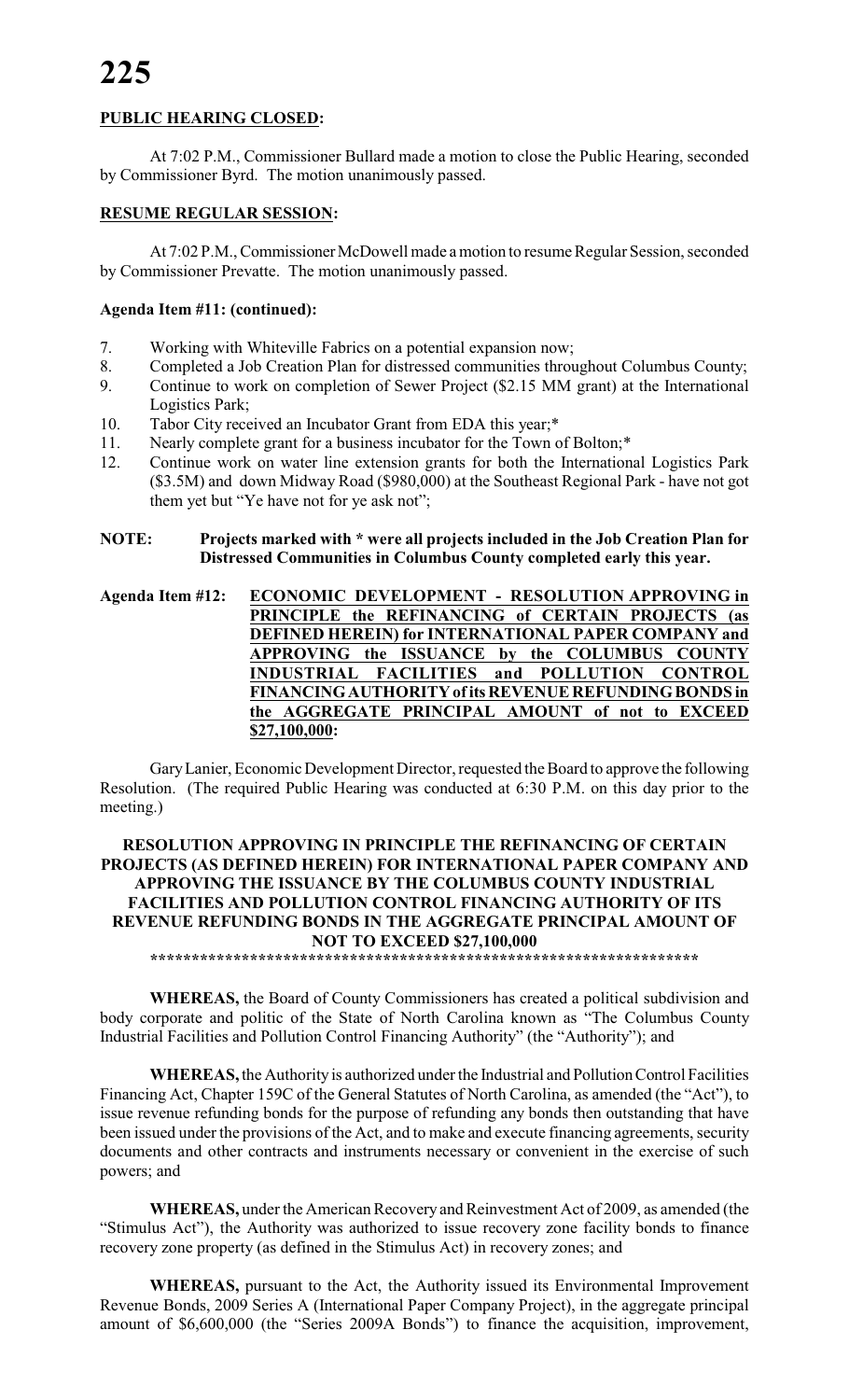construction and installation of certain sewage and/or solid waste disposal facilities (the "Series 2009A Project") at the Riegelwood Mill (the "Mill"), located in Columbus County, North Carolina (the "County"); and

**WHEREAS,** pursuant to the Act and the Stimulus Act, the Authority issued its Recovery Zone Facility Bonds, 2009 Series B (International Paper Company Project), in the aggregate principal amount of \$7,000,000 (the "Series 2009B Bonds") to finance the acquisition, construction or renovation of recovery zone property, including, but not limited to, pulp mill and power facilities and paper production facilities and related facilities (the "Series 2009B Project") at Mill, following the designation by the Board of County Commissioners of the boundaries of the County, including the area comprising the Mill, as a recovery zone and the allocation of a portion of the County's recovery zone facility bond limit in the amount of \$7,004,000 to the Authority and the Company for the benefit of the Company to finance the Series 2009B Project; and

**WHEREAS,** pursuant to the Act, the Authority issued its Environmental Improvement Revenue Refunding Bonds (International Paper Company Project), Series 2017A, in the aggregate principal amount of \$13,500,000 (the "Series 2017A Bonds" and, collectively with the Series 2009A Bonds and the Series 2009B Bonds, the "Prior Bonds") to refinance the acquisition, improvement, construction and installation of certain solid waste disposal, wastewater treatment and/or sewage facilities (the "Series 2017A Project" and, collectively with the Series 2009A Project and the Series 2009B Project, the "Projects") at the Mill; and

**WHEREAS,** the Authority now desires, at the request of the Company, to refinance the Projects by issuing bonds to refund the Prior Bonds, and in connection therewith, the Authority authorized the issuance of its revenue refunding bonds, in the aggregate principal amount of not to exceed \$27,100,000 (the "Bonds"), to make the proceeds thereof available to International Paper Company (the "Company") for such refinancing; and

**WHEREAS,** pursuant to the provisions of Section 147(f) of the Code, a public hearing on the proposed refinancing of the Projects was held by this Board of Commissioners on August 19, 2019. Such public hearing was held pursuant to public notice published on August 2, 2019 in The News Reporter, a newspaper of general circulation in Columbus County, North Carolina; and

**WHEREAS,** Section 147(f) of the Code provides that the Bonds must be approved by the applicable elected representative of the appropriate governmental unit following a public hearing pursuant to reasonable public notice in order for interest on such Bonds to be tax exempt; and WHEREAS, the Authority has requested this Board of Commissioners to approve the Projects under Sections 159C-4 and 159C-8(c) of the Act; and

**WHEREAS,** this Board of Commissioners desires to make a record by this Resolution that the Projects and the proposed refinancing are approved in principle.

**NOW, THEREFORE, BE IT RESOLVED** by the Board of County Commissioners of Columbus County, North Carolina as follows:

1. This Board of Commissioners hereby finds and determines that opportunity for all taxpayers, residents and other interested persons to express their views for or against said refinancing, the proposed issuance of the Bonds and the nature and location of the Projects and to submit communications in writing, was provided at said public hearing.

2. This Board of Commissioners does hereby approve the refinancing of the Projects by the issuance of bonds to refund the Prior Bonds.

3. The issuance of the Bonds by the Authority is hereby approved.

4. The prior designation of the boundaries of the County, including the area comprising the Mill, as a recovery zone and the allocation of a portion of the County's recovery zone facility bond limit to the Authority and the Company for the benefit of the Company to finance the Series 2009B Project is hereby confirmed.

5. The Bonds shall bear interest at the rate in accordance with one or more trust indentures between the Authority and the respective trustee identified therein.

6. This Board of Commissioners does hereby declare that this Resolution constitutes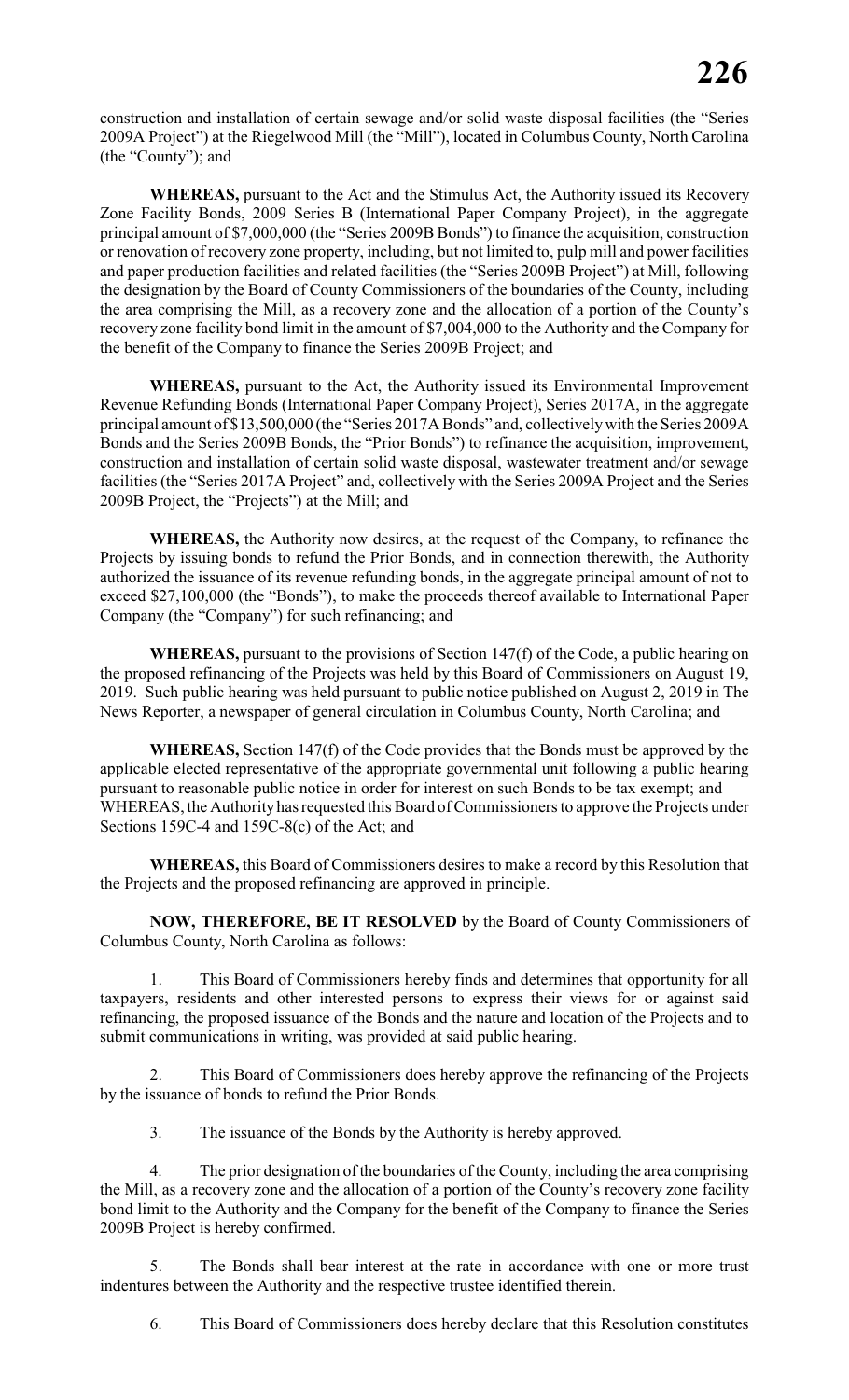the public approval required by Section 147(f) of the Code, and approval in principle of the refinancing of the Projects and issuance of the Bonds as required by the Act.

7. The Clerk of this Board of Commissioners is hereby authorized and directed to provide certified copies of this Resolution to the Authority, to the Division of State and Local Government Finance for the State of North Carolina, and to the Local Government Commission.

The Bonds shall not constitute an indebtedness or obligation of the County or the Authority, but the Bonds shall be payable solely from the revenues derived from the Company and pledged to the payment thereof, and no owner of any Bonds shall ever have the right to compel any exercise of the taxing power of the County or the Authority, nor to enforce the payment thereof against any property of the County or the Authority.

9. This resolution shall take effect immediately upon its passage.

)

Passed and approved August 19, 2019.

/s/ **TRENT BURROUGHS** Chairman (SEAL) Attest: /s/ **JUNE B. HALL** Clerk STATE OF NORTH CAROLINA

COUNTY OF COLUMBUS )

I, **JUNE B. HALL**, DO HEREBY CERTIFY that I am the duly qualified and acting Clerk of the County Board of Commissioners of Columbus, County, North Carolina and keeper of the official minutes thereof, and that the foregoing is a true copy of certain of the proceedings of the County Board of Commissioners taken at a meeting held at the time and place shown on the front page of these excerpts of minutes and is a complete copy of so much of the recorded minutes of said meeting as relates in any way to the passage of the resolution hereinabove set forth.

I **DO HEREBY FURTHER CERTIFY** that a schedule of regular meetings of said County Board, stating that regular meetings are held on the first Monday and the third Monday of each month at 6:30 P.M., respectively, in the Dempsey B. Herring Courthouse Annex, 112 W. Smith Street in Whiteville, North Carolina, has been on file in my office pursuant to G.S. 143-318.12 as of a date not less than seven days before said meeting.

**WITNESS** my hand and the official seal of Columbus County, North Carolina this 19th day of October, 2019.

/s/ **JUNE B. HALL** Clerk, Board of County Commissioners (SEAL)

Commissioner Prevatte made a motion to pass and approve the Resolution Approving in Principle the Refinancing of Certain Projects (As Defined Herein) for International Paper Company and Approving the Issuance by the Columbus County Industrial Facilities and Pollution Control Financing Authority of its Revenue Refunding Bonds in the Aggregate Principal Amount of not to Exceed \$27,100,000, seconded by Commissioner Byrd. The motion unanimously passed.

#### **Agenda Item #13: ECONOMIC DEVELOPMENT - INCENTIVE GRANT for BLACK'S TIRE SERVICE EXPANSION:**

Gary Lanier, Economic Development Director, requested the Board to approve the following Incentive Grant for Black's Tire Service expansion. (The required Public Hearing was conducted on this day at 7:00 P.M.)

#### **Columbus County Incentive Grant Proposal Calculation Sheet**

**Project: Tread**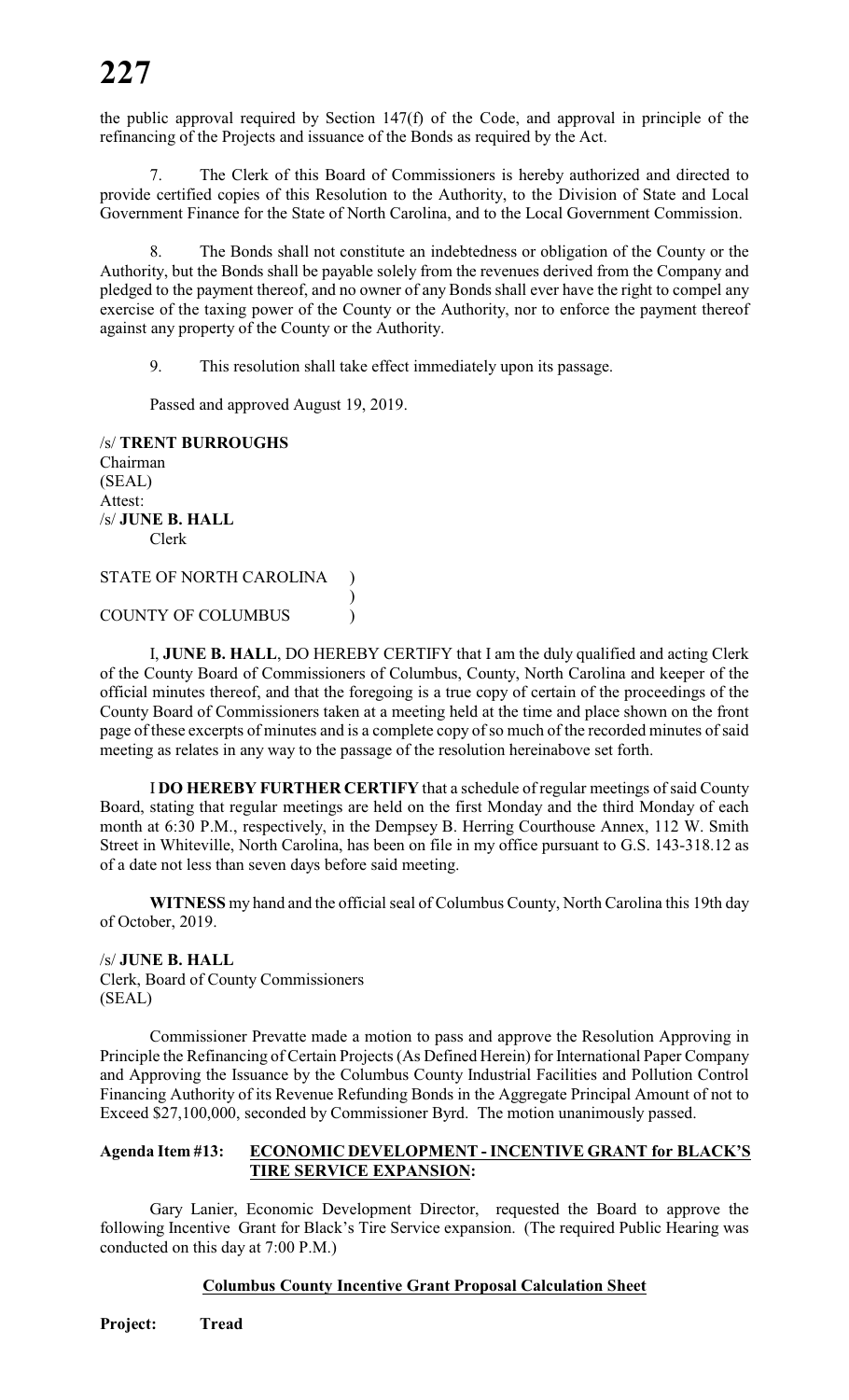|                              | Bldg $(20 \text{ Yr})$<br>Depr) | <b>Equipm Yr</b><br>Yr 1 | Equipm<br>Yr2 | <b>Equipm Yr</b><br>Yr3 | <b>Equipm Yr</b><br>Yr4 | <b>Equipm Yr</b><br>Yr <sub>5</sub> | <b>Total Tax</b><br><b>Base</b> |
|------------------------------|---------------------------------|--------------------------|---------------|-------------------------|-------------------------|-------------------------------------|---------------------------------|
| Total<br>Invest Yr 1         | \$1,673                         | \$300,000                |               |                         |                         |                                     | \$1,973,000                     |
| $Yr$ 2 (20<br>$Yr/5$ Dep)    | \$1,589,360                     | \$240,000                | \$300,000     |                         |                         |                                     | \$2,129,350                     |
| Yr3(20 Yr)<br>5 Yr Dep)      | \$1,509,883                     | \$180,000                | \$240,000     | \$300,000               |                         |                                     | \$2,229,882.50                  |
| $Yr$ 4 (20 $Yr$<br>5 Yr Dep) | \$1,434,388                     | \$120,.000               | \$180,000     | \$240,000               | \$300,000               |                                     | \$1,974,388.38                  |
| $Yr$ 5 (20 $Yr$<br>5 Yr Dep) | \$1,362,669                     | \$60,000                 | \$120,000     | \$180,000               | \$240,000               | \$300,000                           | \$1,722,668.96                  |

**County Tax Rate: 0.805**

| <b>TAX YEAR</b>                  | <b>COUNTY PROPERTY TAXES</b><br><b>PAID ON INVESTMENT**</b> | <b>PERCENTAGE</b> | <b>GRANT AMOUNT</b> |
|----------------------------------|-------------------------------------------------------------|-------------------|---------------------|
| Tax Year 1                       | \$15,883                                                    | 85%               | \$13,500            |
| Tax Year 2                       | \$17,141                                                    | 80%               | \$13,713            |
| Tax Year 3                       | \$17,951                                                    | 75%               | \$13,463            |
| Tax Year 4                       | \$15,894                                                    | 70%               | \$11,126            |
| Tax Year 5                       | \$13,867                                                    | 70%               | \$9,707             |
| Total over 5 Yr<br><b>Period</b> | \$80,736                                                    | 76%               | \$61,509            |

**\*\*Hypothetical does not include detailed depreciation schedules, which will affect property taxes paid and incentives grant awarded, and does not include any personal property such as delivery trucks, forklifts, etc which have not been identified at this point.**

**This is only a proposal. All incentives must be approved by Columbus County Board of Commissioners. The requirement of creating a minimum number of jobs has been dropped, but the number created may influence the decision by the Commissioners.**

Commissioner Bullard made a motion to approve the Incentive Grant for Black's Tire Service Expansion, seconded by Vice Chairman Russ. The motion unanimously passed.

#### **Agenda Item #14:**

Commissioner Prevatte made a motion to move Agenda Item #14 until after the 7:30 P.M. Public Hearing is conducted, seconded by Commissioner McDowell. The motion unanimously passed.

#### **Agenda Item #15: PURCHASING/SAFETY - UPDATE FROM SAFETY COMMITTEE:**

Stuart Carroll, Purchasing/Safety Director, delivered the following update from the Safety Committee on the security measures for the County buildings.

#### Safety/Security Up-date

- Safety Committee continues to discuss safety and security: looking for ways to improve
- Each member is encouraged to review their department and look for specific needs/issues
- Each department present different issues or concerns
- Because of this we have done several walk thru's
- As well as had the Law Enforcement Risk Specialist walk through several departments.
- Noted changes include Admin Building:
- o Add door leading upstairs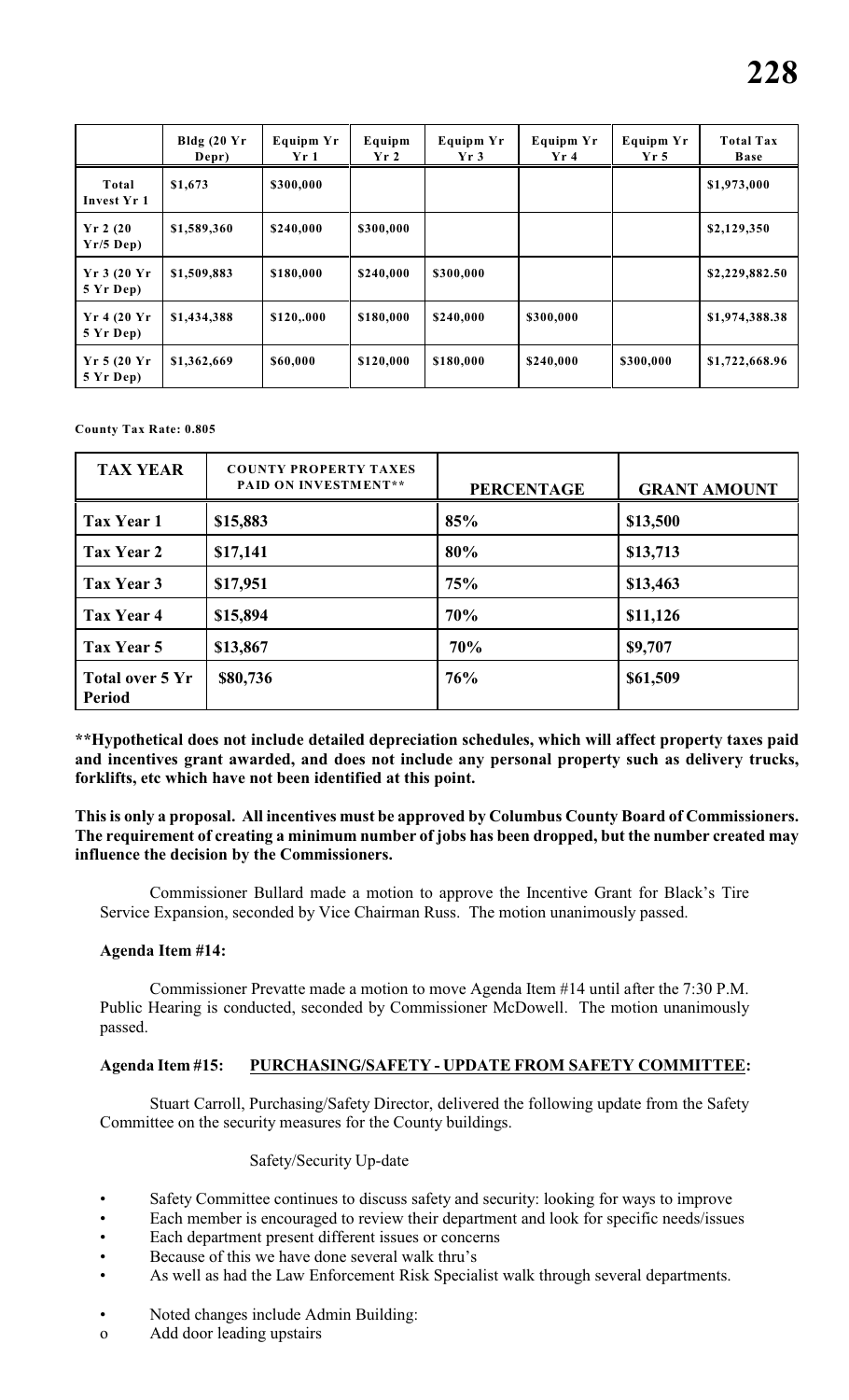- o Call button and camera system on all interior doors in the foyer
- o Updates to swipe pad
- o Encourage employees to escort customers back and forth
- Tax Office:
- o Glass at clerk's counter
- o Camera at all the clerk's stations
- o Camera throughout the hallways
- o Changed the free flow customer traffic…and big help
- o Police escorts
- o Looking at possible swipe pads to the rear exterior doors
- o Encourage employees to escort customer back and forth as needed
- Transportation: work in progress
- o Tight work space, not separate office space
- o If a fire was to break out in the break/kitchen area…staff would have to pass by the area to get to exit
- o Exposed to any street traffic and grey hound bus folks
- o Looking to build a counter to allow folks in the building but not to the employees
- o Looking at possibility of installing an exit door at other end of building
- o Future possibilities of extending the building for growth and safety needs
- Public Utilities:
- o Installing bullet proof glass on clerk's counter
- o Bullet proof glass in all the windows
- o Up-dating the camera system
- o Installing a card reader at employee's entrance
- o Police escort
- Agi/Farm Services Building
- o Install window at front entrance
- o Pop-lock at the inside door
- o Secure all side and rear door, employee only
- o Direct citizen traffic through front door on Agi side
- o Up-date signage
- Health Department
- o Install key pads on some of the interior doors/passage ways
- Animal Control
- o Possibly re-directing citizens traffic
- o Only open 4 hours to public, so could be some simple procedures by staff

.Safety and security is on-going

- .Try to be proactive
- .Try to be very frugal

.Ask employees to be observant, paying attention to their surroundings when coming and leaving work

.Ask citizens to understand it's not a matter of trust or keeping folks out, it's all about the safety of our employees

.Unfortunately it's the times we live in.

# **Agenda Item #16: APPOINTMENTS/REAPPOINTMENTS/REPLACEMENTS to COMMITTEES and BOARDS:**

June B. Hall, Clerk to the Board, requested appointments/reappointments/replacements to the following Councils.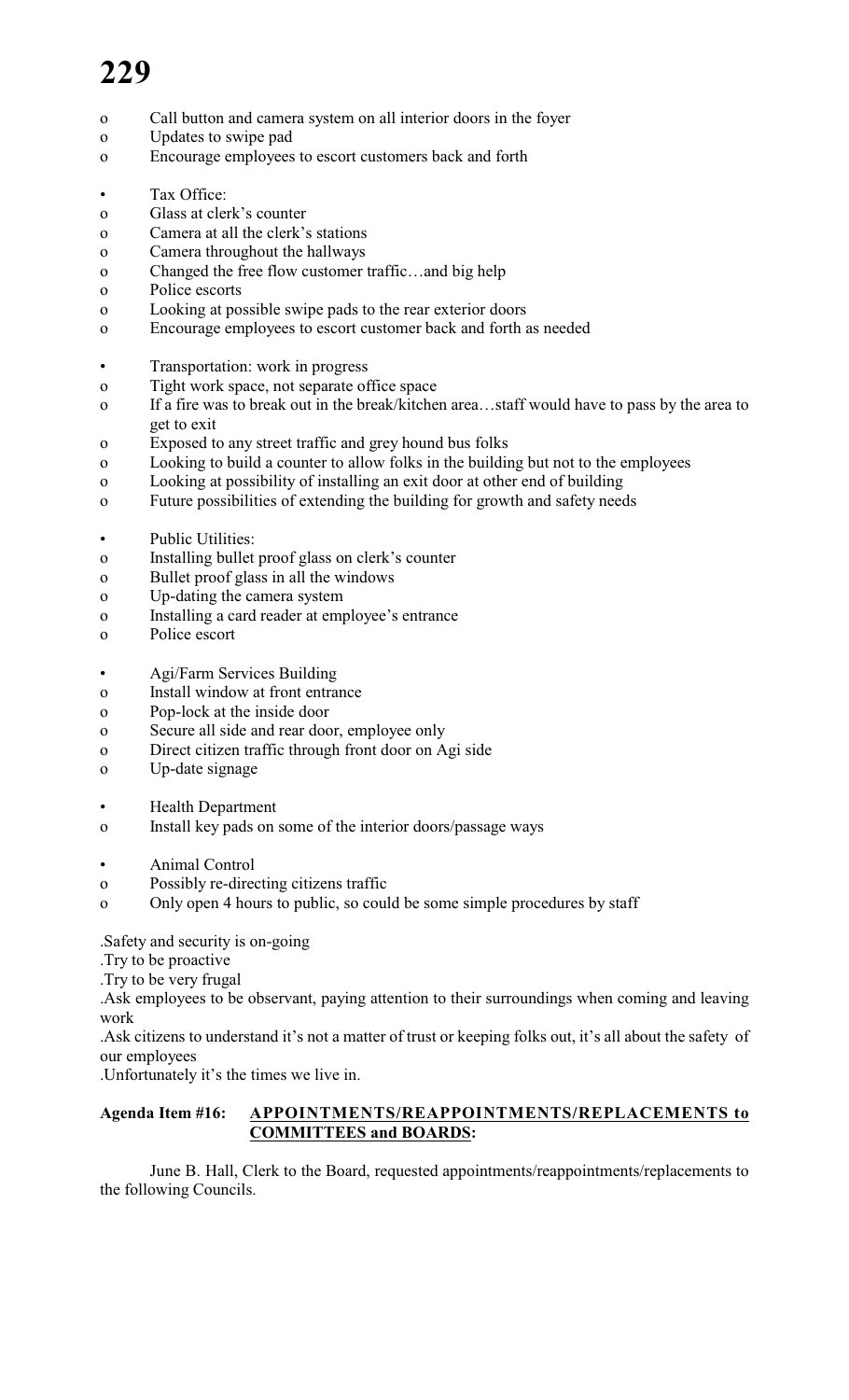| <b>COMMITTEE</b>                                                                                   | ZONE/<br>EB                  | PERSON(S)                                                                                      | <b>EXPIR.</b><br><b>DATE</b>                         | <b>BOARD</b><br><b>ACTION</b>                                    |
|----------------------------------------------------------------------------------------------------|------------------------------|------------------------------------------------------------------------------------------------|------------------------------------------------------|------------------------------------------------------------------|
| <b>Columbus County Department of</b><br><b>Aging Advisory Council</b>                              | Ш<br>IV                      | <b>Sherica Powell</b><br><b>Raymond Shaw</b><br><b>Jimmy Stanley</b><br><b>Betty Ann Smith</b> | 06/30/2019<br>06/30/2014<br>06/30/2015<br>06/30/2016 | <b>HOLD</b><br><b>HOLD</b><br><b>Emory Worley</b><br><b>HOLD</b> |
| <b>Home and Community Care</b><br><b>Block Grant for Aging Services</b><br><b>Advisory Council</b> | $\mathbf H$<br>$\mathbf{IV}$ | <b>Betty Williamson</b><br>(Deceased)<br>Dan Watts                                             | 06/30/2019<br>06/30/2019                             | <b>HOLD</b><br><b>HOLD</b>                                       |
| <b>Economic Development</b><br><b>Commission</b>                                                   | П                            | <b>Rusty Worley</b>                                                                            | 06/30/2021                                           | <b>Rusty Worley</b>                                              |

#### **RECESS REGULAR SESSION and enter into PUBLIC HEARING NUMBER 3:**

At 7:30 P.M., Commissioner McDowell made a motion to recess Regular Session and enter into Public Hearing Number 3, seconded by Commissioner Prevatte. The motion unanimously passed.

**7:30 P.M.**

**PUBLIC HEARING#3: PROPOSED ECONOMIC DEVELOPMENT INCENTIVE GRANT to ESTABLISH a NEW MANUFACTURING FACILITY for CAROLINA BOTANICALS -** the purpose of the Public Hearing is to receive public comments on a proposed economic development incentive grant.

#### **PUBIC HEARING OPENED:**

At 7:30 P.M., Chairman Burroughs opened the Public Hearing and stated this Public Hearing is for the Proposed Economic Development Incentive Grant to establish a new manufacturing facility for Carolina Botanicals, and the purpose of the Public Hearing is to receive public comments on a proposed Economic Development incentive grant.

# **COMMENTS:**

Chairman Burroughs opened the floor for comments. The following spoke.

#### **Gary Lanier, Economic Development Director,** stated the following:

- 1. The building they are considering moving into is the former W.F. Cox Company in Tabor City;
- 2. Due to the condition of the building, it needs someone to occupy the building;
- 3. It will create about fifteen (15) jobs; **and**
- 4. This business will be working with industrial hemp.

# **PUBLIC HEARING CLOSED:**

At 7:32 P.M., Commissioner Byrd made a motion to close the Public Hearing, seconded by Commissioner Bullard. The motion unanimously passed.

# **RESUME REGULAR SESSION:**

At 7:32 P.M., Commissioner McDowell made a motion to resume Regular Session, seconded by Commissioner Bullard. The motion unanimously passed.

# **Agenda Item #14: ECONOMIC DEVELOPMENT - INCENTIVE GRANT FOR CAROLINA BOTANICALS:**

Gary Lanier, Economic Development Director, requested the Board to approve the following Incentive Grant for Carolina Botanicals. (The required Public Hearing was conducted on this day at 7:30 P.M.)

# **Columbus County Incentive Grant Proposal Calculation Sheet**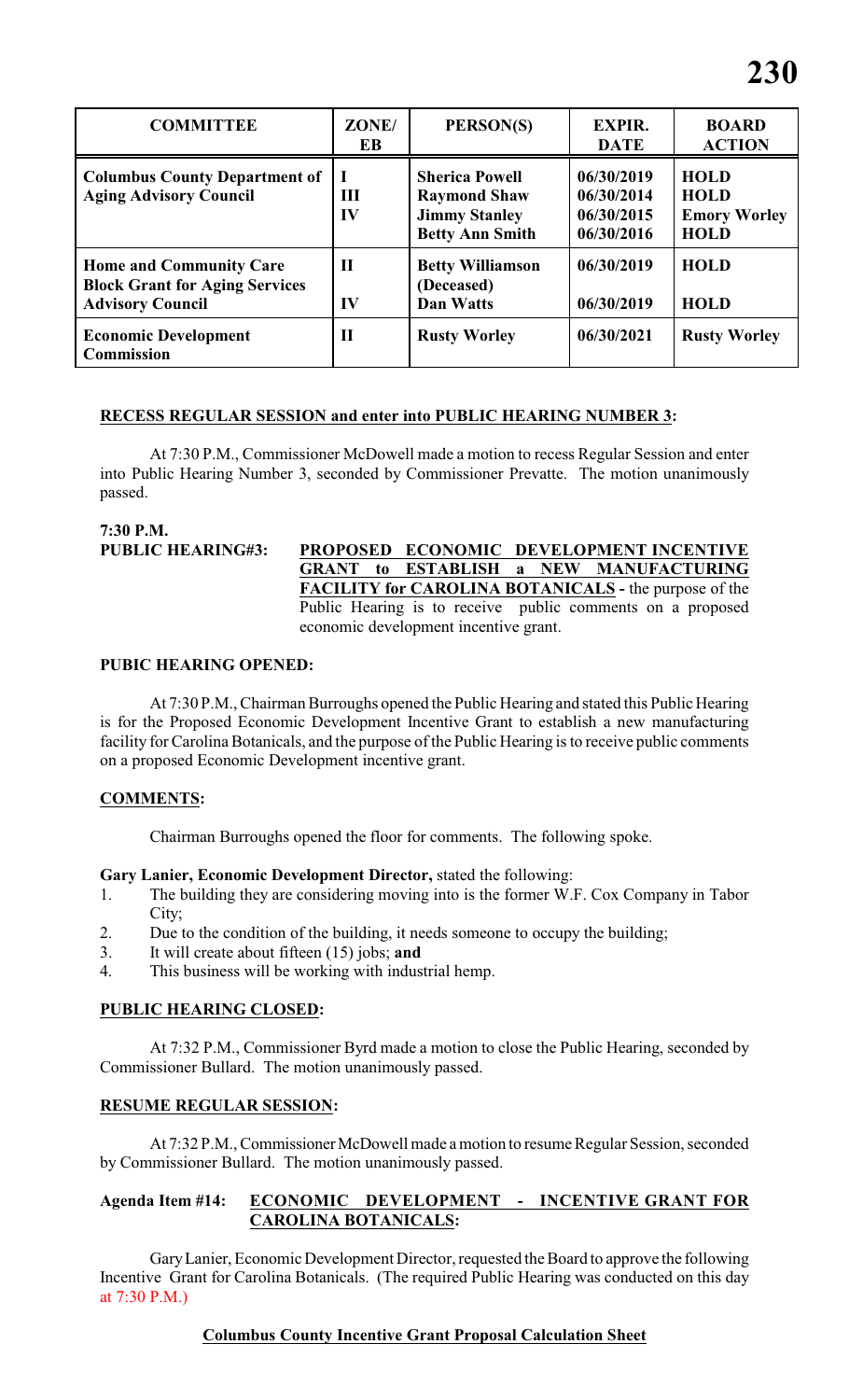|                              | Bldg $(20$ Yr<br>Depr) | <b>Equipm Yr</b><br>Yr1 | Equipm<br>Yr2 | Equipm Yr<br>Yr3 | <b>Equipm Yr</b><br>Yr 4 | <b>Equipm Yr</b><br>Yr <sub>5</sub> | <b>Total Tax</b><br>Base |
|------------------------------|------------------------|-------------------------|---------------|------------------|--------------------------|-------------------------------------|--------------------------|
| Total<br>Invest Yr 1         | \$750,000              | \$500,000               |               |                  |                          |                                     | \$1,250,000              |
| $Yr$ 2 (20<br>$Yr/5$ Dep)    | \$712,500              | \$400,000               | \$500,000     |                  |                          |                                     | \$1,612,500              |
| Yr3(20 Yr)<br>5 Yr Dep)      | \$676,875              | \$320,000               | \$400,000     |                  |                          |                                     | \$1,396,875              |
| $Yr$ 4 (20 $Yr$<br>5 Yr Dep) | \$642,031              | \$256,000               | \$320,000     |                  |                          |                                     | \$1,219,031.25           |
| Yr 5(20 Yr)<br>5 Yr Dep)     | \$610,880              | \$204,800               | \$256,000     |                  |                          |                                     | \$1,071,679.69           |

#### **Project: Carolina Botanicals**

**County Tax Rate: 0.805**

| <b>TAX YEAR</b>                  | <b>COUNTY PROPERTY TAXES</b><br><b>PAID ON INVESTMENT**</b> | <b>PERCENTAGE</b> | <b>GRANT AMOUNT</b> |
|----------------------------------|-------------------------------------------------------------|-------------------|---------------------|
| Tax Year 1                       | \$10,063                                                    | 85%               | \$8,553             |
| Tax Year 2                       | \$12,981                                                    | 80%               | \$10,385            |
| Tax Year 3                       | \$11,245                                                    | 75%               | \$8,434             |
| Tax Year 4                       | \$9,813                                                     | 70%               | \$6,869             |
| Tax Year 5                       | \$8,627                                                     | 70%               | \$6,039             |
| Total over 5 Yr<br><b>Period</b> | \$52,728                                                    | 76%               | \$40,279            |

**\*\*Hypothetical does not include detailed depreciation schedules, which will affect property taxes paid and incentives grant awarded, and does not include any personal property such as delivery trucks, forklifts, etc which have not been identified at this point.**

**This is only a proposal. All incentives must be approved by Columbus County Board of Commissioners. The requirement of creating a minimum number of jobs has been dropped, but the number created may influence the decision by the Commissioners.**

Commissioner Bullard made a motion to approve the Incentive Grant for Carolina Botanicals, seconded by Commissioner Byrd. The motion unanimously passed.

#### **RECESS REGULAR SESSION and enter into COMBINATION MEETING of COLUMBUS COUNTY WATER and SEWER DISTRICTS I, II, III, IV and V BOARD MEETING:**

At 7:32 P.M., Commissioner McDowell made a motion to recess Regular Session and enter into a **combination meeting** of Columbus County Water and Sewer Districts I, II, III, IV and V Board Meeting, seconded by Commissioner McMillian. The motion unanimously passed.

#### **Agenda Item #17: COLUMBUS COUNTY WATER and SEWER DISTRICTS I, II, III, IV and V - APPROVAL of BOARD MEETING MINUTES:**

August 05, 2019 **Combination Meeting** of Columbus County Water and Sewer Districts I, II, III, IV and V Board Meeting **(5 sets)**

Commissioner Prevatte made a motion to approve the Columbus County Water and Sewer Districts I, II, III, IV and V Board Meeting Minutes, seconded by Commissioner Byrd. The motion unanimously passed.

This information will be recorded in Minute Book Number 2 for each Water District, respectively.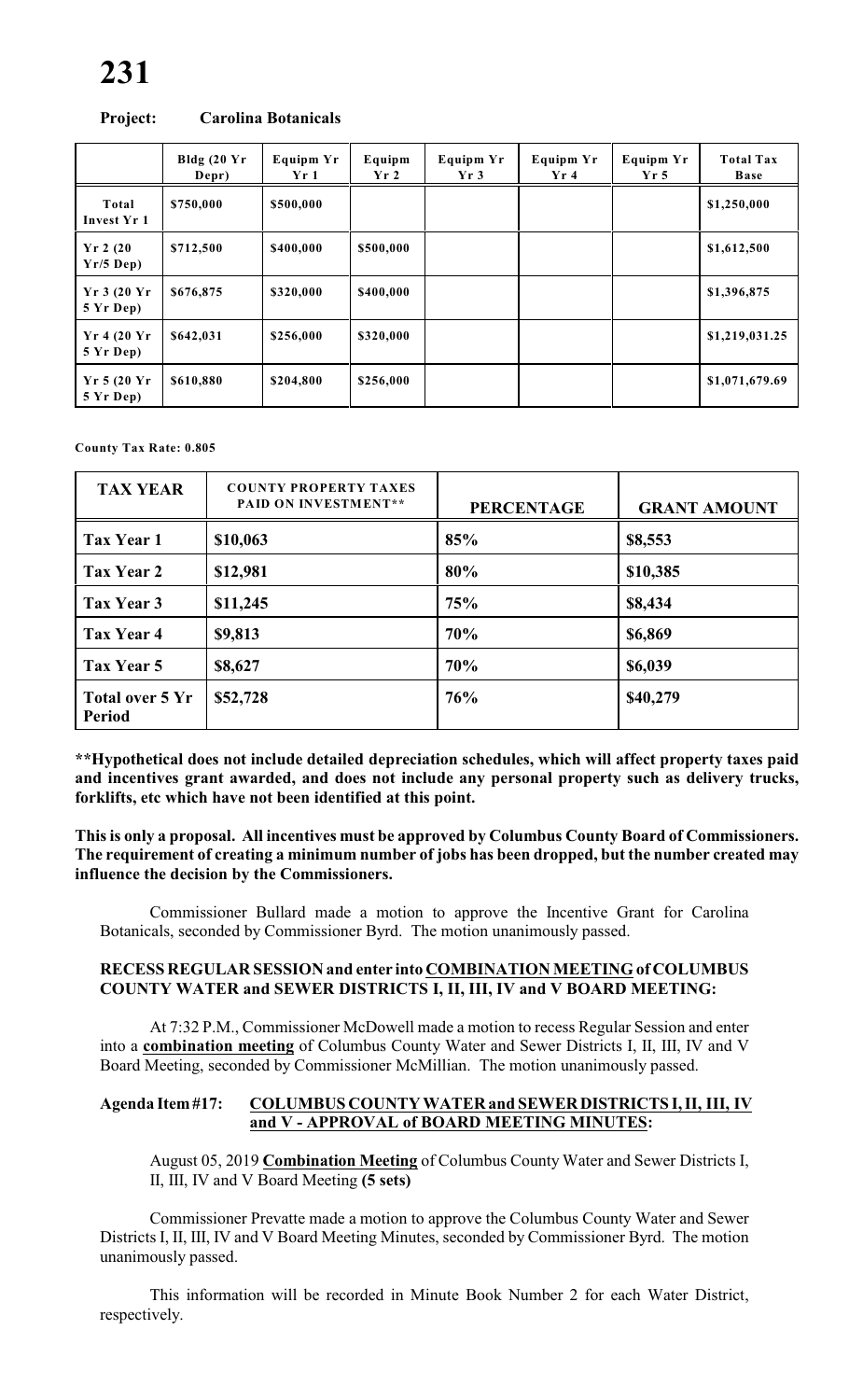#### **Agenda Item #18: COLUMBUS COUNTY WATER and SEWER DISTRICTS I, II, III, IV and V - APPROVAL of JULY, 2019 MONTHLY BILLING ADJUSTMENTS:**

Harold Nobles, Public Utilities Director, requested Board approval of the July, 2019 monthly billing adjustments.

This information will be recorded in Minute Book Number 2 for each Water District, respectively.

#### **Agenda Item #19: COLUMBUS COUNTY WATER and SEWER DISTRICT III - ASSET INVENTORY and ASSESSMENT PLAN:**

Harold Nobles, Public Utilities Director, requested Board approval of Resolution to make application for grant funds.

This information will be recorded in Minute Book Number 2 for Columbus County Water and Sewer District III.

#### **RECESS COMBINATION MEETING of COLUMBUS COUNTY WATER and SEWER DISTRICTS I, II, III, IV and V BOARD MEETING and resume REGULAR SESSION:**

At 7:35 P.M., Commissioner McDowell made a motion to recess the **combination meeting** of Columbus County Water and Sewer Districts I, II, III, IV and V Board Meeting, and resume Regular Session, seconded by Commissioner Byrd. The motion unanimously passed.

# **Agenda Item #20: CONSENT AGENDA ITEMS:**

Commissioner McDowell made a motion to approve the following Consent Agenda Items, seconded by Commissioner McMillian. The motion unanimously passed.

| <b>TYPE</b>         | <b>ACCOUNT</b> | <b>DETAILS</b>                | <b>AMOUNT</b> |
|---------------------|----------------|-------------------------------|---------------|
| <b>Expenditures</b> | 10-4310-550000 | Capital Outlay                | 5,500         |
| <b>Revenues</b>     | 10-3431-489000 | Miscellaneous Revenue         | 5,500         |
| <b>Expenditures</b> | 10-5170-550010 | <b>WIC Non-Capital Outlay</b> | 1,752         |
| <b>Revenues</b>     | 10-3510-430055 | <b>WIC</b>                    | 1,752         |
| <b>Expenditures</b> | 10-4310-535300 | M&R Vehicles                  | 3,150         |
| <b>Revenues</b>     | 10-3991-499101 | <b>Fund Balance</b>           | 3,150         |

#### A. **Budget Amendments:**

#### B. **Tax Releases and Refunds:**

| Property Value                                                                     |  |                        |          | Amount:         |       | \$14.49  |
|------------------------------------------------------------------------------------|--|------------------------|----------|-----------------|-------|----------|
| Bright Steven & Dana Strickland                                                    |  | PROPERTY: 536          |          | Total:          |       | \$14.85  |
| Value: \$16,100.00 Year: 2019 Account:                                             |  |                        | 01-04648 | Bill#: 536      |       |          |
| Release property value. Lot size incorrect. Release Whiteville Rescue(.36)         |  |                        |          |                 |       |          |
| Property Value                                                                     |  |                        |          | Amount:         |       | \$8.05   |
| Garcia, Lydia                                                                      |  | <b>PROPERTY: 00000</b> |          | Total:          |       | \$209.74 |
| Value: \$1,000.00 Year: 2019                                                       |  | Account:               | 11-05242 | $\text{Bill}$ : | 99705 |          |
| Release value SWMH destroyed by hurricane florence                                 |  |                        |          |                 |       |          |
| <b>Property Value</b>                                                              |  |                        |          | Amount:         |       | \$351.79 |
| Jarrell Donald & Mary Ann                                                          |  | <b>PROPERTY: 29049</b> |          | Total:          |       | \$412.95 |
| Value: \$140,300.00 Year: 2019 Account:                                            |  |                        | 15-00871 | Bill#: 7649     |       |          |
| Release value needed to be in land use. Release Acme Delco(52.42) release Columbus |  |                        |          |                 |       |          |
| Rescue(8.74)                                                                       |  |                        |          |                 |       |          |
| Property Value                                                                     |  |                        |          | Amount:         |       | \$215.76 |
| Rouse Lawyer McErvin & Annie Belle PROPERTY: 25417                                 |  |                        |          | Total:          |       | \$221.12 |
| Value: \$6,700.00 Year: 14-17 Account:                                             |  |                        | 13-34980 | $Bill#$ :       | 99999 |          |
| Release value sold at tax sale July 2019. Release Columbus Rescue(5.36)            |  |                        |          |                 |       |          |
|                                                                                    |  |                        |          |                 |       |          |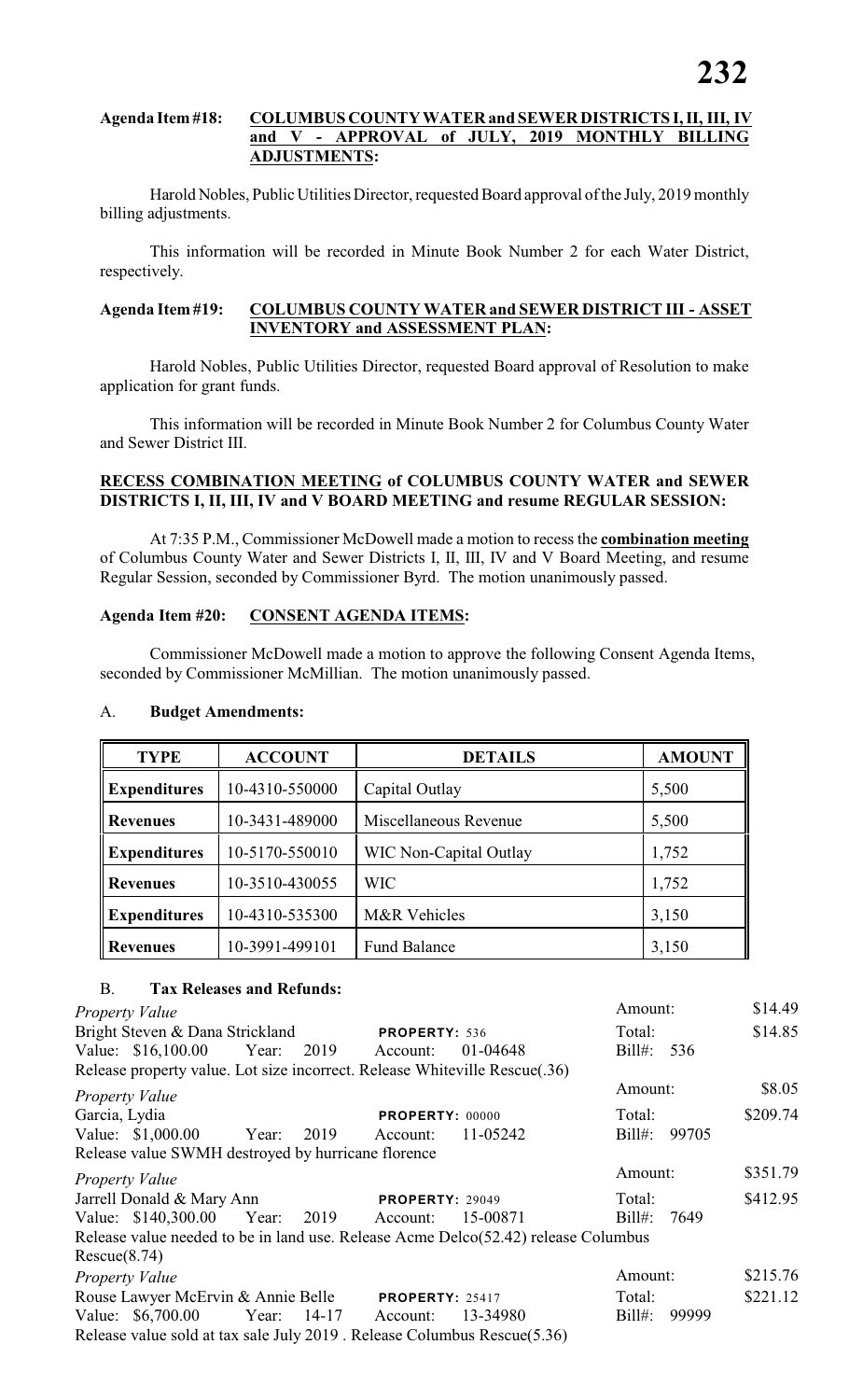| <b>Property Value</b>                                                                                  |      |                                     |          | Amount:                      | \$148.93 |
|--------------------------------------------------------------------------------------------------------|------|-------------------------------------|----------|------------------------------|----------|
| Wright, O Richard Jr<br>Value: \$26,100.00<br>Year:                                                    | 2019 | <b>PROPERTY: 100062</b><br>Account: | 09-36242 | Total:<br>Bill#: 35588       | \$163.73 |
| Release property value. SHB in land use. Release Williams Fire(11.10) release Columbus<br>Rescue(3.70) |      |                                     |          |                              |          |
| Refunds                                                                                                |      |                                     |          | Amount:                      | \$0.00   |
| Davis, Edward Earl                                                                                     |      | PROPERTY: 8668                      |          | Total:                       | \$200.00 |
| Value: \$0.00<br>Year:                                                                                 | 2018 | Account:                            | 04-03119 | Bill#:<br>1403               |          |
| Refund user fee. Vacant                                                                                |      |                                     |          | Amount:                      | \$0.00   |
| Refunds                                                                                                |      |                                     |          | Total:                       | \$200.00 |
| Tedder, Billy & Bonnie Sue<br>Value: \$0.00<br>Year:                                                   | 2018 | <b>PROPERTY: 93211</b><br>Account:  | 07-04835 | Bill#: 35712                 |          |
| Refund user fee. Already billed to singewide mobile home.                                              |      |                                     |          |                              |          |
| User Fee                                                                                               |      |                                     |          | Amount:                      | \$0.00   |
| Anderson, Marcia Soles & Michael Wayne                                                                 |      | <b>PROPERTY: 12118</b>              |          | Total:                       | \$200.00 |
| Value: $$0.00$<br>Year:                                                                                | 2019 | Account:                            | 06-03815 | Bill#: 84466                 |          |
| Release user fee. Vacant                                                                               |      |                                     |          | Amount:                      |          |
| User Fee                                                                                               |      |                                     |          |                              | \$0.00   |
| Andrews, William & Melissa<br>Value: $$0.00$<br>Year:                                                  | 2019 | PROPERTY: 61714<br>Account:         | 03-00441 | Total:<br>Bill#: 84566       | \$200.00 |
| Release user fee. Vacant                                                                               |      |                                     |          |                              |          |
| User Fee                                                                                               |      |                                     |          | Amount:                      | \$0.00   |
| Arcand Lora                                                                                            |      | <b>PROPERTY: 21797</b>              |          | Total:                       | \$200.00 |
| Value: \$0.00<br>Year:                                                                                 | 2019 | Account:                            | 12-01842 | Bill#: 84643                 |          |
| Release user fee. Vacant                                                                               |      |                                     |          | Amount:                      | \$0.00   |
| User Fee                                                                                               |      |                                     |          |                              |          |
| Benoy Larry D & Della Faye<br>Value: \$0.00<br>Year:                                                   | 2019 | <b>PROPERTY: 90996</b><br>Account:  | 03-01541 | Total:<br>$Bill#$ :<br>86660 | \$200.00 |
| Release user fee. Dbilled                                                                              |      |                                     |          |                              |          |
| User Fee                                                                                               |      |                                     |          | Amount:                      | \$0.00   |
| Benton, Jerry Philip & virgie                                                                          |      | <b>PROPERTY: 75329</b>              |          | Total:                       | \$200.00 |
| Value: \$0.00<br>Year:                                                                                 | 2019 | Account:                            | 01-01808 | $Bill#$ :<br>86751           |          |
| Release user fee. Vacant                                                                               |      |                                     |          |                              |          |
| User Fee                                                                                               |      |                                     |          | Amount:                      | \$0.00   |
| Bishop, Larry & Donna<br>Value: \$0.00<br>Year:                                                        | 2019 | PROPERTY: 75220                     | 15-02285 | Total:<br>Bill#: 87156       | \$200.00 |
| Release user fee. Vacant                                                                               |      | Account:                            |          |                              |          |
| User Fee                                                                                               |      |                                     |          | Amount:                      | \$0.00   |
| Brown, Carl Laverne                                                                                    |      | PROPERTY: 77542                     |          | Total:                       | \$400.00 |
| Value: \$0.00<br>Year:                                                                                 | 2019 | Account:                            | 12-03706 | Bill#: 88725                 |          |
| Release user fees. Vacant                                                                              |      |                                     |          |                              |          |
| User Fee                                                                                               |      |                                     |          | Amount:                      | \$0.00   |
| Byrd, Jerry                                                                                            |      | PROPERTY: 18782                     |          | Total:                       | \$200.00 |
| Value: $$0.00$<br>Year:<br>Release user fee Dbilled.                                                   | 2019 | Account:                            | 11-04861 | Bill#: 90451                 |          |
|                                                                                                        |      |                                     |          | Amount:                      | \$0.00   |
| User Fee<br>Carlyle Norbit & Agnes M.                                                                  |      | PROPERTY: 78212                     |          | Total:                       | \$200.00 |
| Value: \$0.00<br>Year:                                                                                 | 2019 | Account:                            | 06-04408 | Bill#: 91092                 |          |
| Release user fee.                                                                                      |      |                                     |          |                              |          |
| User Fee                                                                                               |      |                                     |          | Amount:                      | \$0.00   |
| Cartrette, Carlton M                                                                                   |      | PROPERTY: 79542                     |          | Total:                       | \$200.00 |
| Value: \$0.00<br>Year:                                                                                 | 2019 | Account:                            | 9-02415  | Bill#:<br>91442              |          |
| Release user fee. Only storage bldg on lot.                                                            |      |                                     |          | Amount:                      | \$0.00   |
| User Fee                                                                                               |      |                                     |          | Total:                       | \$200.00 |
| Cartrette, Michael & Lorri<br>Value: $$0.00$<br>Year:                                                  | 2019 | PROPERTY: 2252<br>Account:          | 02-05116 | Bill#:<br>91601              |          |
| Release user fee. Vacant                                                                               |      |                                     |          |                              |          |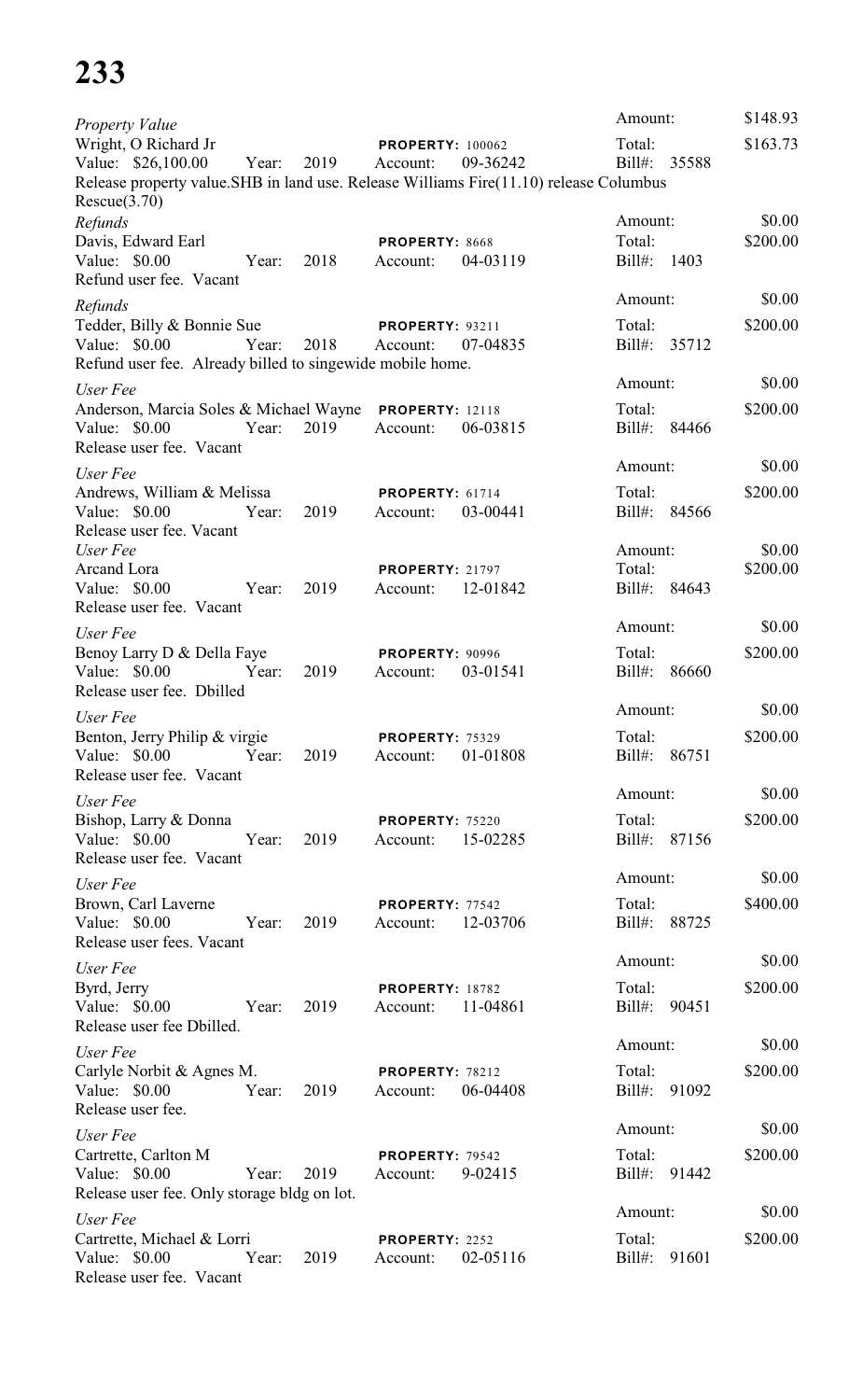| User Fee<br>Chadwick, Barry L. & Tracey<br>Value: \$0.00<br>Release user fee. Dbilled | Year: | 2019 | PROPERTY: 1963<br>Account:         | 01-02774 | Amount:<br>Total:<br>Bill#: 91850 | \$0.00<br>\$200.00 |
|---------------------------------------------------------------------------------------|-------|------|------------------------------------|----------|-----------------------------------|--------------------|
| User Fee                                                                              |       |      |                                    |          | Amount:                           | \$0.00             |
| Chisholm, Barry<br>Value: \$0.00<br>Release user fee Vacant                           | Year: | 2019 | <b>PROPERTY: 79686</b><br>Account: | 13-02738 | Total:<br>Bill#: 92059            | \$200.00           |
| User Fee                                                                              |       |      |                                    |          | Amount:                           | \$0.00             |
| Clark, Walter<br>Value: \$0.00<br>Release user fee.                                   | Year: | 2019 | PROPERTY: 9837<br>Account:         | 05-01400 | Total:<br>Bill#: 92252            | \$200.00           |
| User Fee                                                                              |       |      |                                    |          | Amount:                           | \$0.00             |
| Council, Michael P<br>Value: \$0.00<br>Release user fee. Vacant                       | Year: | 2019 | <b>PROPERTY: 18919</b><br>Account: | 11-01813 | Total:<br>Bill#: 99352            | \$200.00           |
| User Fee                                                                              |       |      |                                    |          | Amount:                           | \$0.00             |
| Cribb, Jewel C<br>Value: \$0.00<br>Release user fee Vacant                            | Year: | 2019 | <b>PROPERTY: 15627</b><br>Account: | 09-05723 | Total:<br>Bill#:                  | \$200.00<br>93861  |
| User Fee                                                                              |       |      |                                    |          | Amount:                           | \$0.00             |
| Cruse, Charles Qwinn<br>Value: $$0.00$<br>Release user fee.                           | Year: | 2019 | <b>PROPERTY: 90568</b><br>Account: | 15-02348 | Total:<br>Bill#: 94031            | \$200.00           |
| User Fee                                                                              |       |      |                                    |          | Amount:                           | \$0.00             |
| Curry, John Robert<br>Value: $$0.00$<br>Release user fee. House vacant                | Year: | 2019 | PROPERTY: 82073<br>Account:        | 03-01331 | Total:<br>Bill#:                  | \$200.00<br>94153  |
| User Fee                                                                              |       |      |                                    |          | Amount:                           | \$0.00             |
| Curry, John Robert<br>Value: \$0.00<br>Release user fee. Overbilled                   | Year: | 2019 | PROPERTY: 77377<br>Account:        | 03-50026 | Total:<br>$Bill#$ :               | \$200.00<br>94154  |
| User Fee                                                                              |       |      |                                    |          | Amount:                           | \$0.00             |
| Daniel Kenneth<br>Value: \$0.00<br>Release user fee.                                  | Year: | 2019 | <b>PROPERTY: 86292</b><br>Account: | 15-02804 | Total:<br>Bill#:                  | \$200.00<br>94310  |
| User Fee                                                                              |       |      |                                    |          | Amount:                           | \$0.00             |
| Davis Barbara Carroll<br>Value: \$0.00<br>Release user fee.                           | Year: | 2019 | PROPERTY: 94657<br>Account:        | 15-00051 | Total:<br>Bill#:                  | \$200.00<br>94493  |
| User Fee                                                                              |       |      |                                    |          | Amount:                           | \$0.00             |
| Davis, Edward Earl<br>Value: \$0.00<br>Release user fee. Vacant.                      | Year: | 2019 | PROPERTY: 8668<br>Account:         | 04-03119 | Total:<br>Bill#:                  | \$200.00<br>8668   |
| User Fee                                                                              |       |      |                                    |          | Amount:                           | \$0.00             |
| Davis, Edward Earl<br>Value: $$0.00$<br>Release user fee Vacant                       | Year: | 2019 | PROPERTY: 8668<br>Account:         | 04-03119 | Total:<br>Bill#:                  | \$200.00<br>94560  |
| User Fee                                                                              |       |      |                                    |          | Amount:                           | \$0.00             |
| Dubose, Henry<br>Value: \$0.00<br>Release user fee. Vacant                            | Year: | 2019 | <b>PROPERTY: 19010</b><br>Account: | 11-08125 | Total:<br>Bill#:                  | \$200.00<br>95630  |
| User Fee                                                                              |       |      |                                    |          | Amount:                           | \$0.00             |
| Dyson, Dale<br>Value: \$0.00<br>Release user fee. Vacant                              | Year: | 2019 | PROPERTY: 60387<br>Account:        | 13-00024 | Total:<br>Bill#: 96040            | \$200.00           |
| User Fee                                                                              |       |      |                                    |          | Amount:                           | \$0.00             |
| Dyson, John A & Wanda<br>Value: \$0.00                                                | Year: | 2019 | <b>PROPERTY: 24411</b><br>Account: | 13-11103 | Total:<br>Bill#:                  | \$200.00<br>96045  |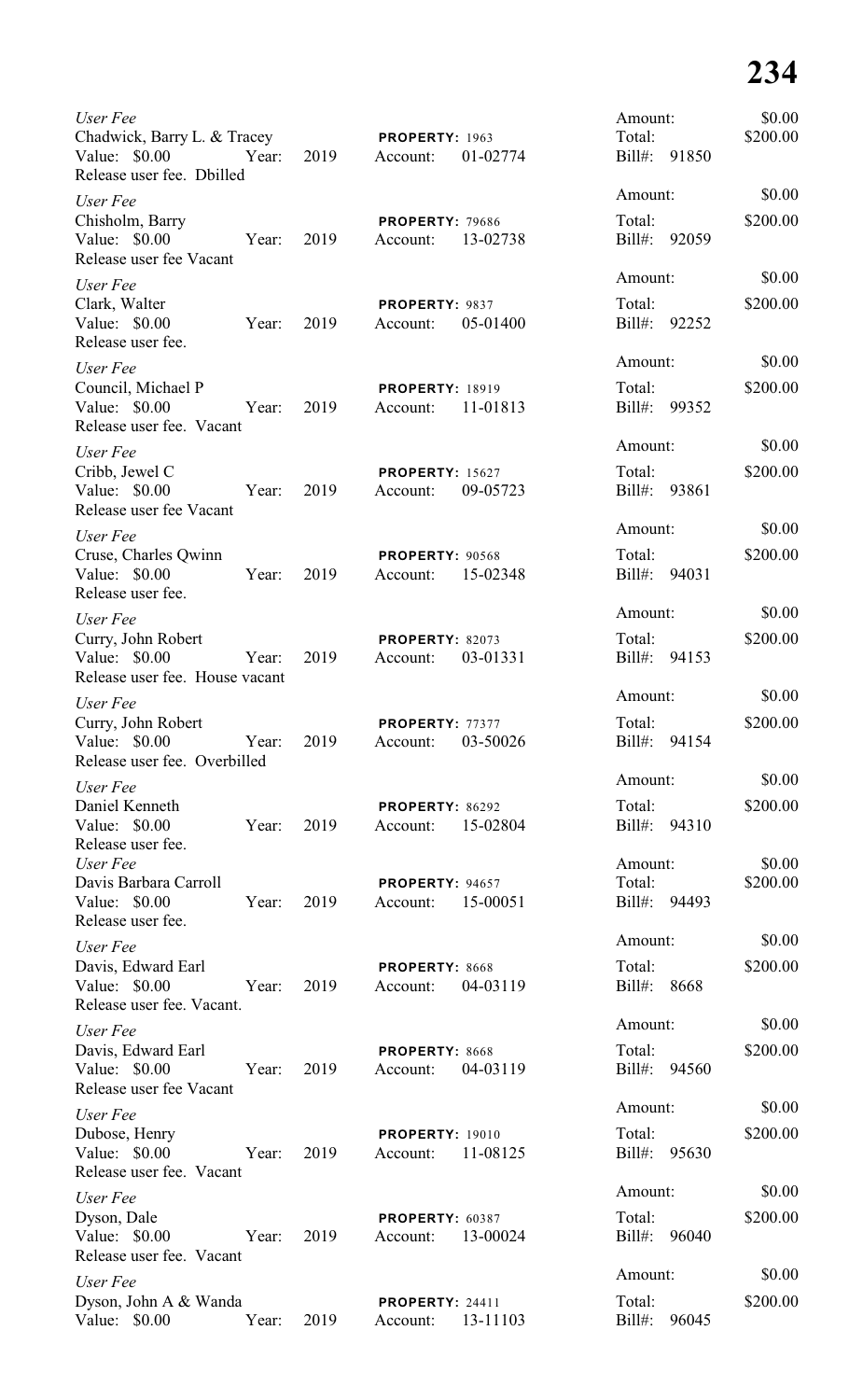| Release user fee. Vacant                                                                                          |            |       |                                             |          |                                   |                    |
|-------------------------------------------------------------------------------------------------------------------|------------|-------|---------------------------------------------|----------|-----------------------------------|--------------------|
| User Fee<br>Farmer, Carl David Jr<br>Value: \$0.00<br>Release user fee. S/W removed from property.                | Year: 2019 |       | <b>PROPERTY: 78286</b><br>Account:          | 07-04443 | Amount:<br>Total:<br>Bill#: 97469 | \$0.00<br>\$200.00 |
| User Fee<br>Floyd, James Mark<br>Value: \$0.00<br>Release user fee. Vacant                                        | Year:      | 2019  | PROPERTY: 22476<br>Account: 12-08303        |          | Amount:<br>Total:<br>Bill#: 98243 | \$0.00<br>\$200.00 |
| User Fee<br>George, David Lee<br>Value: \$0.00<br>Release user fee Land Use                                       | Year:      | 2019  | <b>PROPERTY: 26515</b><br>Account: 14-05460 |          | Amount:<br>Total:<br>Bill#: 88    | \$0.00<br>\$200.00 |
| User Fee<br>Good Cindy Nix & Elaine<br>Value: \$0.00<br>Release user fee.                                         | Year:      | 2019  | PROPERTY: 75907<br>Account:                 | 03-02119 | Amount:<br>Total:<br>Bill#: 843   | \$0.00<br>\$200.00 |
| User Fee<br>Gore, Clarence Lloyd<br>Value: \$0.00<br>Release user fee. Vacant                                     | Year:      | 2019  | PROPERTY: 96255<br>Account:                 | 01-07179 | Amount:<br>Total:<br>Bill#: 978   | \$0.00<br>\$200.00 |
| User Fee<br>Gray, Catherine (Heirs)<br>Value: \$0.00<br>Release user fee.                                         | Year:      | 2019  | PROPERTY: 8880<br>Account:                  | 04-06520 | Amount:<br>Total:<br>Bill#: 2228  | \$0.00<br>\$200.00 |
| User Fee<br>Hayes, Joe DEC & Josephine<br>Value: \$0.00<br>Release user fee. Vacant since hurricane               | Year:      | 2019  | PROPERTY: 7147<br>Account:                  | 03-10760 | Amount:<br>Total:<br>Bill#: 4185  | \$0.00<br>\$200.00 |
| User Fee<br>Hinson, Steven Earl (Heirs)<br>Value: \$0.00 Year: 2019<br>Release user fee. Vacant                   |            |       | <b>PROPERTY: 16084</b><br>Account:          | 09-01612 | Amount:<br>Total:<br>Bill#: 5695  | \$0.00<br>\$200.00 |
| User Fee<br>Jenkins, Mary E<br>Value: \$0.00<br>Year:<br>Release user fees Houses are vacant. Property#63761&2779 |            | 2019  | <b>PROPERTY: 63761</b><br>Account:          | 01-47520 | Amount:<br>Total:<br>Bill#: 99999 | \$0.00<br>\$400.00 |
| User Fee<br>Jernigan, Esta Mae<br>Value: \$0.00 Year:<br>Release user fee. Vacant                                 |            | 2019  | <b>PROPERTY: 07883</b><br>Account:          | 09-15620 | Amount:<br>Total:<br>Bill#: 7883  | \$0.00<br>\$200.00 |
| User Fee<br>Johnson, Mary Lean<br>Value: \$0.00 Year:<br>Release user fees. Vacant                                |            | 18-19 | <b>PROPERTY: 82405</b><br>Account:          | 06-16564 | Amount:<br>Total:<br>Bill#: 99999 | \$0.00<br>\$400.00 |
| User Fee<br>Jones, Annie R<br>Value: \$0.00<br>Release user fee. Can billed on Act#1-00931                        | Year:      | 2019  | PROPERTY: 2868<br>Account:                  | 01-00931 | Amount:<br>Total:<br>Bill#: 8461  | \$0.00<br>\$200.00 |
| User Fee<br>Jones, Betty Lennon<br>Value: \$0.00 Year:<br>Release user fee. Vacant                                |            | 2019  | PROPERTY: 26438<br>Account: 14-07681        |          | Amount:<br>Total:<br>Bill#: 8470  | \$0.00<br>\$200.00 |
|                                                                                                                   |            |       |                                             |          | $A$ mount $\cdot$                 | \$0.00             |

\$0.00

 $$0.00$ 

\$0.00

\$0.00

\$0.00

\$0.00

\$0.00

\$0.00

\$0.00

\$0.00

\$0.00

*User Fee* Amount: \$0.00 Jones, Glenn & Martha **PROPERTY:** 88144 Total: \$200.00 Value: \$0.00 Year: 2019 Account: 03-04458 Bill#: 8560 Release user fee. Vacant *User Fee* Amount: \$0.00 Jones, Martha W **PROPERTY**: 8206 Total: \$200.00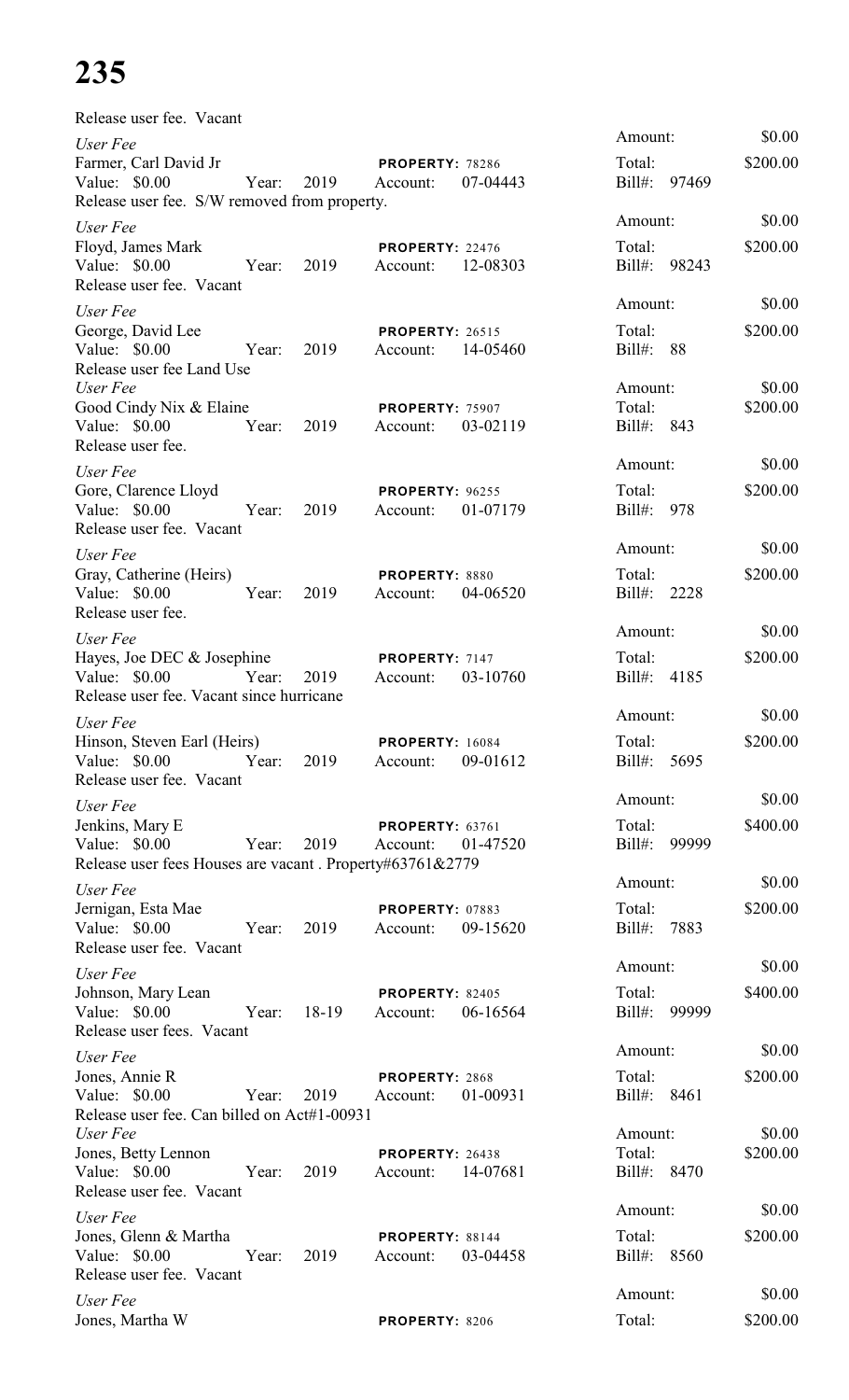| Value: \$0.00<br>Release user fee. Vacant                                                           | Year: | 2019  | Account:                           | 03-02838 | $Bill#$ :              | 8649  |          |
|-----------------------------------------------------------------------------------------------------|-------|-------|------------------------------------|----------|------------------------|-------|----------|
| User Fee                                                                                            |       |       |                                    |          | Amount:                |       | \$0.00   |
| Kelly, Tina & Larry<br>Value: \$0.00<br>Release user fee. Vacant                                    | Year: | 2019  | <b>PROPERTY: 82759</b><br>Account: | 15-05964 | Total:<br>Bill#: 9227  |       | \$200.00 |
| User Fee                                                                                            |       |       |                                    |          | Amount:                |       | \$0.00   |
| Kelly, Tina & Larry<br>Value: \$0.00<br>Release user fee. Vacant                                    | Year: | 2019  | PROPERTY: 27946<br>Account:        | 15-03865 | Total:<br>Bill#:       | 9194  | \$200.00 |
| User Fee                                                                                            |       |       |                                    |          | Amount:                |       | \$0.00   |
| Kennedy, David Eugene<br>Value: $$0.00$<br>Release 1 user fee. Land use                             | Year: | 2019  | <b>PROPERTY: 21454</b><br>Account: | 12-13940 | Total:<br>Bill#: 9244  |       | \$200.00 |
| User Fee                                                                                            |       |       |                                    |          | Amount:                |       | \$0.00   |
| Kermon Raquel Cox<br>Value: $$0.00$<br>Release user fee. Home vacant at 2153 Howard Cox Rd          | Year: | 2019  | <b>PROPERTY: 12825</b><br>Account: | 07-02607 | Total:<br>Bill#: 9274  |       | \$200.00 |
| User Fee                                                                                            |       |       |                                    |          | Amount:                |       | \$0.00   |
| Lloyd Shaun M<br>Value: \$0.00<br>Release user fee. Vacant Land                                     | Year: | 2019  | <b>PROPERTY: 28836</b><br>Account: | 15-03343 | Total:<br>$Bill#$ :    | 11256 | \$200.00 |
| User Fee                                                                                            |       |       |                                    |          | Amount:                |       | \$0.00   |
| Long, Betty Louise Ward<br>Value: \$0.00<br>Release user fee. Vacant home                           | Year: | 2019  | <b>PROPERTY: 13368</b><br>Account: | 07-10340 | Total:<br>Bill#:       | 11358 | \$200.00 |
| User Fee                                                                                            |       |       |                                    |          | Amount:                |       | \$0.00   |
| Longseth, Willis Edna<br>Value: $$0.00$<br>Release user fees. Cans need to be picked up.            | Year: | 18-19 | PROPERTY: 24820<br>Account:        | 13-24350 | Total:<br>Bill#: 99999 |       | \$600.00 |
| User Fee                                                                                            |       |       |                                    |          | Amount:                |       | \$0.00   |
| <b>MCCoy Delores</b><br>Value: \$0.00<br>Release user fees.                                         | Year: | 2019  | PROPERTY: 00000<br>Account:        | 01-02324 | Total:<br>$Bill#$ :    | 99999 | \$600.00 |
| User Fee                                                                                            |       |       |                                    |          | Amount:                |       | \$0.00   |
| MCDaniels, Letha S<br>Value: \$0.00<br>Release user fee. Vacant                                     | Year: | 2019  | <b>PROPERTY: 16807</b><br>Account: | 09-04811 | Total:<br>Bill#:       | 13362 | \$200.00 |
| User Fee                                                                                            |       |       |                                    |          | Amount:                |       | \$0.00   |
| McKee, Barry Wayne<br>Value: \$0.00<br>Release user fee. Vacant                                     | Year: | 2019  | PROPERTY: 3386<br>Account:         | 01-55940 | Total:<br>Bill#:       | 13597 | \$200.00 |
| User Fee                                                                                            |       |       |                                    |          | Amount:                |       | \$0.00   |
| McQueen, Timothy Craig<br>Value: \$0.00<br>Release user fee. Billed to Prop#99805                   | Year: | 2019  | PROPERTY: 3531<br>Account:         | 1-02333  | Total:<br>$Bill#$ :    | 14600 | \$200.00 |
| User Fee                                                                                            |       |       |                                    |          | Amount:                |       | \$0.00   |
| Mt Calvery Original FW Baptist Church<br>Value: \$0.00<br>Release user fee. Billed under Prop#84457 | Year: | 2019  | PROPERTY: 00000<br>Account:        | 05-02851 | Total:<br>$Bill#$ :    | 16217 | \$200.00 |
| User Fee                                                                                            |       |       |                                    |          | Amount:                |       | \$0.00   |
| Murray Arlene Flowers Heirs<br>Value: \$0.00<br>Release user fees.                                  | Year: | 2019  | PROPERTY: 29088<br>Account:        | 15-28300 | Total:<br>$Bill#$ :    | 16361 | \$400.00 |
| User Fee                                                                                            |       |       |                                    |          | Amount:                |       | \$0.00   |
| Nealy, Gary Dean<br>Value: \$0.00<br>Release user fees. Overbilled for 2 cans                       | Year: | 2019  | PROPERTY: 86442<br>Account:        | 01-02833 | Total:<br>$Bill#$ :    | 16859 | \$400.00 |
| User Fee                                                                                            |       |       |                                    |          | Amount:                |       | \$0.00   |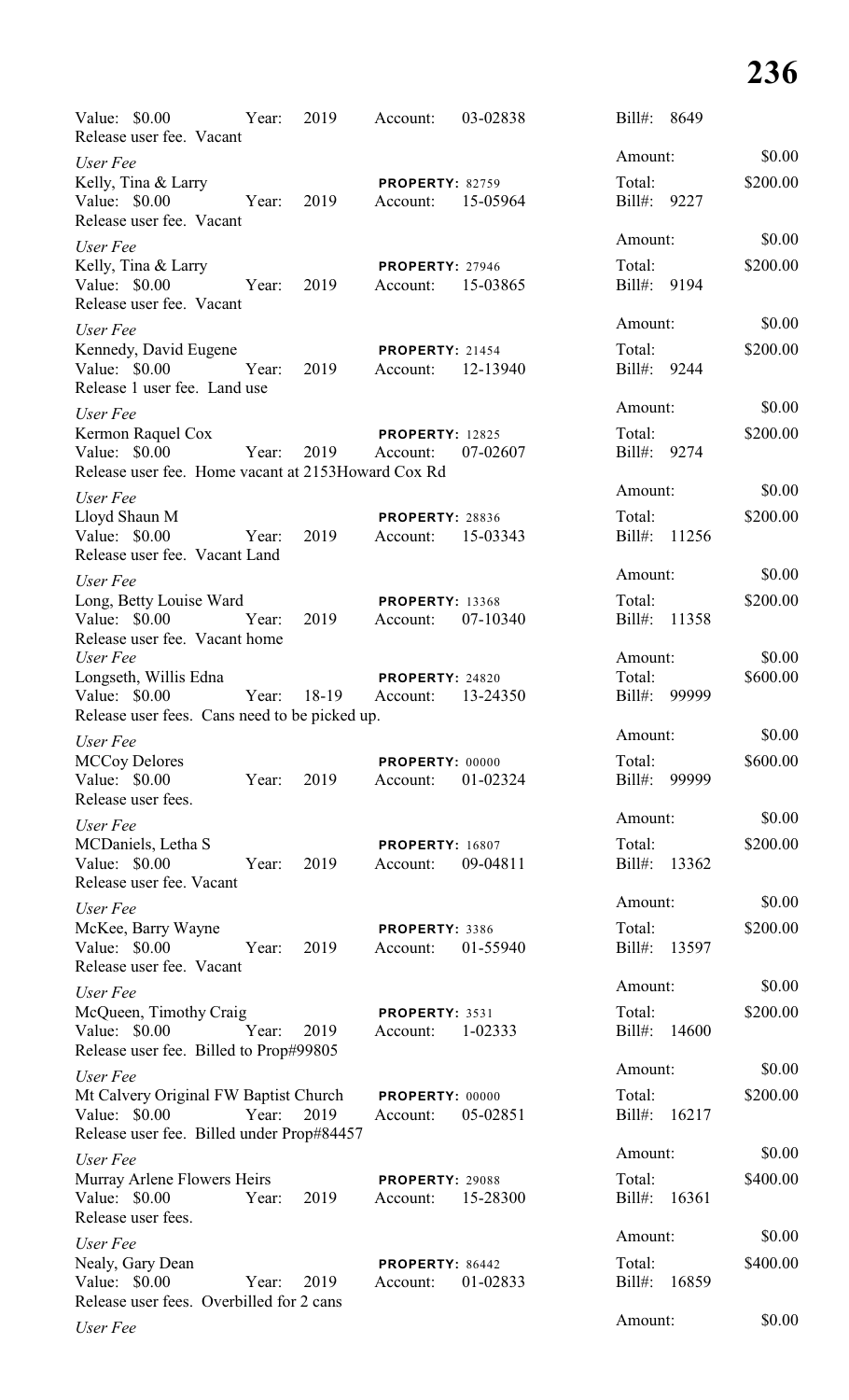| Nobles, Alvin M & Karen P                                    |       |       | <b>PROPERTY: 84312</b>      |          | Total:              |       | \$200.00 |
|--------------------------------------------------------------|-------|-------|-----------------------------|----------|---------------------|-------|----------|
| Value: \$0.00<br>Release user fee. Can billed on Act#1-65740 | Year: | 2019  | Account:                    | 11-03252 | $Bill#$ :           | 17123 |          |
| User Fee                                                     |       |       |                             |          | Amount:             |       | \$0.00   |
| Norris, Floyd & Inez<br>Value: $$0.00$                       | Year: | 18-19 | <b>PROPERTY: 11596</b>      | 06-27680 | Total:<br>Bill#:    | 99999 | \$400.00 |
| Release user fees/ Vacant                                    |       |       | Account:                    |          |                     |       |          |
| User Fee                                                     |       |       |                             |          | Amount:             |       | \$0.00   |
| Palmyra Missionary Baptist Church                            |       |       | PROPERTY: 7744              |          | Total:              |       | \$400.00 |
| Value: \$0.00<br>Release user fees.                          | Year: | 2019  | Account:                    | 03-00020 | $Bill#$ :           | 18231 |          |
| User Fee                                                     |       |       |                             |          | Amount:             |       | \$0.00   |
| Parker, Phillip Allen & Myrtle                               |       |       | <b>PROPERTY: 22038</b>      |          | Total:              |       | \$200.00 |
| Value: \$0.00<br>Release user fee Dbilled                    | Year: | 2019  | Account:                    | 12-21280 | $Bill#$ :           | 18364 |          |
| User Fee                                                     |       |       |                             |          | Amount:             |       | \$0.00   |
| Powell, Sammy & Peggy Nealey                                 |       |       | <b>PROPERTY: 00000</b>      |          | Total:              |       | \$200.00 |
| Value: \$0.00<br>Release user fee. Vacant                    | Year: | 2019  | Account:                    | 06-29581 | $Bill#$ :           | 19883 |          |
| User Fee                                                     |       |       |                             |          | Amount:             |       | \$0.00   |
| Price, Alvie Lewis & Martha Jane                             |       |       | <b>PROPERTY: 83118</b>      |          | Total:              |       | \$200.00 |
| Value: \$0.00                                                | Year: | 2019  | Account:                    | 3-18038  | $Bill#$ :           | 20087 |          |
| Release user fee. Vacant                                     |       |       |                             |          | Amount:             |       | \$0.00   |
| User Fee<br>Reid, Geraldine                                  |       |       | <b>PROPERTY: 87949</b>      |          | Total:              |       | \$200.00 |
| Value: \$0.00                                                | Year: | 2019  | Account:                    | 08-15422 | $Bill#$ :           | 21527 |          |
| Release user fee. Dbilled                                    |       |       |                             |          |                     |       |          |
| User Fee                                                     |       |       |                             |          | Amount:             |       | \$0.00   |
| Robinson, James & Hermania McKvian<br>Value: \$0.00          | Year: | 2019  | PROPERTY: 00000<br>Account: | 06-31367 | Total:<br>$Bill#$ : | 22077 | \$200.00 |
| Release user fee. Vacant                                     |       |       |                             |          |                     |       |          |
| User Fee                                                     |       |       |                             |          | Amount:             |       | \$0.00   |
| Shipman, Bernard J (Heirs)                                   |       |       | <b>PROPERTY: 61979</b>      |          | Total:              |       | \$400.00 |
| Value: \$0.00<br>Release user fees. Vacant                   | Year: | 18-19 | Account:                    | 11-24185 | $Bill#$ :           | 99999 |          |
| User Fee                                                     |       |       |                             |          | Amount:             |       | \$0.00   |
| Skipper, Thomas Dale & Beth                                  |       |       | PROPERTY: 85402             |          | Total:              |       | \$3.98   |
| Value: \$0.00                                                | Year: | 2018  | Account:                    | 03-22130 | Bill#: 31418        |       |          |
| Release interest.<br>User Fee                                |       |       |                             |          | Amount:             |       | \$0.00   |
| <b>Smith Maultsby</b>                                        |       |       | PROPERTY: 4959              |          | Total:              |       | \$400.00 |
| Value: \$0.00                                                | Year: | 18-19 | Account:                    | 01-86140 | Bill#: 99999        |       |          |
| Release user fee.<br>User Fee                                |       |       |                             |          | Amount:             |       | \$0.00   |
| Smith, Carol Levingston                                      |       |       | <b>PROPERTY: 00000</b>      |          | Total:              |       | \$226.00 |
| Value: \$0.00                                                | Year: | 18-19 | Account:                    | 04-01151 | $Bill#$ :           | 99999 |          |
| Release user fee.                                            |       |       |                             |          | Amount:             |       | \$0.00   |
| User Fee<br>Smith, Lois D                                    |       |       | <b>PROPERTY: 26996</b>      |          | Total:              |       | \$200.00 |
| Value: \$0.00<br>Release user fee. Vacant                    | Year: | 2019  | Account:                    | 14-14581 | Bill#: 25667        |       |          |
| User Fee                                                     |       |       |                             |          | Amount:             |       | \$0.00   |
| Smith, Moses & Carol                                         |       |       | PROPERTY: 9035              |          | Total:              |       | \$113.00 |
| Value: \$0.00                                                | Year: | 2018  | Account:                    | 04-00208 | Bill#:              | 32218 |          |
| Release user fee.                                            |       |       |                             |          | Amount:             |       | \$0.00   |
| User Fee<br>Smyrna Baptist Church Inc                        |       |       | PROPERTY: 00000             |          | Total:              |       | \$200.00 |
| Value: \$0.00                                                | Year: | 2019  | Account:                    | 02-05218 | $Bill#$ :           | 25970 |          |
| Release user fee Dbilled.                                    |       |       |                             |          |                     |       |          |
| User Fee                                                     |       |       |                             |          | Amount:             |       | \$0.00   |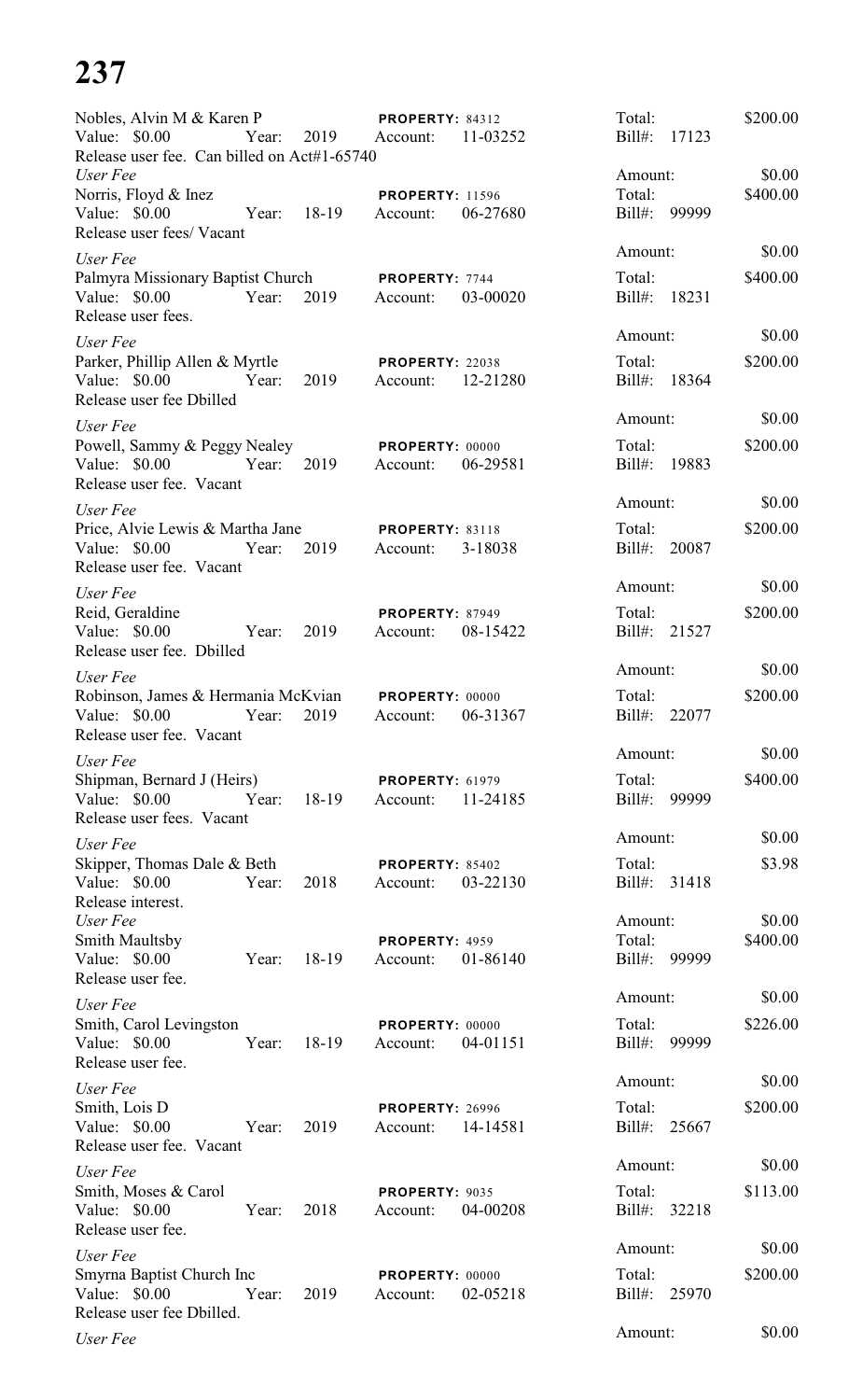| Spivey, Thomas & Sarah Geneva<br>Value: \$0.00<br>Release user fee. Vacant Land                | Year: 2019 | <b>PROPERTY: 8017</b><br>Account:           | 03-23440 | Total:<br>Bill#: 26990            |       | \$200.00           |
|------------------------------------------------------------------------------------------------|------------|---------------------------------------------|----------|-----------------------------------|-------|--------------------|
| User Fee                                                                                       |            |                                             |          | Amount:                           |       | \$0.00             |
| Stone, Harry Lynn & Pam<br>Value: \$0.00 Year:                                                 | 2019       | <b>PROPERTY: 25451</b><br>Account: 13-02530 |          | Total:<br>Bill#: 27960            |       | \$113.00           |
| Release user fee. Vacant lot                                                                   |            |                                             |          | Amount:                           |       | \$0.00             |
| User Fee<br>Tabor City Baptist Church Inc<br>Value: $$0.00$<br>Year:                           |            | <b>PROPERTY: 00000</b><br>2019 Account:     | 06-00559 | Total:<br>Bill#: 28893            |       | \$113.00           |
| Release user fee. Uses a commercial hauler                                                     |            |                                             |          | Amount:                           |       | \$0.00             |
| User Fee<br>Tedder, Billy & bonnie Sue<br>Year:<br>Value: \$0.00<br>Release user fee. Vacant   | 2019       | <b>PROPERTY: 93211</b><br>Account:          | 07-04835 | Total:<br>Bill#: 29163            |       | \$200.00           |
| User Fee<br>Tyree, Norman Devon & Hazel<br>Value: \$0.00<br>Year:<br>Release user fee. Vacant. | 2019       | <b>PROPERTY: 85434</b><br>Account:          | 01-02327 | Amount:<br>Total:<br>Bill#: 30715 |       | \$0.00<br>\$200.00 |
| User Fee                                                                                       |            |                                             |          | Amount:                           |       | \$0.00             |
| Waldron, Jeanette<br>Value: \$0.00<br>Year:<br>Release 2 user fees. Overbilled                 | 2019       | PROPERTY: 5730<br>Account:                  | 01-04819 | Total:<br>Bill#: 31300            |       | \$400.00           |
| User Fee                                                                                       |            |                                             |          | Amount:                           |       | \$0.00             |
| Walker, Billy Ray & Edna<br>Value: \$0.00<br>Year:<br>Release user fee. Vacant                 | 2019       | <b>PROPERTY: 13889</b><br>Account:          | 07-18460 | Total:<br>Bill#: 31319            |       | \$200.00           |
| User Fee                                                                                       |            |                                             |          | Amount:                           |       | \$0.00             |
| Ward, James G<br>Value: \$0.00<br>Year:<br>Release user fee. Vacant                            | 2019       | <b>PROPERTY: 76486</b><br>Account:          | 02-01647 | Total:<br>Bill#: 32034            |       | \$200.00           |
| User Fee                                                                                       |            |                                             |          | Amount:                           |       | \$0.00             |
| Ward, Jonathan<br>Value: \$0.00<br>Year:<br>Release user fee. Dbilled.                         | 2019       | PROPERTY: 8306<br>Account:                  | 03-04257 | Total:<br>Bill#: 32122            |       | \$200.00           |
| User Fee                                                                                       |            |                                             |          | Amount:                           |       | \$0.00             |
| Ward, Porcha Michelle & Joseph Ward<br>Value: \$0.00<br>Year:<br>Release user fee. Vacant      | 2019       | <b>PROPERTY: 86548</b><br>Account:          | 02-02108 | Total:<br>Bill#: 32302            |       | \$200.00           |
| User Fee                                                                                       |            |                                             |          | Amount:                           |       | \$0.00             |
| Ward, Porcha Michelle & Joseph Ward<br>Value: \$0.00<br>Year:<br>Release user fee. Vacant      | 2019       | PROPERTY: 87497<br>Account:                 | 02-04353 | Total:<br>Bill#: 32303            |       | \$200.00           |
| User Fee                                                                                       |            |                                             |          | Amount:                           |       | \$0.00             |
| Ward, Roger D & Pam<br>Value: \$0.00<br>Year:<br>Release user fee. Vacant lot                  | 2019       | PROPERTY: 88629<br>Account:                 | 03-04614 | Total:<br>Bill#: 32380            |       | \$200.00           |
| User Fee                                                                                       |            |                                             |          | Amount:                           |       | \$0.00             |
| Ward, Roger D & Pamela                                                                         |            | PROPERTY: 88629                             |          | Total:                            |       | \$200.00           |
| Value: $$0.00$<br>Year:<br>Release user fee. Vacant lot<br>User Fee                            | 2019       | Account:                                    | 03-04614 | Bill#: 32380                      |       | \$0.00             |
| Wilkerson Crystal & Rodney                                                                     |            | <b>PROPERTY: 21359</b>                      |          | Amount:<br>Total:                 |       | \$200.00           |
| Value: \$0.00<br>Year:<br>Release user fee. Vacant                                             | 2019       | Account: 12-00223                           |          | Bill#: 33787                      |       |                    |
| User Fee                                                                                       |            |                                             |          | Amount:                           |       | \$0.00             |
| Williamson, Joe Neil<br>Value: \$0.00<br>Year:<br>Release user fee. Can billed Act#9-02533     | 2019       | <b>PROPERTY: 97163</b><br>Account:          | 09-33940 | Total:<br>Bill#:                  | 34616 | \$200.00           |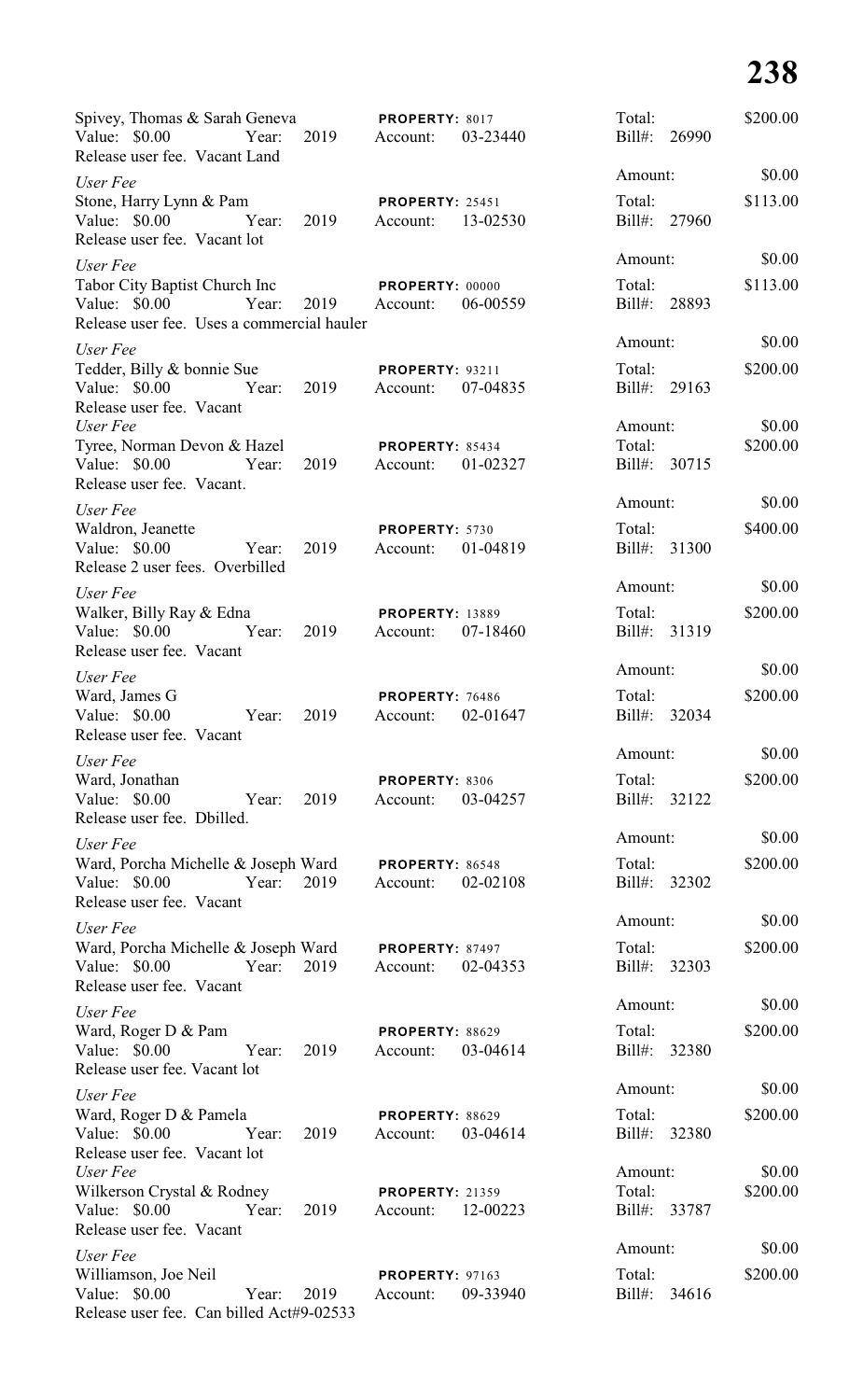# **Agenda Item #21: PUBLIC INPUT:**

Chairman Burroughs opened the floor for Public Input. No Public Input was received either orally or written.

# **Agenda Item #22: COMMENTS:**

Chairman Burroughs opened the floor for comments. The following spoke.

#### B. **Board of Commissioners:**

- 1. **Commissioner Prevatte:** Mike, can you tell me if our Animal Shelter participated in the Clear Shelter event on Saturday? Mike replied stating his thoughts were that was done on Saturday.
- 2. **Commissioner McMillian:** stated that he wanted Gary Lanier, Economic Development Director, to stay on top of and looking into Ply Gem.
- 3. **Commissioner Russ:** stated he is receiving many telephone calls relative to the air conditioners not working on the school buses.
- 4. **Commissioner Byrd:** stated there are problems with the dam at Lake Waccamaw that need to be addressed and repaired.
- 5. **Commissioner McDowell:** stated the following: -We will be utilizing natural gas in the new school in Tabor City and I would like to know if natural gas can be utilized in the new school in Cerro Gordo; -Gary Lanier replied stating it is his understanding depending on the direction of the lines, it may not be utilized; **and** -I have received several favorable telephone calls about how nice our website is and I visited it myself and was very impressed.

#### 6. **Commissioner Bullard:** stated the following:

-I read an article in the paper relative to the kind deed Harold Nobles, Solid Waste Director, showed to an elderly citizen who needed help with recyclables, and I would like to thank him for that; **and**

-The Town of Cerro Gordo received a Golden Leaf Grant for a new Town Hall which they built, and the Golden Leaf Grant is stating the old building must be torn down, and they are offering the building to the County, free of charge, and I would like for the County to accept the building.

#### **MOTION:**

Commissioner Bullard made a motion to accept the former Cerro Gordo Town Hall Building, free of charge, seconded by Commissioner Byrd. The motion unanimously passed.

#### 7. **Chairman Burroughs:** stated the following:

-The Intergovernmental Council Meeting is scheduled on Monday, August 26, 2019, at 6:30 P.M., and the City of Whiteville will be the sponsor; **and** -There are a few of the Board members that will be attending the NCACC Conference.

#### C. **County Manager (Michael H. Stephens):** stated the following:

-I have discussed the situation with the Sheriff relative to the dire need for vehicles; **and** -Sheriff Greene has elected to use the money allocated for CAD software for the purchase of the vehicles he needs, if the Board agrees.

#### **MOTION:**

Commissioner Prevatte made a motion to allow Sheriff Greene to use the allocated funds for the CAD software, in the budget, for the purchase of needed vehicles, seconded by Commissioner McDowell. The motion unanimously passed.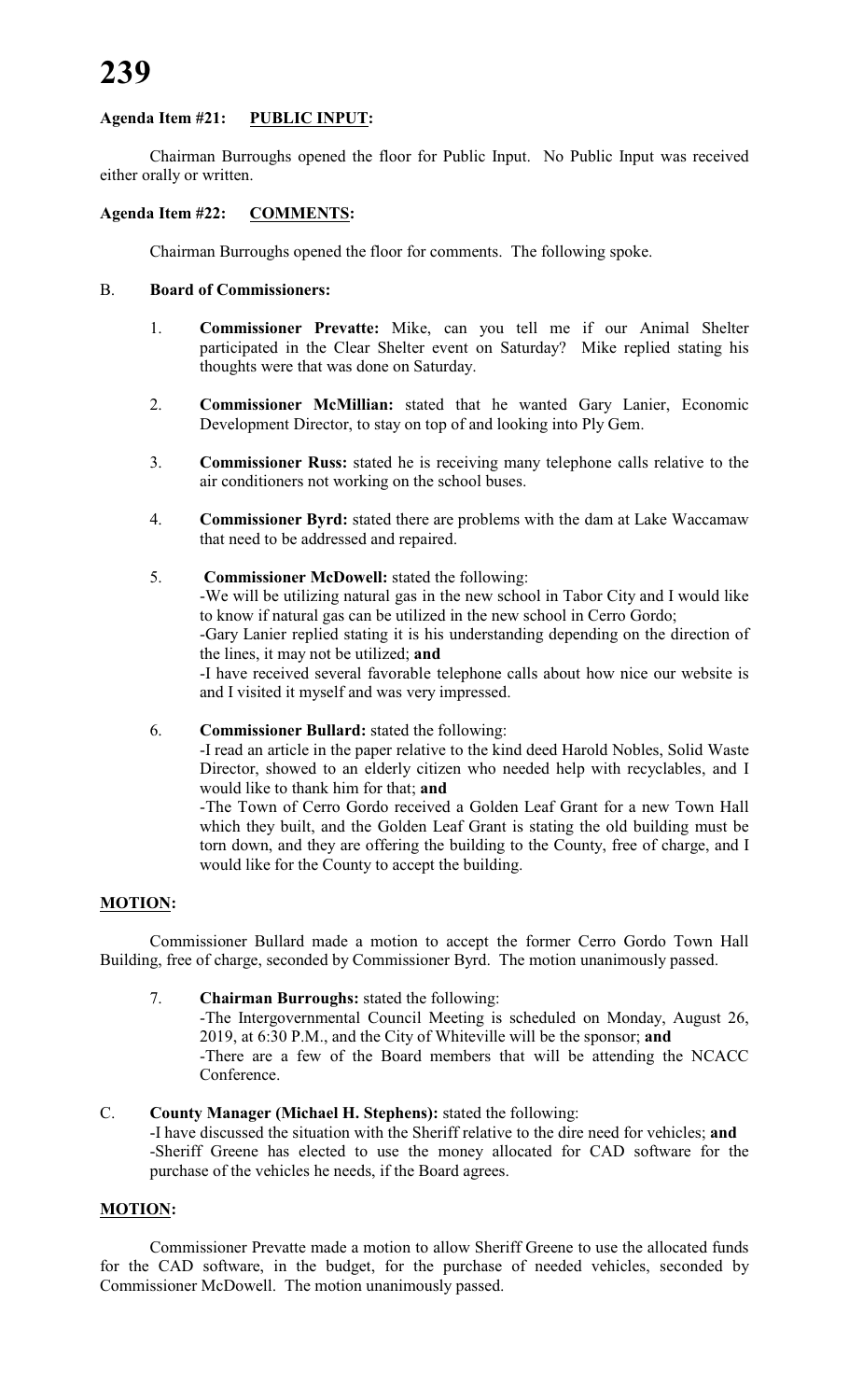#### **RECESS REGULAR SESSION and enter into CLOSED SESSION in ACCORDANCE with N.C.G.S. § 143-318.11(a) (3) ATTORNEY-CLIENT PRIVILEGE; (4) ECONOMIC DEVELOPMENT; (5) (i) REAL ESTATE; and (6) PERSONNEL:**

At 7:51 P.M., Commissioner McDowell made a motion to recess Regular Session and enter into Closed Session in accordance with N.C.G.S.143-318.11(a) (3) Attorney-Client Privilege; (4) Economic Development; (5) (ii) Real Estate; and (6) Personnel, after a five (5) minute recess, seconded by Commissioner Byrd. The motion unanimously passed.

### **Agenda Item #23: CLOSED SESSION in ACCORDANCE with N.C.G.S. § 143- 318.11(a) (3) ATTORNEY-CLIENT PRIVILEGE; (4) ECONOMIC DEVELOPMENT; (5) (ii) REAL ESTATE; and (6) PERSONNEL:**

No official action was taken.

#### **ADJOURN CLOSED SESSION and RESUME REGULAR SESSION:**

At 9:13 P.M., Commissioner Prevatte made a motion to adjourn Closed Session and Resume Regular Session, seconded by Commissioner Byrd. The motion unanimously passed.

# **READING and APPROVAL of CLOSED SESSION GENERAL ACCOUNT:**

Chairman Burroughs requested that Amanda B. Prince, County Attorney, orally read the Closed Session General Account. Ms. Prince orally read the following: *"The County Commissioners discussed real estate acquisition, economic development matters, personnel matters and possible future litigation. No decision or action was taken by the Board of County Commissioners on these matters during this Closed Session"*.

Commissioner Byrd made a motion to accept the Closed Session General Account, seconded by Commissioner McMillian. The motion unanimously passed.

### **RECESS REGULAR SESSION and RESUME COLUMBUS COUNTY WATER and SEWER DISTRICTS I, II, III, IV and V:**

At 9:15 P.M., Commissioner McDowell made a motion to recess Regular Session and resume the **combination meeting** of Columbus County Water and Sewer Districts I, II, III, IV and V Board Meeting, seconded by Commissioner Bullard. The motion unanimously passed.

# **COLUMBUS COUNTY WATER and SEWER DISTRICT IV:**

Commissioner Byrd made a motion to accept the Riegelwood Sanitary District's water system under their conditions and terms as stated in the following Resolution, seconded by Vice Chairman Russ. The motion unanimously passed.

#### **MOTION:**

Commissioner McDowell made a motion to reduce our Bulk Water Rate of seven and 10/100 (\$7.10) dollars to four and 45/100 (\$4.45) dollars, seconded by Commissioner Prevatte. The motion unanimously passed.

This information will be recorded in Minute Book Number 2 for Columbus County Water and Sewer District IV.

## **ADJOURN the COMBINATION MEETING of COLUMBUS COUNTY WATER and SEWER DISTRICTS I, II, III, IV and V BOARD MEETING and RESUME REGULAR SESSION:**

At 9:16 P.M., Commissioner McDowell made a motion to adjourn the **combination meeting** of Columbus County Water and Sewer Districts I, II, III, IV and V Board Meeting, seconded by Commissioner McMillian. The motion unanimously passed.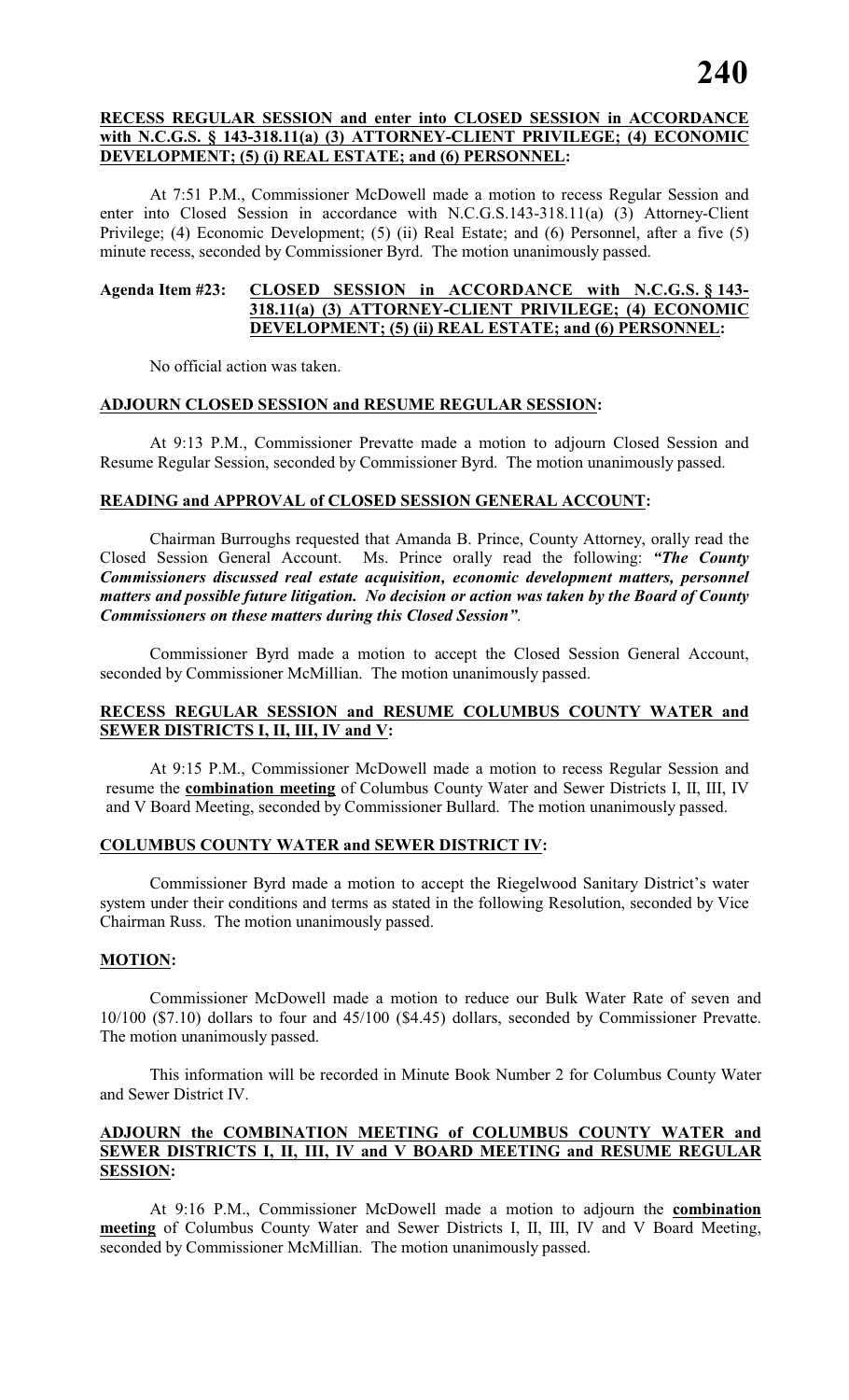# **Agenda Item #24: ADJOURNMENT:**

At 9:17 P.M., Commissioner McMillian made a motion to adjourn, seconded by Commissioner Bullard. The motion unanimously passed.

### **APPROVED:**

**JUNE B. HALL, Clerk to Board** 

 $TRENT BURROUGHS, Chairman$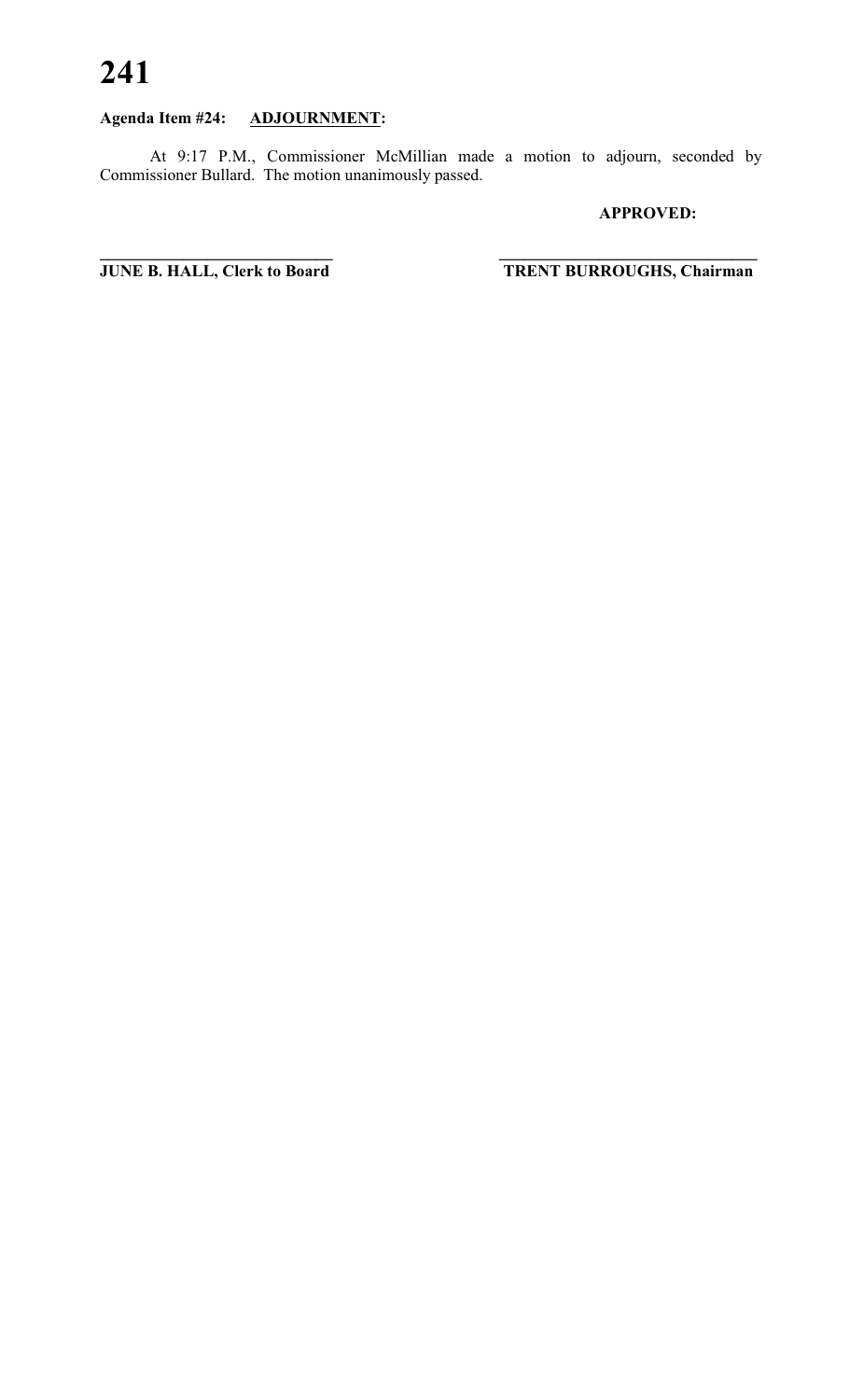# **COLUMBUS COUNTY WATER and SEWER DISTRICTS I, II, III, IV AND V COMBINATION BOARD MEETING Monday, August 19, 2019 7:32 P.M.**

The Honorable Columbus County Commissioners met on the above stated date and at the above stated time in the Dempsey B. Herring Courthouse Annex Building, located at 112 West Smith Street, Whiteville, North Carolina, to act as the Columbus County Water and Sewer District I Board.

#### **COMMISSIONERS PRESENT: APPOINTEES PRESENT:**

Giles E. Byrd Ricky Bullard Charles T. McDowell

**Trent Burroughs, Chairman** Mike Stephens, **County Manager** P. Edwin Russ, Vice-Chairman Amanda B. Prince, County Attorney Jerome McMillian June B. Hall, **Clerk to the Board** James E. Prevatte Bobbie Faircloth, **Finance Officer**

#### **MEETING CALLED TO ORDER:**

At 7:32 P.M., Chairman Trent Burroughs called the **combination meeting** of Columbus County Water and Sewer Districts I, II, III, IV and V Board Meeting to order.

#### **Agenda Item #17: COLUMBUS COUNTY WATER and SEWER DISTRICTS I, II, III, IV and V - APPROVAL of BOARD MEETING MINUTES:**

August 05, 2019 **Combination Meeting** of Columbus County Water and Sewer Districts I, II, III, IV and V Board Meeting **(5 sets)**

Commissioner Prevatte made a motion to approve the August 05, 2019 Columbus County Water and Sewer District I Board Meeting Minutes, seconded by Commissioner Byrd. The motion unanimously passed.

#### **Agenda Item #18: COLUMBUS COUNTY WATER and SEWER DISTRICTS I, II, III, IV and V - APPROVAL of JULY, 2019 MONTHLY BILLING ADJUSTMENTS:**

Harold Nobles, Public Utilities Director, requested Board approval of the July, 2019 monthly billing adjustments.

| DATE      | ACCT#       | <b>ACCOUNT NAME</b> | ADJ AMT       | <b>  REASON FOR ADJUSTMENT</b> |
|-----------|-------------|---------------------|---------------|--------------------------------|
| 7/15/2019 | 404370.0097 | l cody lee griffin  | \$(69,902,88) | BILLING ERROR                  |

#### **DISTRICT I ADJUSTMENTS FOR JULY 2019**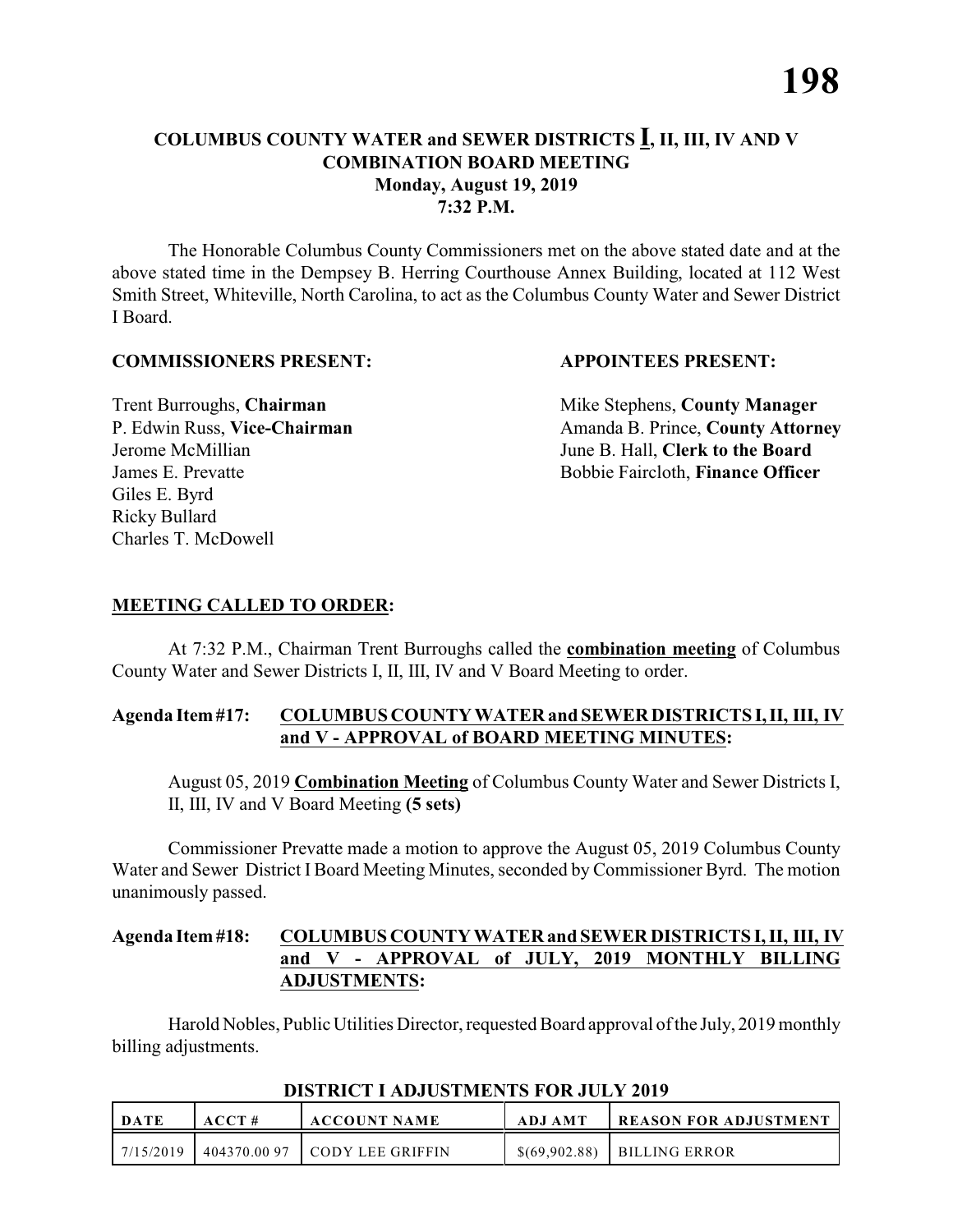| DATE      | ACCT#        | <b>ACCOUNT NAME</b>        | ADJ AMT | <b>REASON FOR ADJUSTMENT</b> |
|-----------|--------------|----------------------------|---------|------------------------------|
| 7/15/2019 | 100280.0097  | <b>CARRIE WATTS FOWLER</b> | \$31.30 | RETURNED DRAFT               |
| 7/15/2019 | 100280.00.97 | CARRIE WATTS FOWLER        | \$25.00 | RETURNED DRAFT FEE           |

 Commissioner Byrd made a motion to approve the July, 2019 monthly billing adjustments for Columbus County Water and Sewer District I, seconded by Commissioner McMillian. The motion unanimously passed.

#### **RECESS:**

At 7:35 P.M., Commissioner McDowell made a motion to recess, seconded by Commissioner Byrd. The motion unanimously passed.

#### **RESUME COLUMBUS COUNTY WATER and SEWER DISTRICT I BOARD MEETING:**

At 9:15 P.M., Commissioner McDowell made a motion to resume the Columbus County Water and Sewer District I Board Meeting, seconded by Commissioner Bullard. The motion unanimously passed.

#### **AMENDED BULK WATER RATE:**

Commissioner McDowell made a motion to reduce the County's Bulk Water Rate from seven and 10/100 (7.10) dollars to four and 45/100 (\$4.45) dollars, seconded by Commissioner Prevatte. The motion unanimously passed.

#### **ADJOURNMENT:**

At 9:17 P.M., Commissioner McMillian made a motion to adjourn, seconded by Commissioner Byrd. The motion unanimously passed.

#### **APPROVED:**

**\_\_\_\_\_\_\_\_\_\_\_\_\_\_\_\_\_\_\_\_\_\_\_\_\_\_\_\_ \_\_\_\_\_\_\_\_\_\_\_\_\_\_\_\_\_\_\_\_\_\_\_\_\_\_\_\_\_\_\_**

**JUNE B. HALL, Clerk to Board TRENT BURROUGHS, Chairman**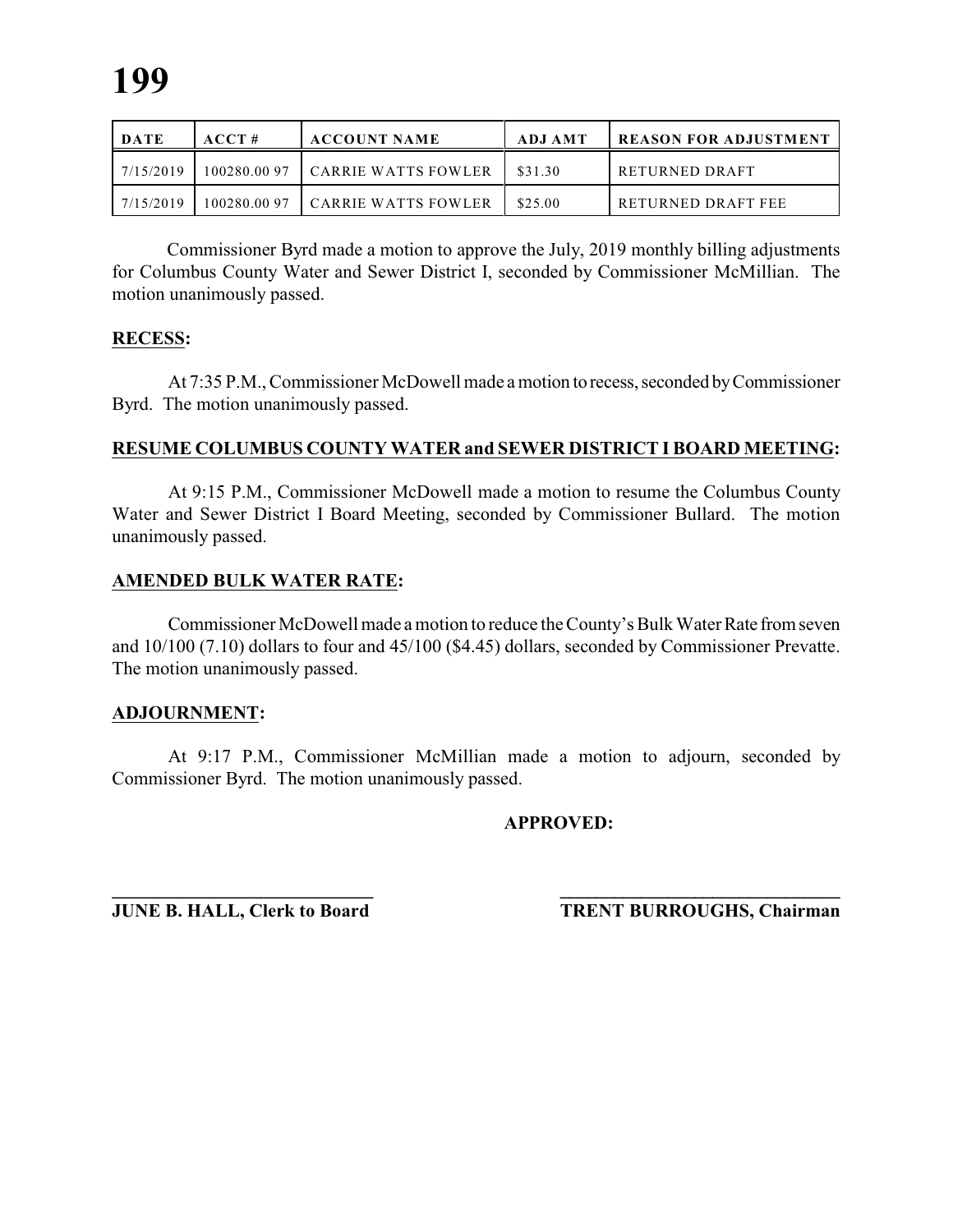# **COLUMBUS COUNTY WATER and SEWER DISTRICTS I, II, III, IV AND V COMBINATION BOARD MEETING Monday, August 19, 2019 7:32 P.M.**

The Honorable Columbus County Commissioners met on the above stated date and at the above stated time in the Dempsey B. Herring Courthouse Annex Building, located at 112 West Smith Street, Whiteville, North Carolina, to act as the Columbus County Water and Sewer District II Board.

#### **COMMISSIONERS PRESENT: APPOINTEES PRESENT:**

Giles E. Byrd Ricky Bullard Charles T. McDowell

**Trent Burroughs, Chairman** Mike Stephens, **County Manager** P. Edwin Russ, Vice-Chairman Amanda B. Prince, County Attorney Jerome McMillian June B. Hall, **Clerk to the Board** James E. Prevatte Bobbie Faircloth, **Finance Officer**

#### **MEETING CALLED TO ORDER:**

At 7:32 P.M., Chairman Trent Burroughs called the **combination meeting** of Columbus County Water and Sewer Districts I, II, III, IV and V Board Meeting to order.

### **Agenda Item #17: COLUMBUS COUNTY WATER and SEWER DISTRICTS I, II, III, IV and V - APPROVAL of BOARD MEETING MINUTES:**

August 05, 2019 **Combination Meeting** of Columbus County Water and Sewer Districts I, II, III, IV and V Board Meeting **(5 sets)**

Commissioner Prevatte made a motion to approve the August 05, 2019 Columbus County Water and Sewer District II Board Meeting Minutes, seconded by Commissioner Byrd. The motion unanimously passed.

# **Agenda Item #18: COLUMBUS COUNTY WATER and SEWER DISTRICTS I, II, III, IV and V - APPROVAL of JULY, 2019 MONTHLY BILLING ADJUSTMENTS:**

Harold Nobles, Public Utilities Director, requested Board approval of the July, 2019 monthly billing adjustments for Columbus County Water and Sewer District II.

| DATE      | ACCT# | <b>ACCT NAME</b>              | ADJ AMT     | <b>REASON FOR ADJUSTMENT</b> |
|-----------|-------|-------------------------------|-------------|------------------------------|
| 7/15/2019 |       | 112167.00 97   LUCINDA NORRIS | \$(281.81)  | l leak adjustment            |
| 7/15/2019 |       | $112167.0097$ LUCINDA NORRIS  | $$$ (35.00) | <b>POSTING ERROR</b>         |

#### **DISTRICT II ADJUSTMENTS FOR JULY 2019**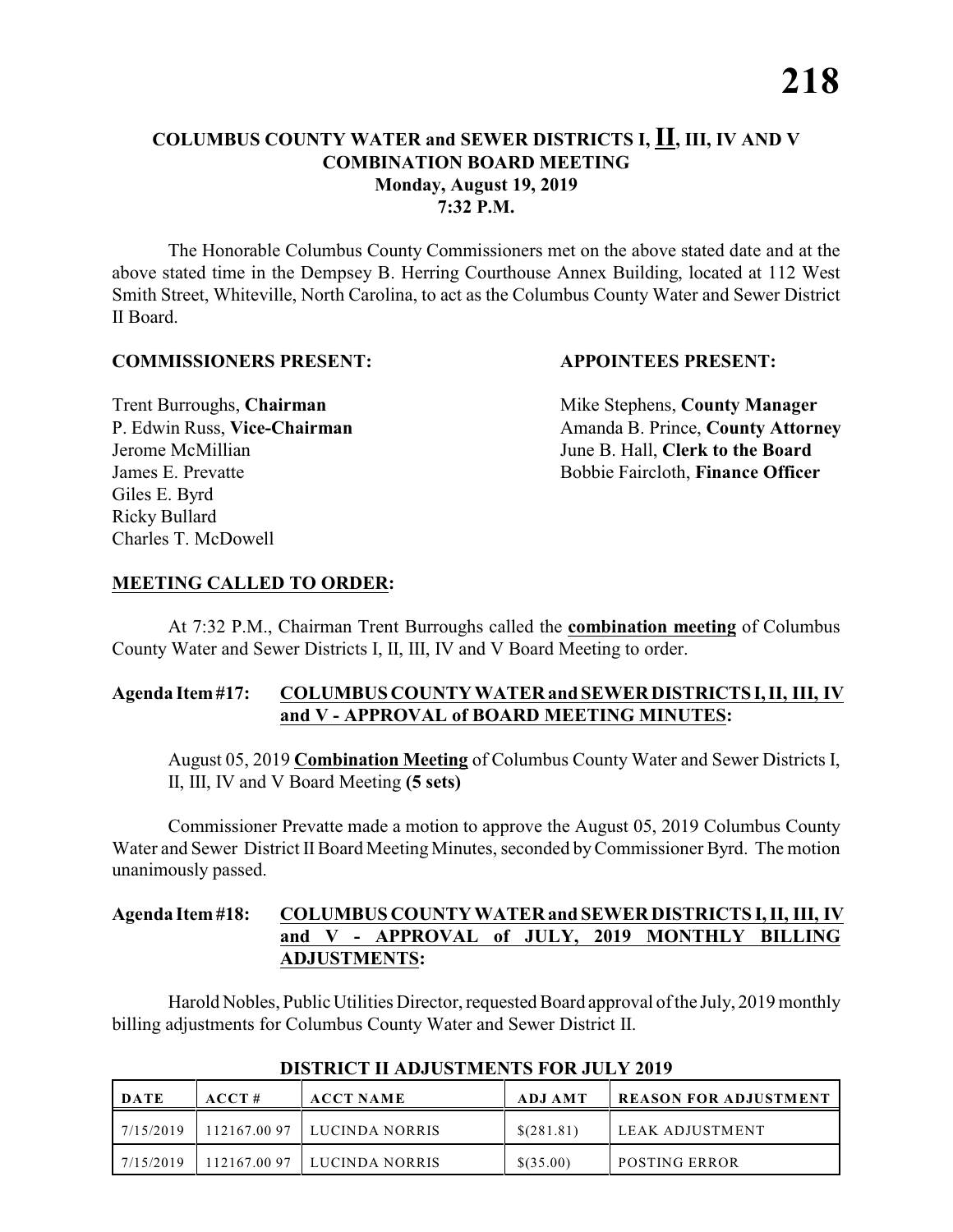| <b>DATE</b> | ACCT#        | <b>ACCT NAME</b>          | <b>ADJ AMT</b> | <b>REASON FOR ADJUSTMENT</b> |
|-------------|--------------|---------------------------|----------------|------------------------------|
| 7/15/2019   | 111970.0098  | <b>JESSIE EDWARDS</b>     | \$79.85        | <b>RETURNED CHECK</b>        |
| 7/15/2019   | 111970.0098  | <b>JESSIE EDWARDS</b>     | \$25.00        | RETURNED CHECK FEE           |
| 7/15/2019   | 130880.0097  | JOHN KENNETH WEST III     | \$119.20       | <b>RETURNED CHECK</b>        |
| 7/15/2019   | 130880.0097  | JOHN KENNETH WEST III     | \$25.00        | RETURNED CHECK FEE           |
| 7/15/2019   | 132964.00 97 | <b>JOSHUA BARTLETT</b>    | \$61.85        | RETURNED DRAFT               |
| 7/15/2019   | 132964.00 97 | <b>JOSHUA BARTLETT</b>    | \$25.00        | RETURNED DRAFT FEE           |
| 7/15/2019   | 140590.00 97 | <b>GEORGE J MCCLELAND</b> | \$56.67        | RETURNED DRAFT               |
| 7/15/2019   | 140590.0097  | <b>GEORGE J MCCLELAND</b> | \$25.00        | <b>RETURNED DRAFT FEE</b>    |
| 7/15/2019   | 144130.0098  | ROSA LEE JERNIGAN         | \$75.62        | RETURNED DRAFT               |
| 7/15/2019   | 144130.0098  | ROSA LEE JERNIGAN         | \$25.00        | RETURNED DRAFT FEE           |

 Commissioner Byrd made a motion to approve the July, 2019 monthly billing adjustments for Columbus County Water and Sewer District II, seconded by Commissioner McMillian. The motion unanimously passed.

#### **RECESS:**

At 7:35 P.M., Commissioner McDowell made a motion to recess, seconded by Commissioner Byrd. The motion unanimously passed.

#### **RESUME COLUMBUS COUNTY WATER and SEWER DISTRICT II BOARD MEETING:**

At 9:15 P.M., Commissioner McDowell made a motion to resume the Columbus County Water and Sewer District I Board Meeting, seconded by Commissioner Bullard. The motion unanimously passed.

#### **AMENDED BULK WATER RATE:**

Commissioner McDowell made a motion to reduce the County's Bulk Water Rate from seven and 10/100 (7.10) dollars to four and 45/100 (\$4.45) dollars, seconded by Commissioner Prevatte. The motion unanimously passed.

#### **ADJOURNMENT:**

At 9:17 P.M., Commissioner McMillian made a motion to adjourn, seconded by Commissioner Byrd. The motion unanimously passed.

**\_\_\_\_\_\_\_\_\_\_\_\_\_\_\_\_\_\_\_\_\_\_\_\_\_\_\_\_ \_\_\_\_\_\_\_\_\_\_\_\_\_\_\_\_\_\_\_\_\_\_\_\_\_\_\_\_\_\_\_**

#### **APPROVED:**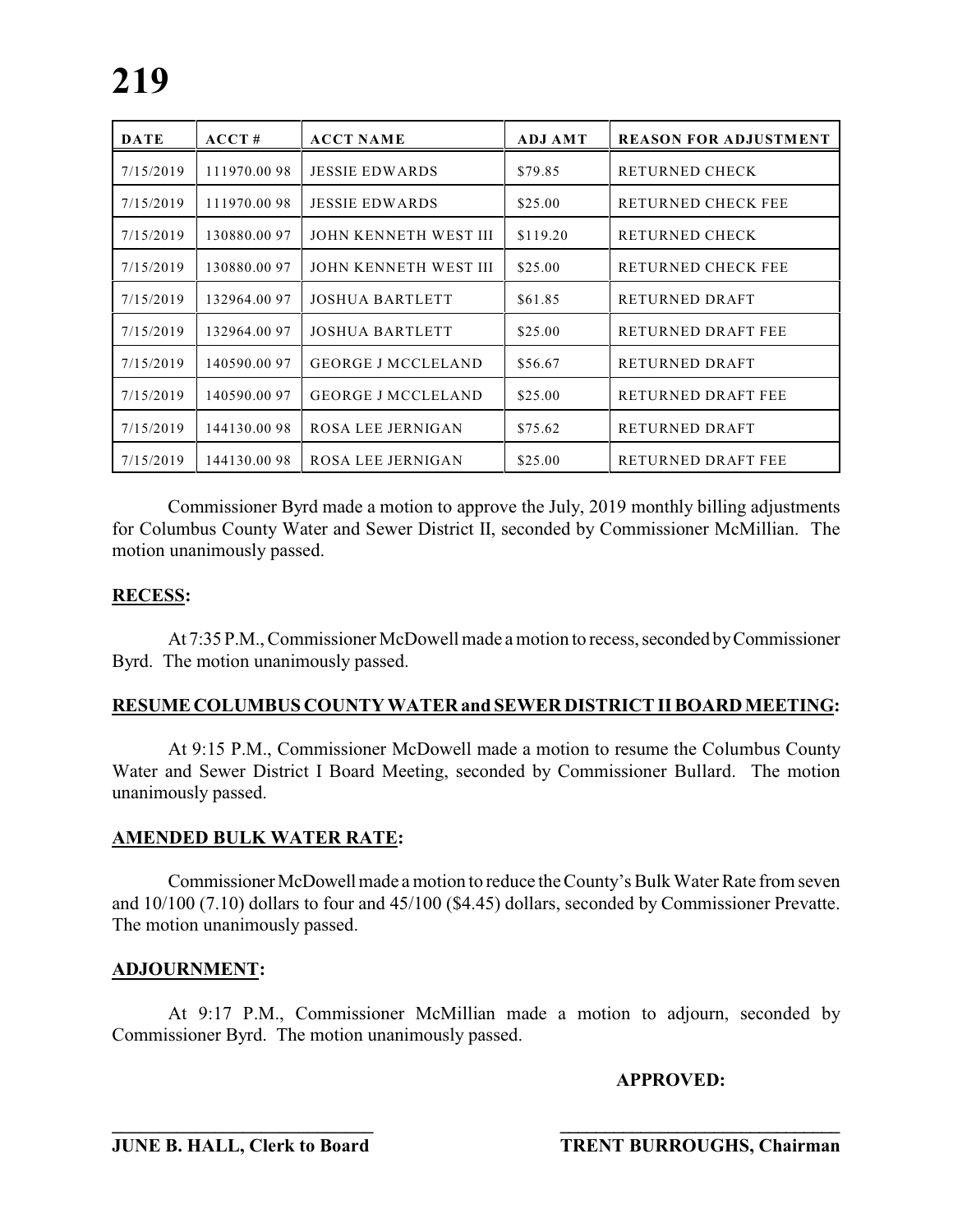# **COLUMBUS COUNTY WATER and SEWER DISTRICTS I, II, III, IV AND V COMBINATION BOARD MEETING Monday, August 19, 2019 7:32 P.M.**

The Honorable Columbus County Commissioners met on the above stated date and at the above stated time in the Dempsey B. Herring Courthouse Annex Building, located at 112 West Smith Street, Whiteville, North Carolina, to act as the Columbus County Water and Sewer District III Board.

#### **COMMISSIONERS PRESENT: APPOINTEES PRESENT:**

Giles E. Byrd Ricky Bullard Charles T. McDowell

**Trent Burroughs, Chairman** Mike Stephens, **County Manager** P. Edwin Russ, Vice-Chairman Amanda B. Prince, County Attorney Jerome McMillian June B. Hall, **Clerk to the Board** James E. Prevatte Bobbie Faircloth, **Finance Officer**

#### **MEETING CALLED TO ORDER:**

At 7:32 P.M., Chairman Trent Burroughs called the **combination meeting** of Columbus County Water and Sewer Districts I, II, III, IV and V Board Meeting to order.

#### **Agenda Item #17: COLUMBUS COUNTY WATER and SEWER DISTRICTS I, II, III, IV and V - APPROVAL of BOARD MEETING MINUTES:**

August 05, 2019 **Combination Meeting** of Columbus County Water and Sewer Districts I, II, III, IV and V Board Meeting **(5 sets)**

Commissioner Prevatte made a motion to approve the August 05, 2019 Columbus County Water and Sewer District III Board Meeting Minutes, seconded by Commissioner Byrd. The motion unanimously passed.

#### **Agenda Item #18: COLUMBUS COUNTY WATER and SEWER DISTRICTS I, II, III, IV and V - APPROVAL of JULY, 2019 MONTHLY BILLING ADJUSTMENTS:**

Harold Nobles, Public Utilities Director, requested Board approval of the July, 2019 monthly billing adjustments for Columbus County Water and Sewer District III.

| DATE      | ACCT#       | <b>ACCT NAME</b>    | <b>ADJ AMT</b> | <b>REASON FOR ADJUSTMENT</b> |
|-----------|-------------|---------------------|----------------|------------------------------|
| 7/15/2019 | 340820.0098 | <b>ROSITA SHORT</b> | \$24.00        | RETURNED DRAFT               |

# **DISTRICT III ADJUSTMENTS FOR JULY 2019**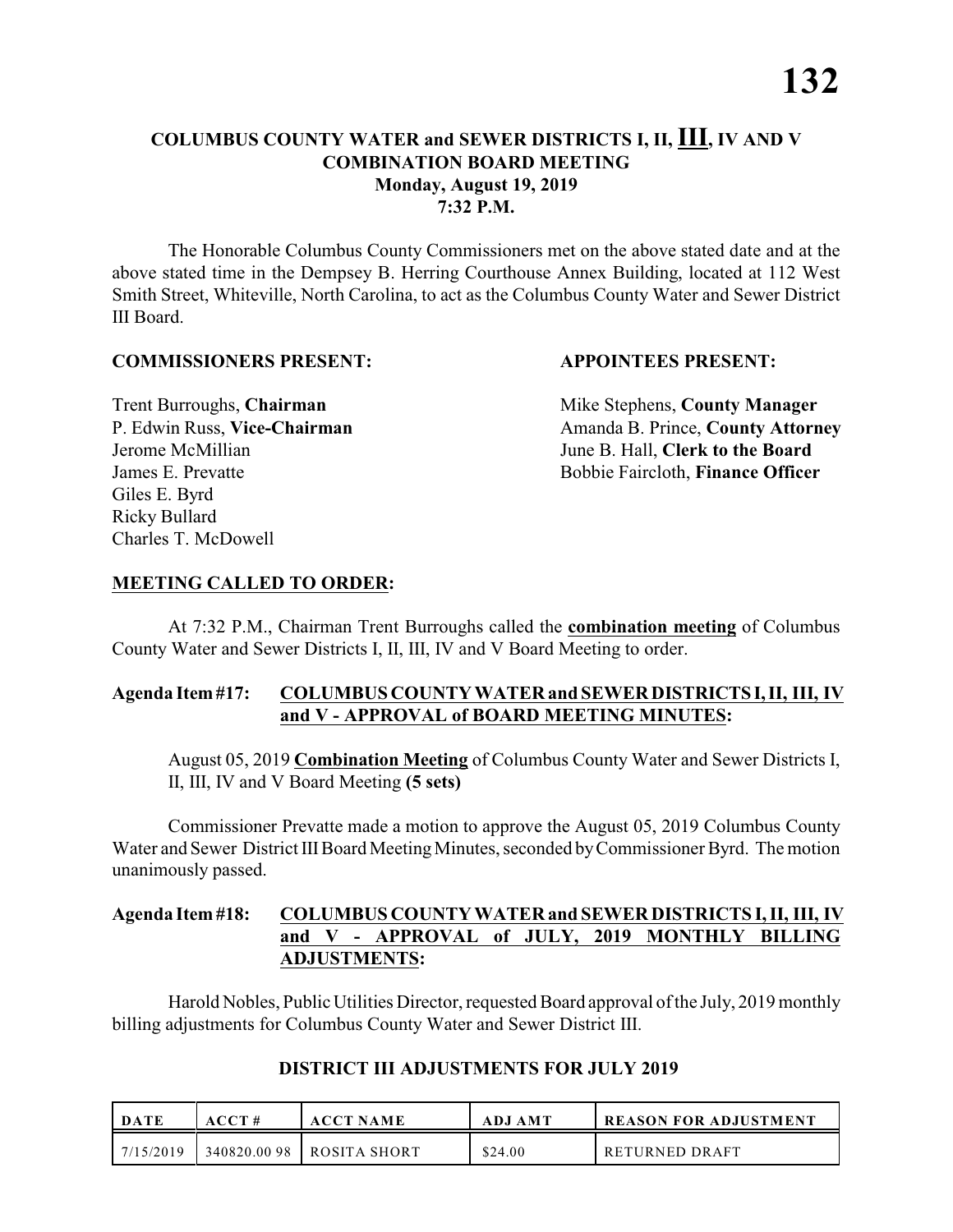| <b>DATE</b> | ACCT#       | <b>ACCT NAME</b> | <b>ADJ AMT</b> | <b>REASON FOR ADJUSTMENT</b> |
|-------------|-------------|------------------|----------------|------------------------------|
| 7/15/2019   | 340820.0098 | ROSITA SHORT     | \$25.00        | RETURNED DRAFT FEE           |
| 7/15/2019   | 380530.0098 | MILDRED PEGESE   | \$35.48        | RETURNED DRAFT               |
| 7/15/2019   | 380530.0098 | MILDRED PEGESE   | \$25.00        | RETURNED DRAFT FEE           |
| 7/15/2019   | 340240.0098 | DEWEY HEWETT     | \$(35.00)      | <b>POSTING ERROR</b>         |

 Commissioner Byrd made a motion to approve the July, 2019 monthly billing adjustments for Columbus County Water and Sewer District III, seconded by Commissioner McMillian. The motion unanimously passed.

#### **Agenda Item #19: COLUMBUS COUNTYWATER and SEWER DISTRICT III - ASSET INVENTORY and ASSESSMENT PLAN:**

Harold Nobles, Public Utilities Director, requested Board approval of the following Resolution to make application for grant funds.

# **RESOLUTION BY GOVERNING BODY OF APPLICANT**

**WHEREAS,** The Federal Clean Water Act Amendments of 1987 and the North Carolina Water Infrastructure Act of 2005 (NCGS 159G) have authorized the making of loans and grants to aid eligible units of government in financing the cost of construction of Asset and Inventory Assessments; **and**

**WHEREAS,** The Columbus County Water District III has need for and intends to prepare an Asset Inventory and Assessment of the water system currently under the District's operations and control; **and**

**WHEREAS,** The Columbus County Water District III intends to request state (loan or grant) assistance for the project.

# **NOW THEREFORE BE IT RESOLVED, BY THE COLUMBUS COUNTY BOARD OF COMMISSIONERS:**

That Columbus County Water District III, the **Applicant**, will arrange financing for all remaining costs of the project, if approved for a State (loan or grant) award.

That the **Applicant** will adopt and place into effect on or before completion ofthe project a schedule of fees and charges and other available funds which will provide adequate funds for proper operation, maintenance, and administration of the system and the repayment of all principal and interest on the debt.

That the Governing Body of the **Applicant** agrees to include in the loan agreement a provision authorizing the State Treasurer, upon failure of the Columbus County Water District III to make scheduled repayment of the loan, to withhold from Columbus County Water District III any State funds that would otherwise be distributed to the local government unit in an amount sufficient to pay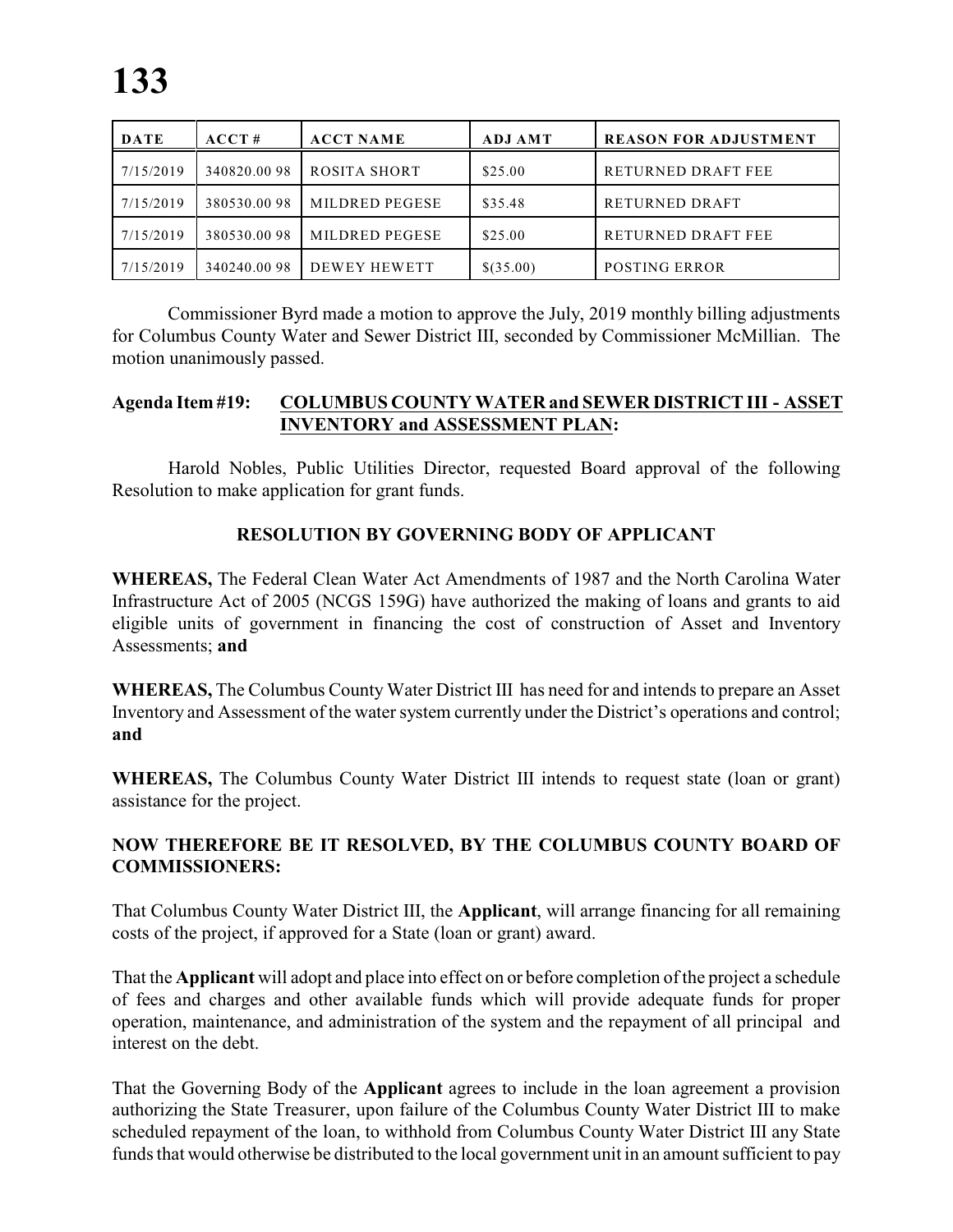all sums then due and payable to the State as a repayment of the loan.

That the **Applicant** will provide for efficient operation and maintenance of the project on completion of construction thereof.

That **Mike Stephens**, County Manager, the **Authorized Official**, and successors so titled, is hereby authorized to execute and file an application on behalf of the **Applicant** with the State of North Carolina for a loan or grant to aid in the construction of the project described above.

That the **Authorized Official**, and successors so titled, is hereby authorized and directed to furnish such information as the appropriate State agency may request in connection with such application or the project; to make the assurances as contained above; and to execute such other documents as may be required in connection with the application.

That the **Applicant** has substantially complied or will substantially comply with all Federal, State, and local laws, rules, regulations, and ordinances applicable to the project and to Federal and State grants pertaining thereto.

**ADOPTED** this the  $19<sup>th</sup>$  day of August, 2019 at Whiteville, North Carolina.

# **COLUMBUS COUNTY BOARD OF COMMISSIONERS** /s/ **G. TRENT BURROUGHS, Chairman**

# **CERTIFICATION BY RECORDING OFFICER**

The undersigned duly qualified and acting Clerk of the Columbus County Board of Commissioners does hereby certify: That the above/attached Resolution is a true and correct copy of the Resolution authorizing the filing of an application with the State of North Carolina, as regularly adopted at a legally convened meeting of the Columbus County Board of Commissioners duly held on the 19<sup>th</sup> day of August, 2019; and, further, that such Resolution has been fully recorded in the journal of proceeding and records in my office.

**IN WITNESS WHEREOF,** I have hereunto set my hand this  $19<sup>th</sup>$  day of August, 2019.

#### /s/ **JUNE B. HALL, Clerk**

#### **RECESS:**

At 7:35 P.M., Commissioner McDowell made a motion to recess, seconded by Commissioner Byrd. The motion unanimously passed.

#### **RESUME COLUMBUS COUNTY WATER and SEWER DISTRICT III BOARD MEETING:**

At 9:15 P.M., Commissioner McDowell made a motion to resume the Columbus County Water and Sewer District I Board Meeting, seconded by Commissioner Bullard. The motion unanimously passed.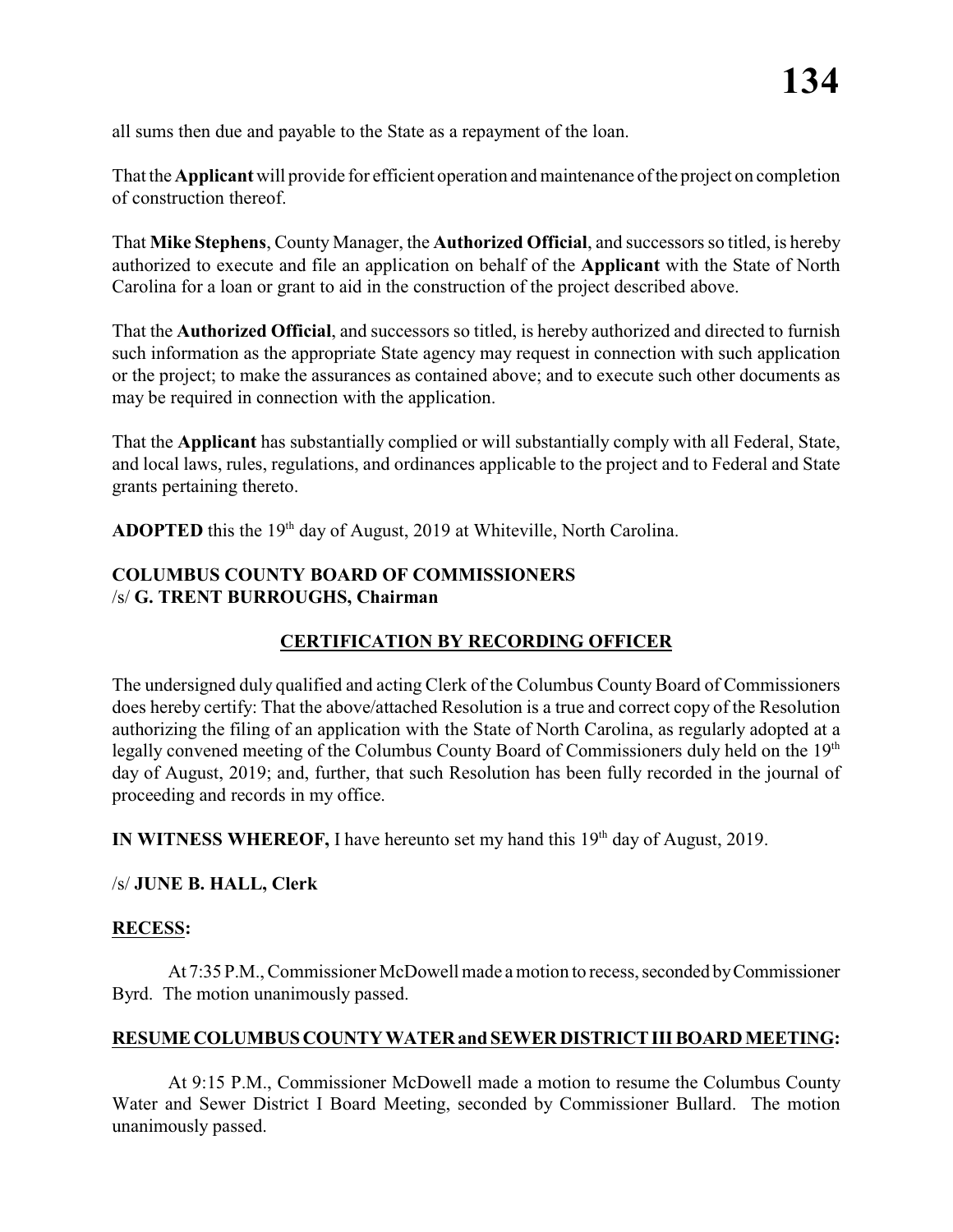# **AMENDED BULK WATER RATE:**

Commissioner McDowell made a motion to reduce the County's Bulk Water Rate from seven and 10/100 (7.10) dollars to four and 45/100 (\$4.45) dollars, seconded by Commissioner Prevatte. The motion unanimously passed.

## **ADJOURNMENT:**

At 9:17 P.M., Commissioner McMillian made a motion to adjourn, seconded by Commissioner Byrd. The motion unanimously passed.

**APPROVED:**

**\_\_\_\_\_\_\_\_\_\_\_\_\_\_\_\_\_\_\_\_\_\_\_\_\_\_\_\_ \_\_\_\_\_\_\_\_\_\_\_\_\_\_\_\_\_\_\_\_\_\_\_\_\_\_\_\_\_\_\_ JUNE B. HALL, Clerk to Board TRENT BURROUGHS, Chairman**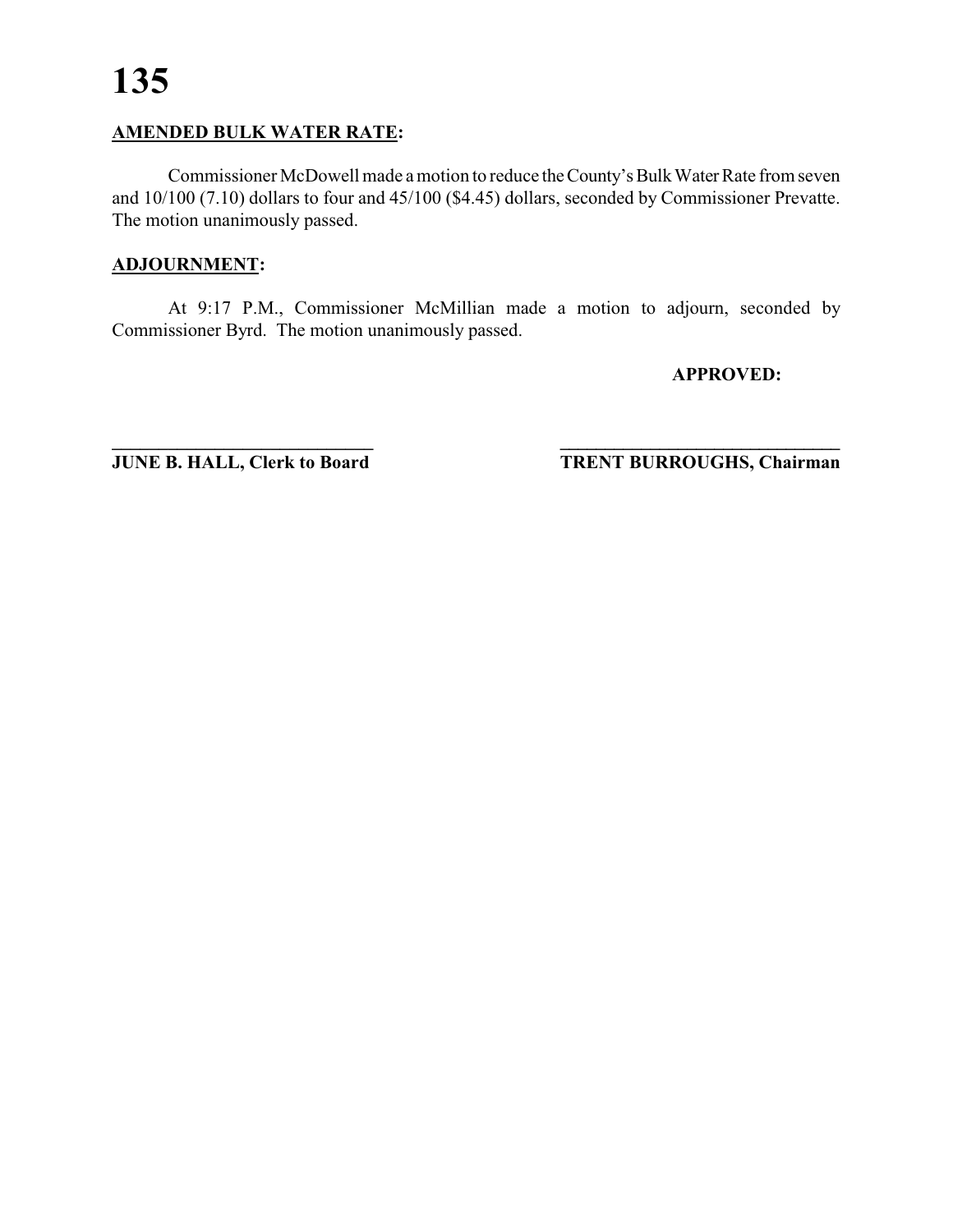## **COLUMBUS COUNTY WATER and SEWER DISTRICTS I, II, III, IV AND V COMBINATION BOARD MEETING Monday, August 19, 2019 7:32 P.M.**

The Honorable Columbus County Commissioners met on the above stated date and at the above stated time in the Dempsey B. Herring Courthouse Annex Building, located at 112 West Smith Street, Whiteville, North Carolina, to act as the Columbus County Water and Sewer District IV Board.

#### **COMMISSIONERS PRESENT: APPOINTEES PRESENT:**

Giles E. Byrd Ricky Bullard Charles T. McDowell

**Trent Burroughs, Chairman** Mike Stephens, **County Manager** P. Edwin Russ, Vice-Chairman Amanda B. Prince, County Attorney Jerome McMillian June B. Hall, **Clerk to the Board** James E. Prevatte Bobbie Faircloth, **Finance Officer**

#### **MEETING CALLED TO ORDER:**

At 7:32 P.M., Chairman Trent Burroughs called the **combination meeting** of Columbus County Water and Sewer Districts I, II, III, IV and V Board Meeting to order.

#### **Agenda Item #17: COLUMBUS COUNTY WATER and SEWER DISTRICTS I, II, III, IV and V - APPROVAL of BOARD MEETING MINUTES:**

August 05, 2019 **Combination Meeting** of Columbus County Water and Sewer Districts I, II, III, IV and V Board Meeting **(5 sets)**

Commissioner Prevatte made a motion to approve the August 05, 2019 Columbus County Water and Sewer District IV Board Meeting Minutes, seconded by Commissioner Byrd. The motion unanimously passed.

#### **Agenda Item #18: COLUMBUS COUNTY WATER and SEWER DISTRICTS I, II, III, IV and V - APPROVAL of JULY, 2019 MONTHLY BILLING ADJUSTMENTS:**

Harold Nobles, Public Utilities Director, requested Board approval of the July, 2019 monthly billing adjustments for Columbus County Water and Sewer District IV.

| DATE      | ACCT#       | <b>ACCT NAME</b>    | ADJ AMT | REASON FOR ADJUSTMENT |
|-----------|-------------|---------------------|---------|-----------------------|
| 7/15/2019 | 430006.5098 | LELENE AGUSTA BROWN | \$28.75 | RETURNED DRAFT        |

# **DISTRICT IV ADJUSTMENTS FOR JULY 2019**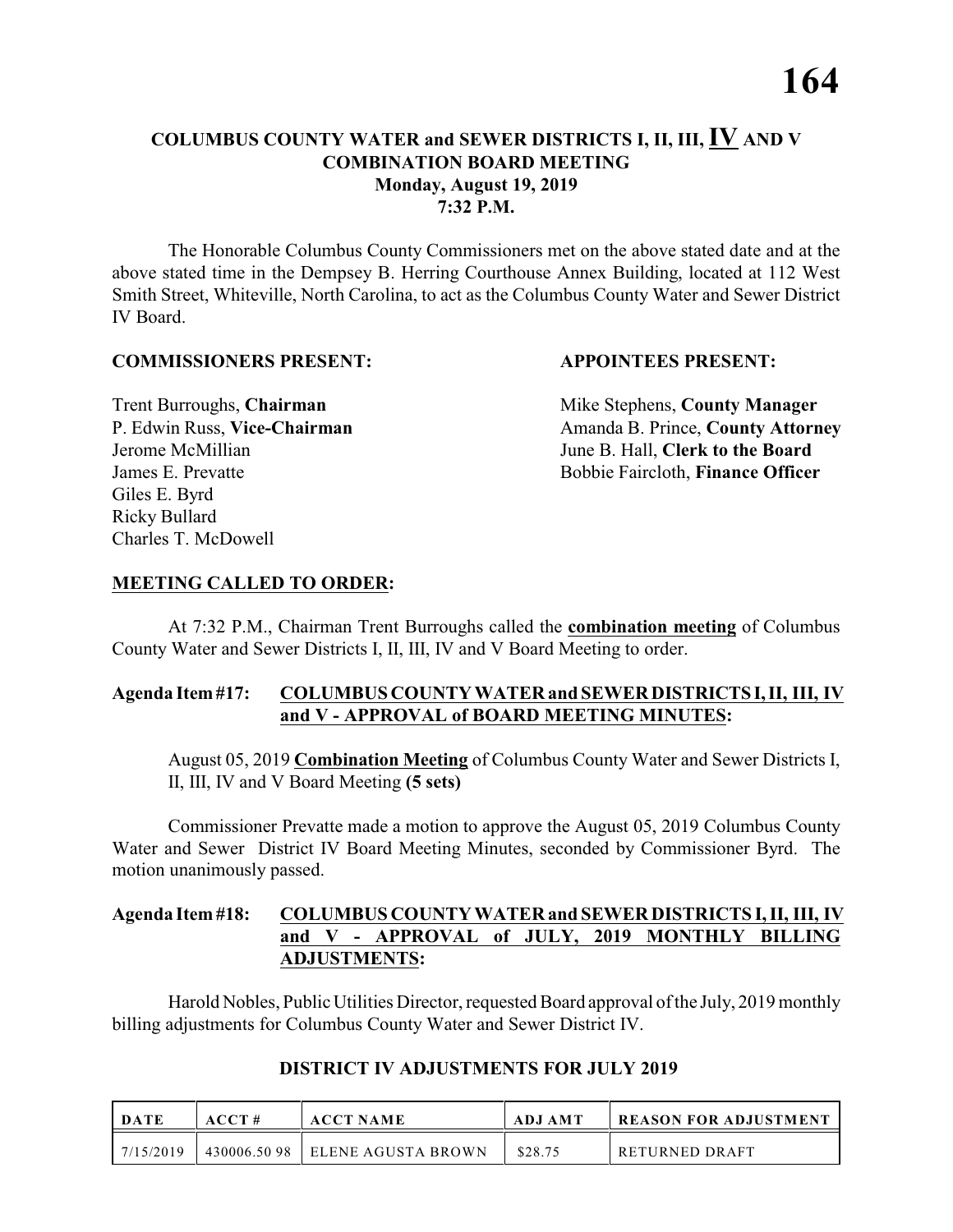| <b>DATE</b> | ACCT#        | <b>ACCT NAME</b>        | <b>ADJ AMT</b> | <b>REASON FOR ADJUSTMENT</b> |
|-------------|--------------|-------------------------|----------------|------------------------------|
| 7/15/2019   | 430006.50 98 | ELENE AGUSTA BROWN      | \$25.00        | RETURNED DRAFT FEE           |
| 7/15/2019   | 430392.0098  | <b>KENT T BAITY</b>     | \$(78.78)      | <b>CUSTOMER DECEASED</b>     |
| 7/15/2019   | 430516.0098  | <b>CATHERINE VERNON</b> | \$(43.91)      | LEAK ADJUSTMENT              |

 Commissioner Byrd made a motion to approve the July, 2019 monthly billing adjustments for Columbus County Water and Sewer District IV, seconded by Commissioner McMillian. The motion unanimously passed.

#### **RECESS:**

At 7:35 P.M., Commissioner McDowell made a motion to recess, seconded by Commissioner Byrd. The motion unanimously passed.

#### **RESUME COLUMBUS COUNTY WATER and SEWER DISTRICTS I, II, III, IV and V:**

At 9:15 P.M., Commissioner McDowell made a motion to recess Regular Session and enter into Columbus County Water and Sewer Districts I, II, III, IV and V Board Meeting, seconded by Commissioner Bullard. The motion unanimously passed.

#### **COLUMBUS COUNTY WATER and SEWER DISTRICT IV - Acceptance of Riegelwood Sanitary District**:

Commissioner Byrd made a motion to accept the Riegelwood Sanitary District under their terms and conditions in the following Resolution:

#### **Resolution 8/12/2019**

Maurice Hobbs introduced the following resolution:

I move that the physical assets of the Reigelwood Sanitary District be distributed to the following governmental politic:

I move that all tangible assets (other than accounts receivable, cash and bank accounts) of Riegelwood Sanitary District, including but not limited to the water lines, any storage tanks, all connections and meters, all easements (regardless of the manner of dedication) and rights-of-ways be dedicated or transferred to Columbus County Water and Sewer District IV, a body politic subdivision of Columbus County, North Carolina.

This gift to also include all customers of Riegelwood Sanitary District to the extent the corporation is able to transfer the same. Riegelwood Sanitary District will pay off all indebtedness associated with the water system and hold Columbus County Water and Sewer District IV harmless from said debt.

Excluded from this transferwill be real property located at 210 Riegelwood Shopping Center and the tank and real property located at 207 Waccamaw Road. Riegelwood Sanitary District will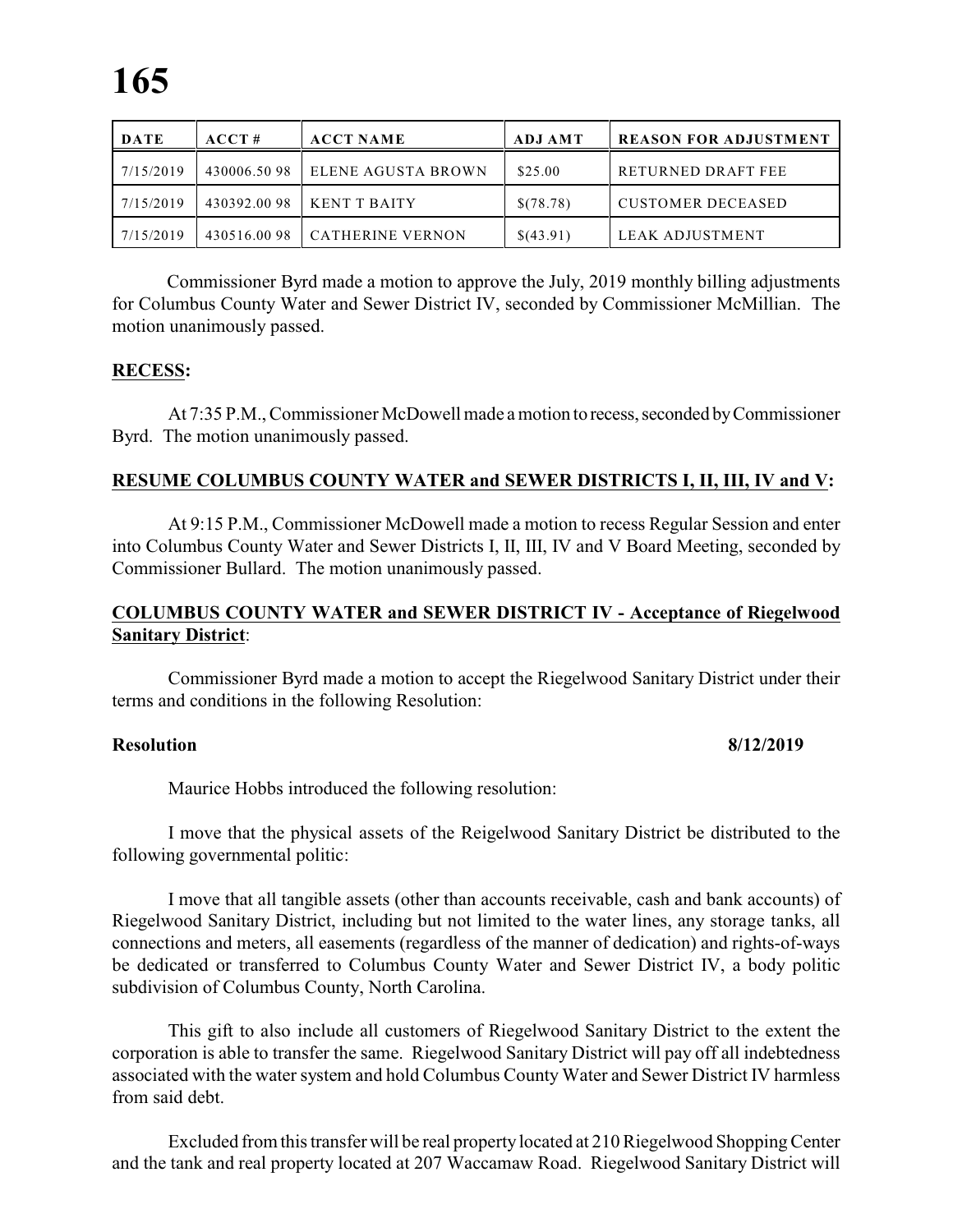transfer to Columbus County Water and Sewer District IV the right to egress and ingress at 207 Waccamaw Road for purposes of working on existing water lines and connections and moving existing water lines and connections.

Riegelwood Sanitary District will execute all documents necessary for said transfer upon presentment.

The motion was duly seconded by Mike Porter, and was duly adopted.

Commissioner voting yes: 5 Commissioners voting nays: None

- /s/ Ronald McPherson
- /s/ Mike Porter
- /s/ Maurice Hobbs
- /s/ Kenneth Myers
- /s/ Eddie Ray Caines

#### **AMENDED BULK WATER RATE:**

Commissioner McDowell made a motion to reduce the County's Bulk Water Rate from seven and 10/100 (7.10) dollars to four and 45/100 (\$4.45) dollars, seconded by Commissioner Prevatte. The motion unanimously passed.

#### **ADJOURNMENT:**

At 9:16 P.M., Commissioner McDowell made a motion to adjourn, seconded by Commissioner McMillian. The motion unanimously passed.

#### **APPROVED:**

**\_\_\_\_\_\_\_\_\_\_\_\_\_\_\_\_\_\_\_\_\_\_\_\_\_\_\_\_ \_\_\_\_\_\_\_\_\_\_\_\_\_\_\_\_\_\_\_\_\_\_\_\_\_\_\_\_\_\_\_ JUNE B. HALL, Clerk to Board TRENT BURROUGHS, Chairman**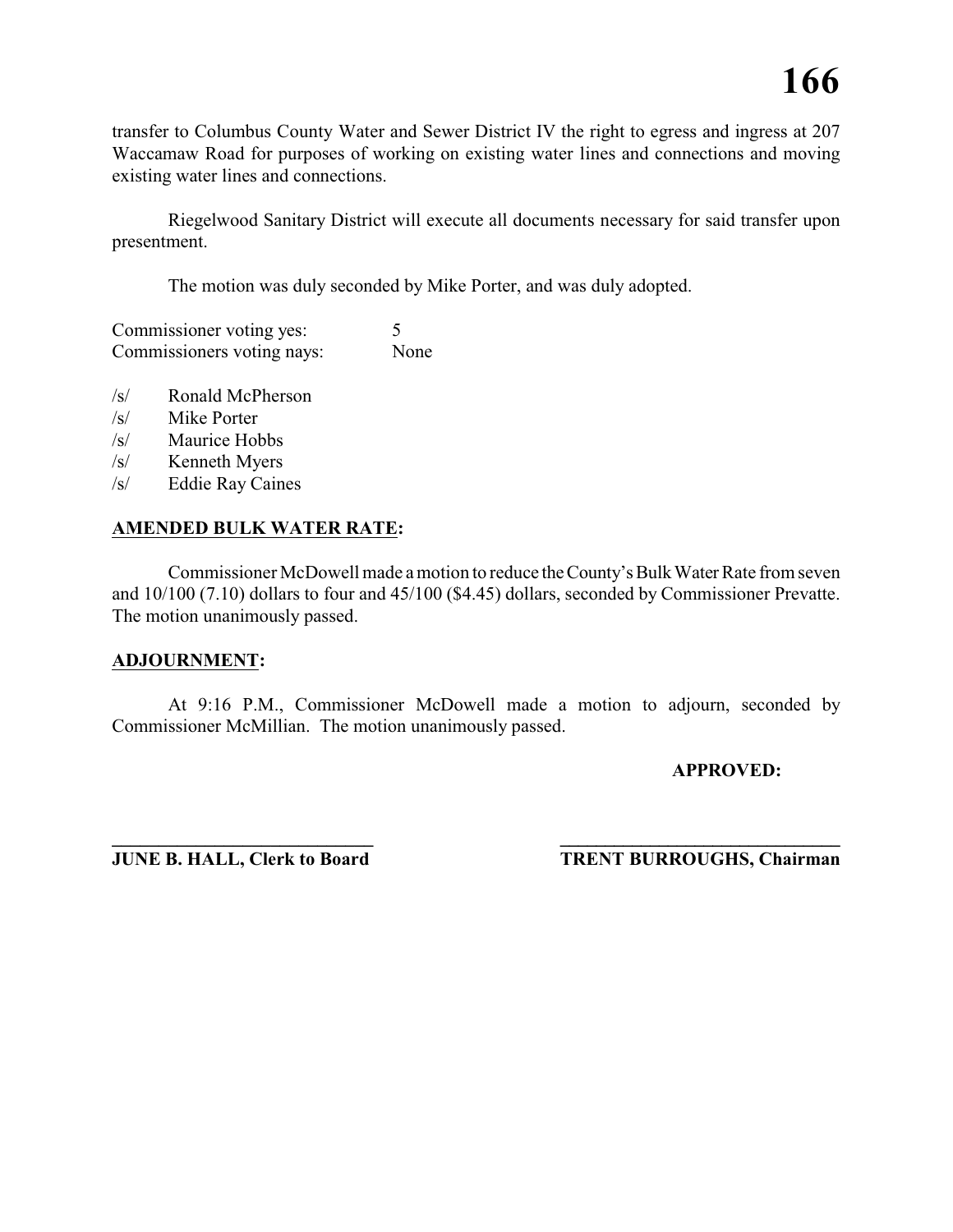# **COLUMBUS COUNTY WATER and SEWER DISTRICTS I, II, III, IV AND V COMBINATION BOARD MEETING Monday, August 19, 2019 7:32 P.M.**

The Honorable Columbus County Commissioners met on the above stated date and at the above stated time in the Dempsey B. Herring Courthouse Annex Building, located at 112 West Smith Street, Whiteville, North Carolina, to act as the Columbus County Water and Sewer District V Board.

#### **COMMISSIONERS PRESENT: APPOINTEES PRESENT:**

Giles E. Byrd Ricky Bullard Charles T. McDowell

**Trent Burroughs, Chairman** Mike Stephens, **County Manager** P. Edwin Russ, Vice-Chairman Amanda B. Prince, County Attorney Jerome McMillian June B. Hall, **Clerk to the Board** James E. Prevatte Bobbie Faircloth, **Finance Officer**

#### **MEETING CALLED TO ORDER:**

At 7:32 P.M., Chairman Trent Burroughs called the **combination meeting** of Columbus County Water and Sewer Districts I, II, III, IV and V Board Meeting to order.

### **Agenda Item #17: COLUMBUS COUNTY WATER and SEWER DISTRICTS I, II, III, IV and V - APPROVAL of BOARD MEETING MINUTES:**

August 05, 2019 **Combination Meeting** of Columbus County Water and Sewer Districts I, II, III, IV and V Board Meeting **(5 sets)**

Commissioner Prevatte made a motion to approve the August 05, 2019 Columbus County Water and Sewer District V Board Meeting Minutes, seconded by Commissioner Byrd. The motion unanimously passed.

#### **Agenda Item #18: COLUMBUS COUNTY WATER and SEWER DISTRICTS I, II, III, IV and V - APPROVAL of JULY, 2019 MONTHLY BILLING ADJUSTMENTS:**

Harold Nobles, Public Utilities Director, requested Board approval of the July, 2019 monthly billing adjustments for Columbus County Water and Sewer District V.

| DATE      | ACCT# | <b>ACCT NAME</b>                  | <b>ADJ AMT</b> | <b>REASON FOR ADJUSTMENT</b> |
|-----------|-------|-----------------------------------|----------------|------------------------------|
| 7/15/2019 |       | $800652.1098$ ALLEN DALE FOWLER   | \$(24.00)      | <b>BILLING ERROR</b>         |
| 7/15/2019 |       | $800074.0098$ CONNIE F GABLEHOUSE | \$(30.00)      | <b>POSTING ERROR</b>         |

#### **DISTRICT V ADJUSTMENTS FOR JULY 2019**